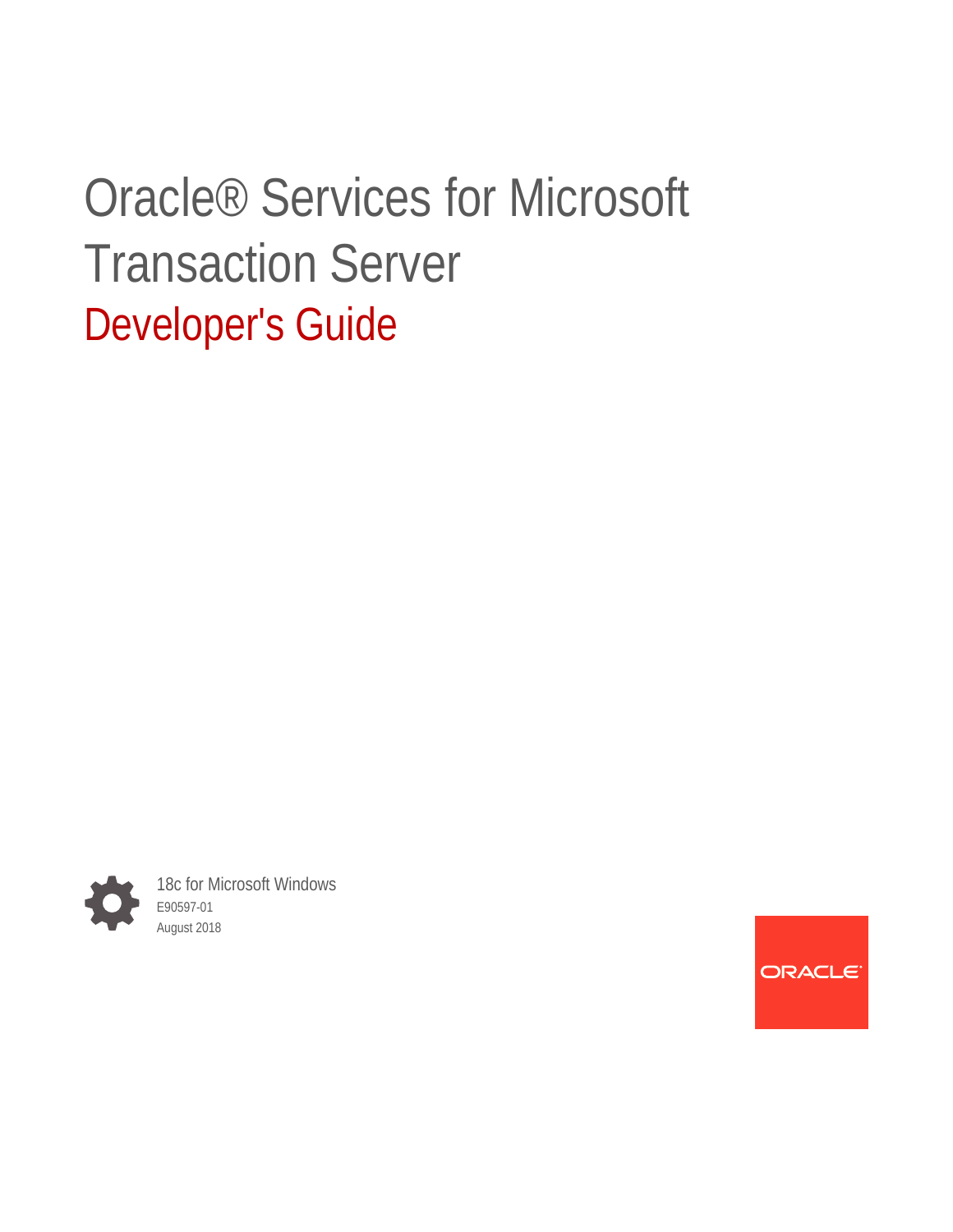Oracle Services for Microsoft Transaction Server Developer's Guide, 18c for Microsoft Windows

E90597-01

Copyright © 1996, 2018, Oracle and/or its affiliates. All rights reserved.

Primary Author: Maitreyee Chaliha

Contributing Authors: Janis Greenberg, Patricia Huey, Mark Kennedy, Roza Leyderman, Janelle Simmons, Alex Keh, Valarie Moore, Vivek Raja, Eric Wang, Yong Hu

This software and related documentation are provided under a license agreement containing restrictions on use and disclosure and are protected by intellectual property laws. Except as expressly permitted in your license agreement or allowed by law, you may not use, copy, reproduce, translate, broadcast, modify, license, transmit, distribute, exhibit, perform, publish, or display any part, in any form, or by any means. Reverse engineering, disassembly, or decompilation of this software, unless required by law for interoperability, is prohibited.

The information contained herein is subject to change without notice and is not warranted to be error-free. If you find any errors, please report them to us in writing.

If this is software or related documentation that is delivered to the U.S. Government or anyone licensing it on behalf of the U.S. Government, then the following notice is applicable:

U.S. GOVERNMENT END USERS: Oracle programs, including any operating system, integrated software, any programs installed on the hardware, and/or documentation, delivered to U.S. Government end users are "commercial computer software" pursuant to the applicable Federal Acquisition Regulation and agencyspecific supplemental regulations. As such, use, duplication, disclosure, modification, and adaptation of the programs, including any operating system, integrated software, any programs installed on the hardware, and/or documentation, shall be subject to license terms and license restrictions applicable to the programs. No other rights are granted to the U.S. Government.

This software or hardware is developed for general use in a variety of information management applications. It is not developed or intended for use in any inherently dangerous applications, including applications that may create a risk of personal injury. If you use this software or hardware in dangerous applications, then you shall be responsible to take all appropriate fail-safe, backup, redundancy, and other measures to ensure its safe use. Oracle Corporation and its affiliates disclaim any liability for any damages caused by use of this software or hardware in dangerous applications.

Oracle and Java are registered trademarks of Oracle and/or its affiliates. Other names may be trademarks of their respective owners.

Intel and Intel Xeon are trademarks or registered trademarks of Intel Corporation. All SPARC trademarks are used under license and are trademarks or registered trademarks of SPARC International, Inc. AMD, Opteron, the AMD logo, and the AMD Opteron logo are trademarks or registered trademarks of Advanced Micro Devices. UNIX is a registered trademark of The Open Group.

This software or hardware and documentation may provide access to or information about content, products, and services from third parties. Oracle Corporation and its affiliates are not responsible for and expressly disclaim all warranties of any kind with respect to third-party content, products, and services unless otherwise set forth in an applicable agreement between you and Oracle. Oracle Corporation and its affiliates will not be responsible for any loss, costs, or damages incurred due to your access to or use of third-party content, products, or services, except as set forth in an applicable agreement between you and Oracle.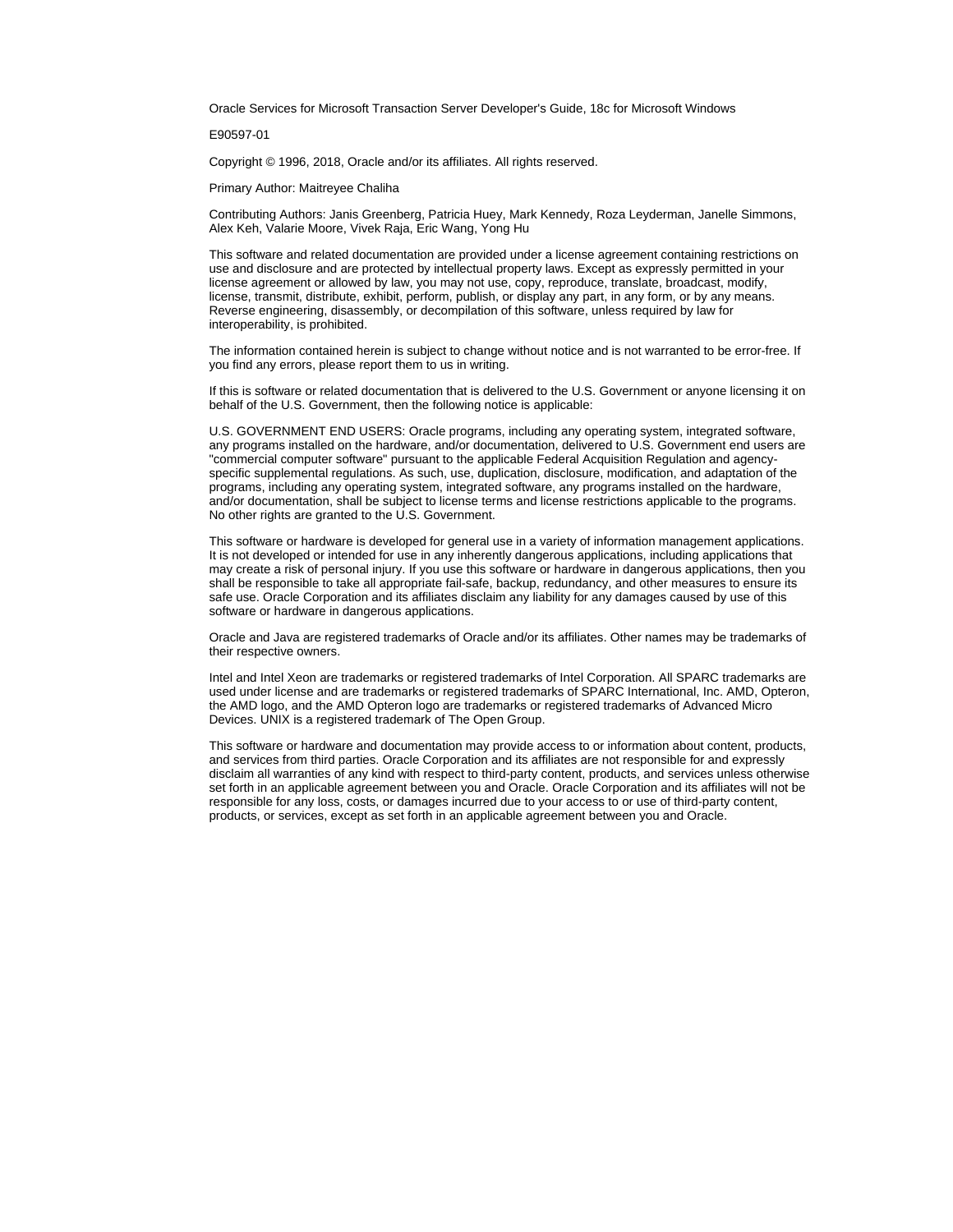# **Contents**

### [Preface](#page-7-0)

| Audience                    | viii |
|-----------------------------|------|
| Documentation Accessibility | viii |
| Related Documents           | viii |
| Conventions                 | ix   |

### [Changes in This Release for Oracle Services for Microsoft](#page-9-0) [Transaction Server Developer's Guide](#page-9-0)

| Changes in Oracle Services for Microsoft Transaction Server in ODAC 12c Release |  |
|---------------------------------------------------------------------------------|--|
|                                                                                 |  |
| Changes in Oracle Database 12c Release 1 (12.1)                                 |  |

### 1 [Using Microsoft Transaction Server with Oracle Database](#page-11-0)

| <b>Microsoft Transaction Server Overview</b><br>1.1                         |         |
|-----------------------------------------------------------------------------|---------|
| Microsoft Transaction Server and Oracle Integration Overview<br>1.2         | $1 - 1$ |
| Oracle Services for Microsoft Transaction Server Support for DTC<br>1.2.1   | $1 - 2$ |
| Distributed Transactions on Real Application Clusters (Oracle RAC)<br>1.2.2 | $1 - 2$ |
| <b>Promotable Local Transactions</b><br>1.2.3                               | $1 - 3$ |
| Read-Committed and Serializable Transactions<br>1.2.4                       | $1 - 3$ |
| Getting Started with Microsoft Transaction Server and Oracle<br>1.3         | $1 - 3$ |

### 2 [Installing Oracle Services for Microsoft Transaction Server](#page-15-0)

| Installation Introduction<br>$2 - 1$<br>2.1                             |         |  |
|-------------------------------------------------------------------------|---------|--|
| Installation Requirements for Microsoft Transaction Server<br>2.2       | $2 - 2$ |  |
| <b>Oracle Products</b><br>221                                           | $2 - 2$ |  |
| Non-Oracle Products<br>2.2.2                                            | $2 - 2$ |  |
| Using Oracle Services for MTS with Oracle Data Provider for .NET<br>2.3 | $2 - 3$ |  |
| Manually Creating an Oracle MTS Recovery Service<br>$2-6$<br>2.4        |         |  |

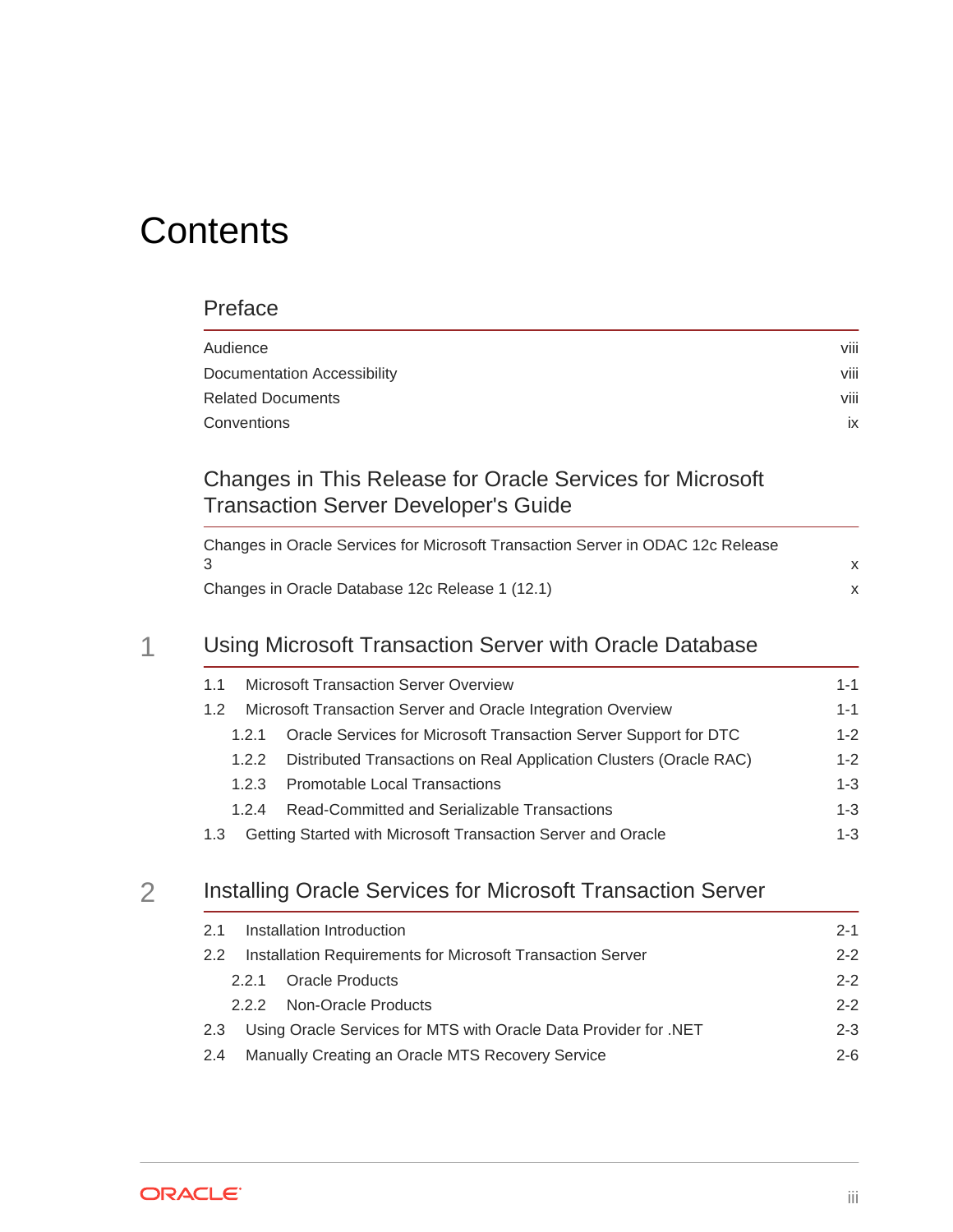## 3 [Managing Recovery Scenarios](#page-23-0)

| 3.1              | Microsoft Transaction Server Configuration Requirements<br>3-1                  |                                                               |         |  |
|------------------|---------------------------------------------------------------------------------|---------------------------------------------------------------|---------|--|
| 3.2              | Microsoft Transaction Server Transaction Recovery Overview<br>$3-1$             |                                                               |         |  |
| 3.3 <sub>2</sub> | Scheduling Automatic Microsoft Transaction Server Transaction Recovery<br>$3-2$ |                                                               |         |  |
|                  | 3.3.1                                                                           | Creating an Access Control List (ACL)                         | $3-2$   |  |
|                  | 3.3.2                                                                           | <b>Configuring Automatic Transaction Recovery</b>             | $3 - 3$ |  |
|                  | 3.3.2.1                                                                         | Setting and Starting Up Database Job-Queue Processes          | $3-3$   |  |
|                  | 3.3.2.2                                                                         | Creating and Scheduling Automatic Transaction Recovery        | $3 - 4$ |  |
| 3.4              |                                                                                 | Viewing Microsoft Transaction Server In-Doubt Transactions    | $3-6$   |  |
| 3.5              |                                                                                 | Modifying Registry Values for Oracle Fail Safe Configurations | $3 - 7$ |  |

### 4 [Programming with Microsoft Transaction Server and an Oracle](#page-30-0) [Database](#page-30-0)

| 4.1 | COM Component Integration in a Transaction<br>$4 - 1$ |         |                                                                                |          |
|-----|-------------------------------------------------------|---------|--------------------------------------------------------------------------------|----------|
| 4.2 |                                                       |         | Microsoft Transaction Server Application Development                           | 4-4      |
|     | 4.2.1                                                 |         | Microsoft Transaction Server Component Registration                            | $4 - 4$  |
|     |                                                       | 4.2.1.1 | <b>Types of Registration Components</b>                                        | $4 - 4$  |
|     |                                                       | 4.2.1.2 | <b>Registration of Components</b>                                              | $4 - 4$  |
|     | 4.2.2                                                 |         | Microsoft Transaction Server-Coordinated Component Transaction                 | $4 - 5$  |
|     | 4.2.3                                                 |         | Microsoft DTC-Coordinated Component Transaction                                | $4 - 5$  |
| 4.3 |                                                       |         | OCI Integration with Microsoft Transaction Server                              | $4 - 6$  |
|     | 4.3.1                                                 |         | Integrating COM Components                                                     | $4 - 7$  |
|     |                                                       | 4.3.1.1 | COM Components Running in an MTS-Coordinated Transaction                       | $4 - 8$  |
|     |                                                       | 4.3.1.2 | Non-Transactional COM Components Running with OCI<br><b>Connection Pooling</b> | $4 - 8$  |
|     |                                                       | 4.3.1.3 | COM Components Using MS DTC and OCI Connection Pooling                         | $4 - 8$  |
|     |                                                       | 4.3.1.4 | COM Components Using MS DTC and Nonpooling OCI<br>Connection                   | $4 - 8$  |
|     | 4.3.2                                                 |         | <b>Using OCI Functions</b>                                                     | $4 - 9$  |
|     | 4.3.3                                                 |         | OraMTSSvcGet()                                                                 | $4 - 9$  |
|     | 4.3.4                                                 |         | OraMTSSvcRel()                                                                 | $4 - 11$ |
|     | 4.3.5                                                 |         | OraMTSSvcEnlist()                                                              | $4 - 12$ |
|     | 4.3.6                                                 |         | OraMTSSvcEnlistEx()                                                            | $4 - 13$ |
|     | 4.3.7                                                 |         | OraMTSEnlCtxGet()                                                              | $4 - 13$ |
|     | 4.3.8                                                 |         | OraMTSEnlCtxRel()                                                              | $4 - 14$ |
|     | 4.3.9                                                 |         | OraMTSJoinTxn()                                                                | $4 - 15$ |
|     | 4.3.10                                                |         | OraMTSTransTest()                                                              | $4 - 16$ |
|     | 4.3.11                                                |         | OraMTSOCIErrGet()                                                              | $4 - 16$ |
| 4.4 |                                                       |         | <b>ODBC Integration with Microsoft Transaction Server Overview</b>             | $4 - 17$ |
|     | 4.4.1                                                 |         | Setting the Connection Attribute                                               | $4 - 17$ |

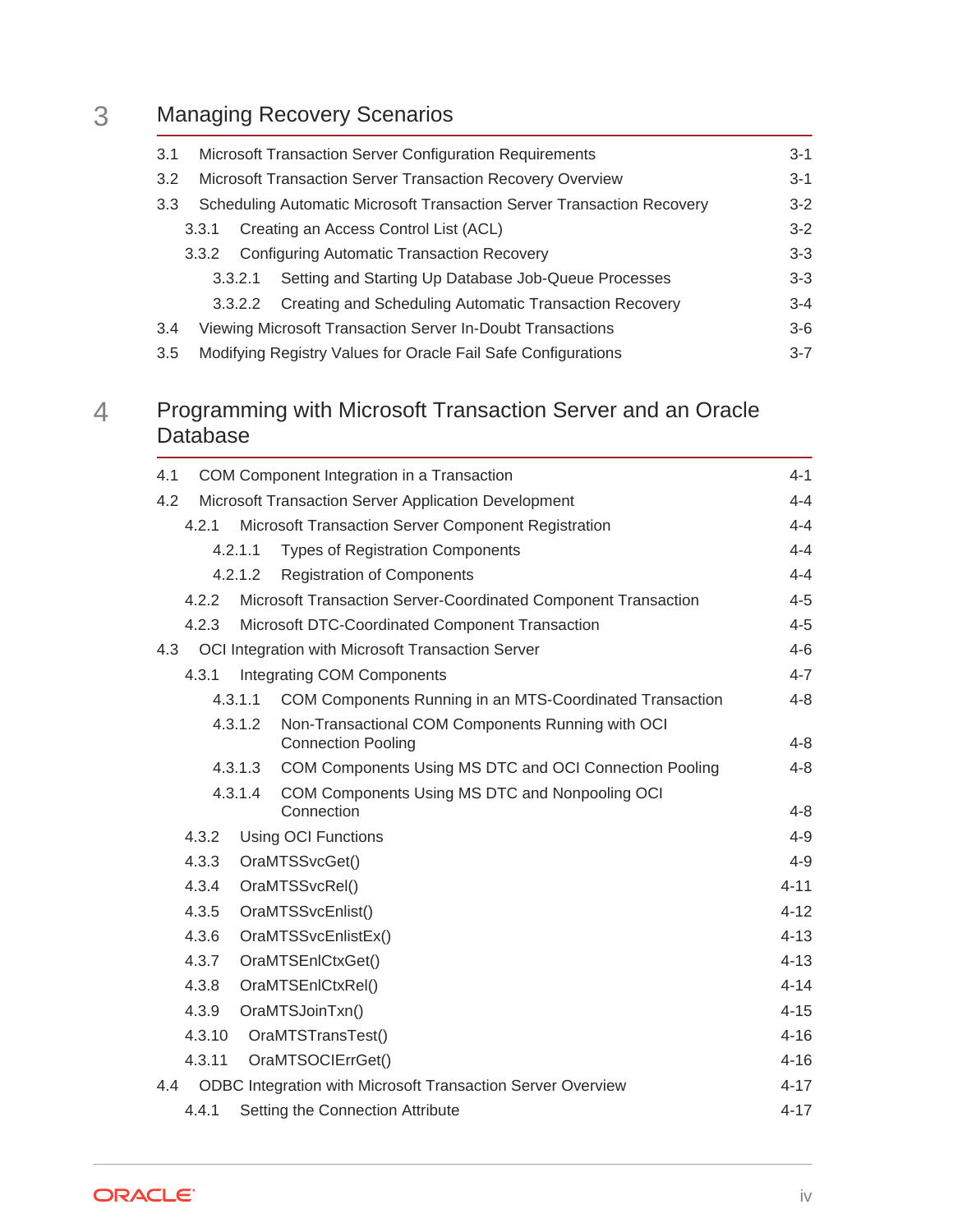| 4.4.2 Using Oracle ODBC Driver           | $4 - 17$ |
|------------------------------------------|----------|
| 4.4.3 Using Microsoft Oracle ODBC Driver | 4-19     |

## 5 [Tuning Microsoft Transaction Server Performance](#page-49-0)

| 5.1           | Improving Microsoft Transaction Server Application Performance<br>$5-1$ |         |
|---------------|-------------------------------------------------------------------------|---------|
| 5.2           | <b>Managing Microsoft Transaction Server Connections</b>                |         |
|               | <b>Connection Pooling Registry Parameters</b><br>5.2.1                  | $5-1$   |
| 5.3           | Increasing the Transaction Timeout Parameter                            | $5-3$   |
| 5.4           | $5-3$<br>Changing Initialization Parameter Settings                     |         |
| $5.5^{\circ}$ | <b>Additional Parameters</b>                                            | $5 - 4$ |
| 5.6           | <b>Starting MSDTC</b><br>$5 - 4$                                        |         |

## 6 [Troubleshooting Oracle Microsoft Transaction Server](#page-54-0)

| 6.1 | Tracking Oracle Services for Microsoft Transaction Server Performance | $6-1$   |
|-----|-----------------------------------------------------------------------|---------|
| 6.2 | Correcting Oracle Net Changes that Impact Connection Pooling          | $6-2$   |
| 6.3 | Designing an Application that Uses Multiple Databases                 | $6 - 3$ |
| 6.4 | Working with Different Types of Connection Pooling                    | $6 - 4$ |
| 6.5 | Working with In-Doubt Transactions                                    | $6 - 4$ |
| 6.6 | Dropping the Microsoft Transaction Server Administrative User Account | $6 - 5$ |
|     |                                                                       |         |

### **[Glossary](#page-59-0)**

[Index](#page-62-0)

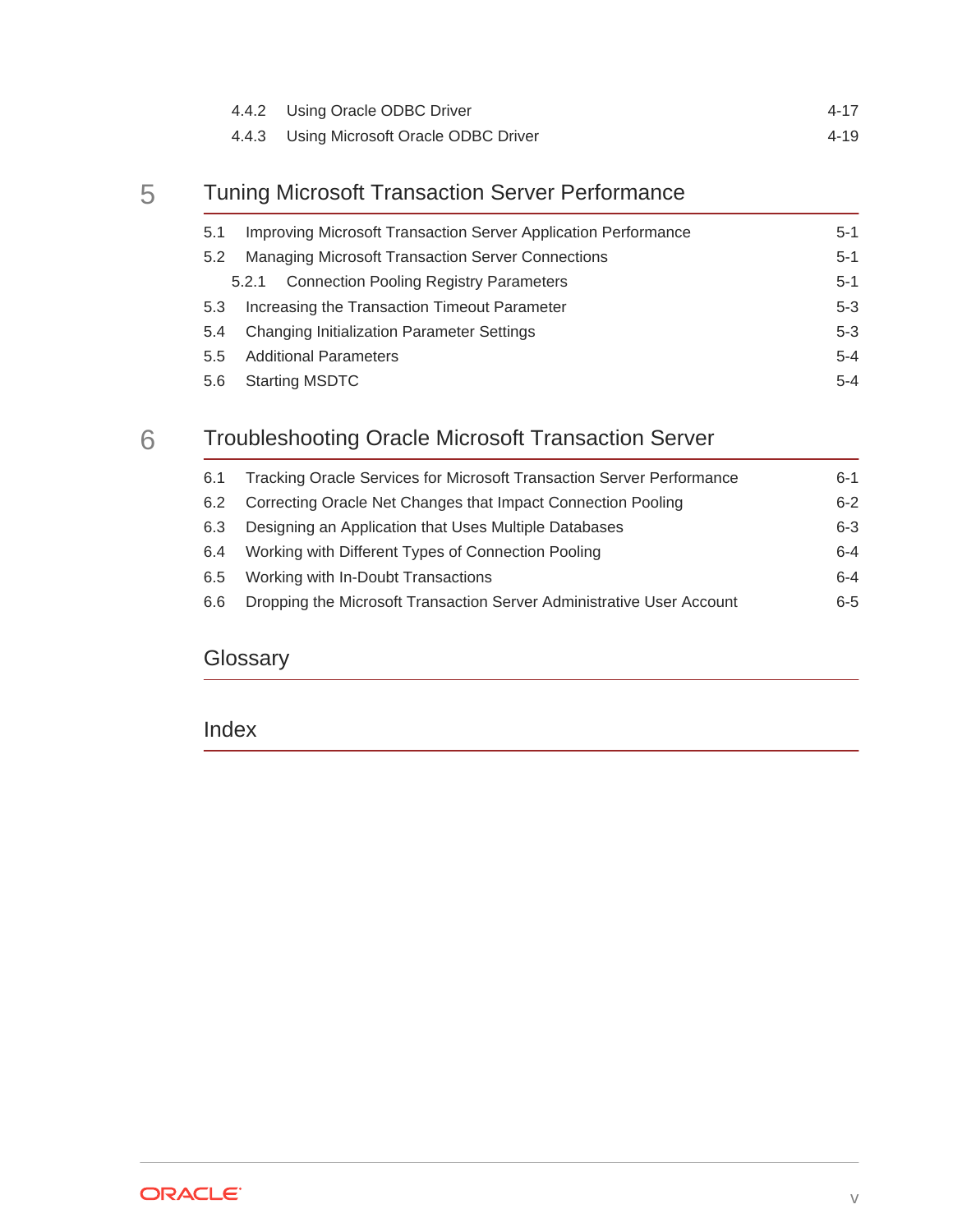## List of Figures

| $4 - 1$ | Component Integration in a Transaction           | $4 - 2$ |
|---------|--------------------------------------------------|---------|
| $6 - 1$ | Distributed DML Statements from MTS Applications | $6 - 3$ |

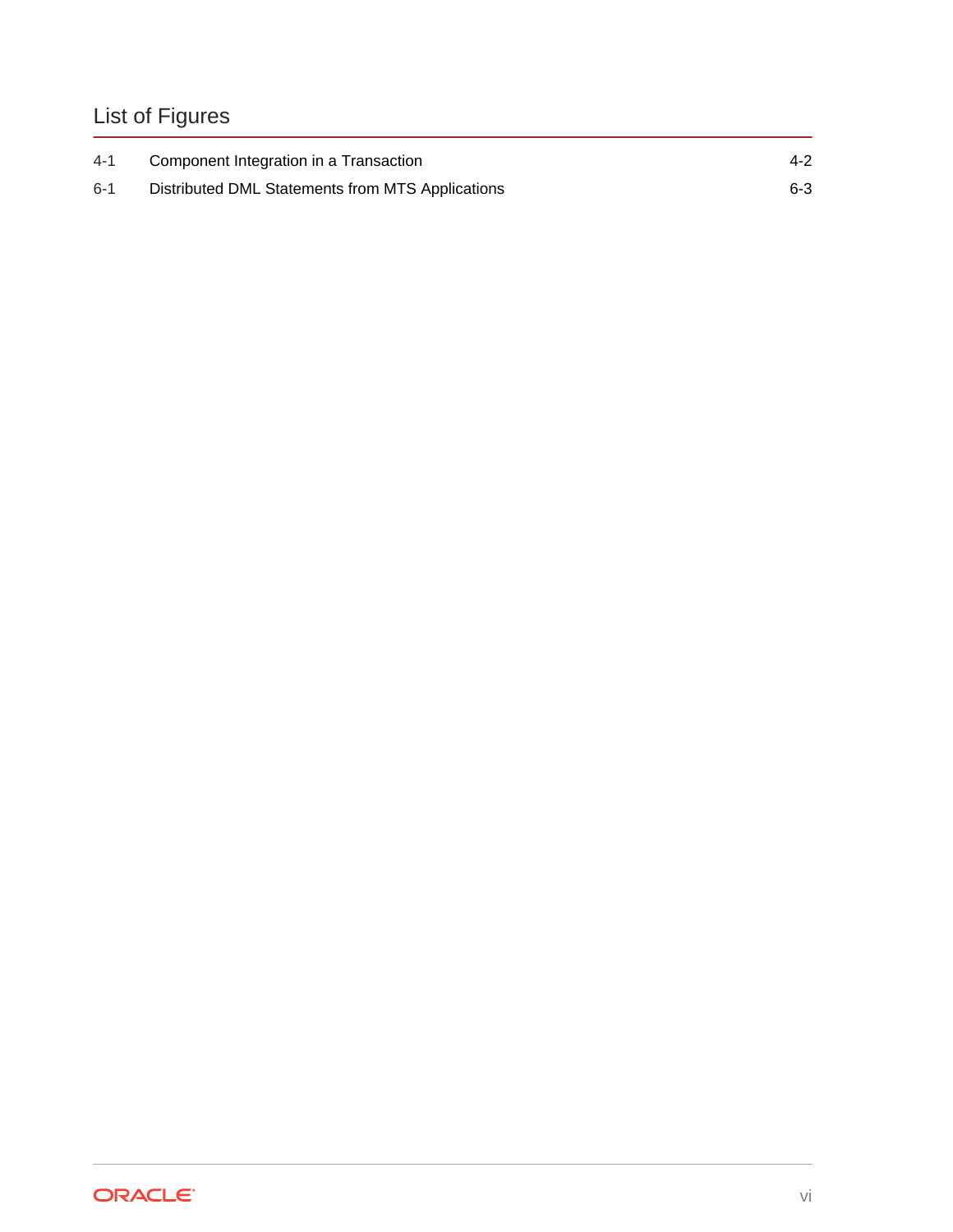### List of Tables

| $4 - 1$ | Summary of OCI Functions for Integrating MTS and Oracle Database | 4-9      |
|---------|------------------------------------------------------------------|----------|
| $4 - 2$ | OraMTSSvcGet() Parameters                                        | $4 - 9$  |
| $4 - 3$ | OraMTSSvcRel() Parameters                                        | $4 - 11$ |
| $4 - 4$ | OraMTSSvcEnlist() Parameters                                     | $4 - 12$ |
| $4 - 5$ | OraMTSSvcEnlistEx() Parameters                                   | $4 - 13$ |
| $4 - 6$ | OraMTSEnICtxGet() Parameters                                     | $4 - 14$ |
| $4 - 7$ | OraMTSEnlCtxRel() Parameters                                     | $4 - 15$ |
| $4 - 8$ | OraMTSJoinTxn() Parameters                                       | $4 - 15$ |
| $4 - 9$ | OraMTSOCIErrGet() Parameters                                     | $4 - 16$ |
| $6 - 1$ | <b>ORAMTS CP TRACE LEVEL Trace Registry Parameter Values</b>     | $6-2$    |

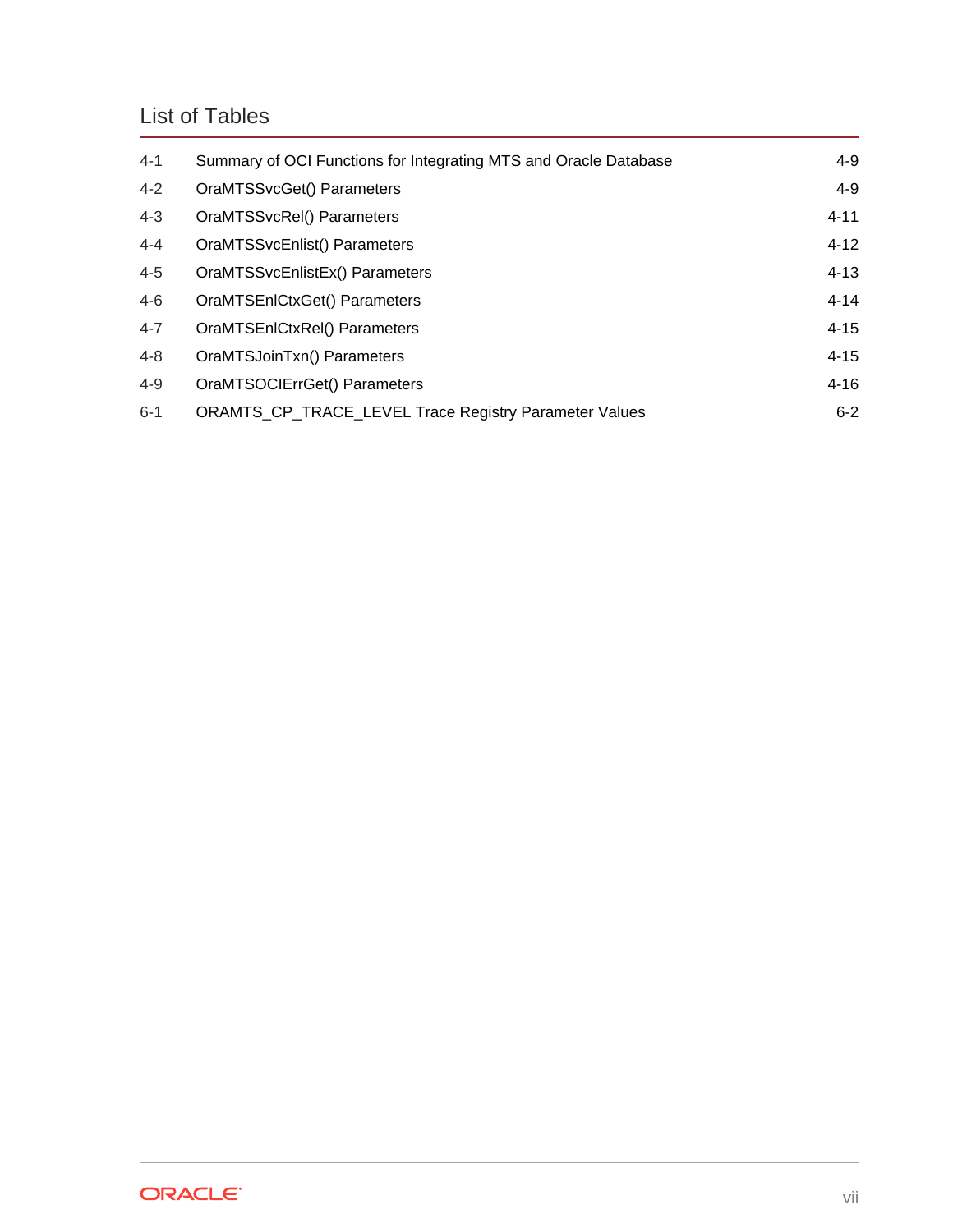# <span id="page-7-0"></span>Preface

This manual explains how to install, configure, use, and administer Oracle Services for [Microsoft Transaction Server](#page-60-0) that apply to operating systems. It covers the features of Oracle Database software that apply to the Windows 2000, Windows XP, and Windows Server 2003 operating systems.

This preface contains these topics:

- **Audience**
- Documentation Accessibility
- Related Documents
- **[Conventions](#page-8-0)**

## Audience

This guide is intended for anyone who performs the following tasks:

- Uses [component object model \(COM\)](#page-59-0) components with Microsoft Transaction Server
- Registers COM components as transactional and has Microsoft Transaction Server control the transaction
- Uses client-side connection pooling in Microsoft Transaction Server
- Uses .NET applications with Oracle Services for Microsoft Transaction Server to access Oracle Database instances.

## Documentation Accessibility

For information about Oracle's commitment to accessibility, visit the Oracle Accessibility Program website at [http://www.oracle.com/pls/topic/lookup?](http://www.oracle.com/pls/topic/lookup?ctx=acc&id=docacc) [ctx=acc&id=docacc](http://www.oracle.com/pls/topic/lookup?ctx=acc&id=docacc).

#### **Access to Oracle Support**

Oracle customers that have purchased support have access to electronic support through My Oracle Support. For information, visit [http://www.oracle.com/pls/topic/](http://www.oracle.com/pls/topic/lookup?ctx=acc&id=info) [lookup?ctx=acc&id=info](http://www.oracle.com/pls/topic/lookup?ctx=acc&id=info) or visit<http://www.oracle.com/pls/topic/lookup?ctx=acc&id=trs> if you are hearing impaired.

# Related Documents

For more information, see these Oracle resources:

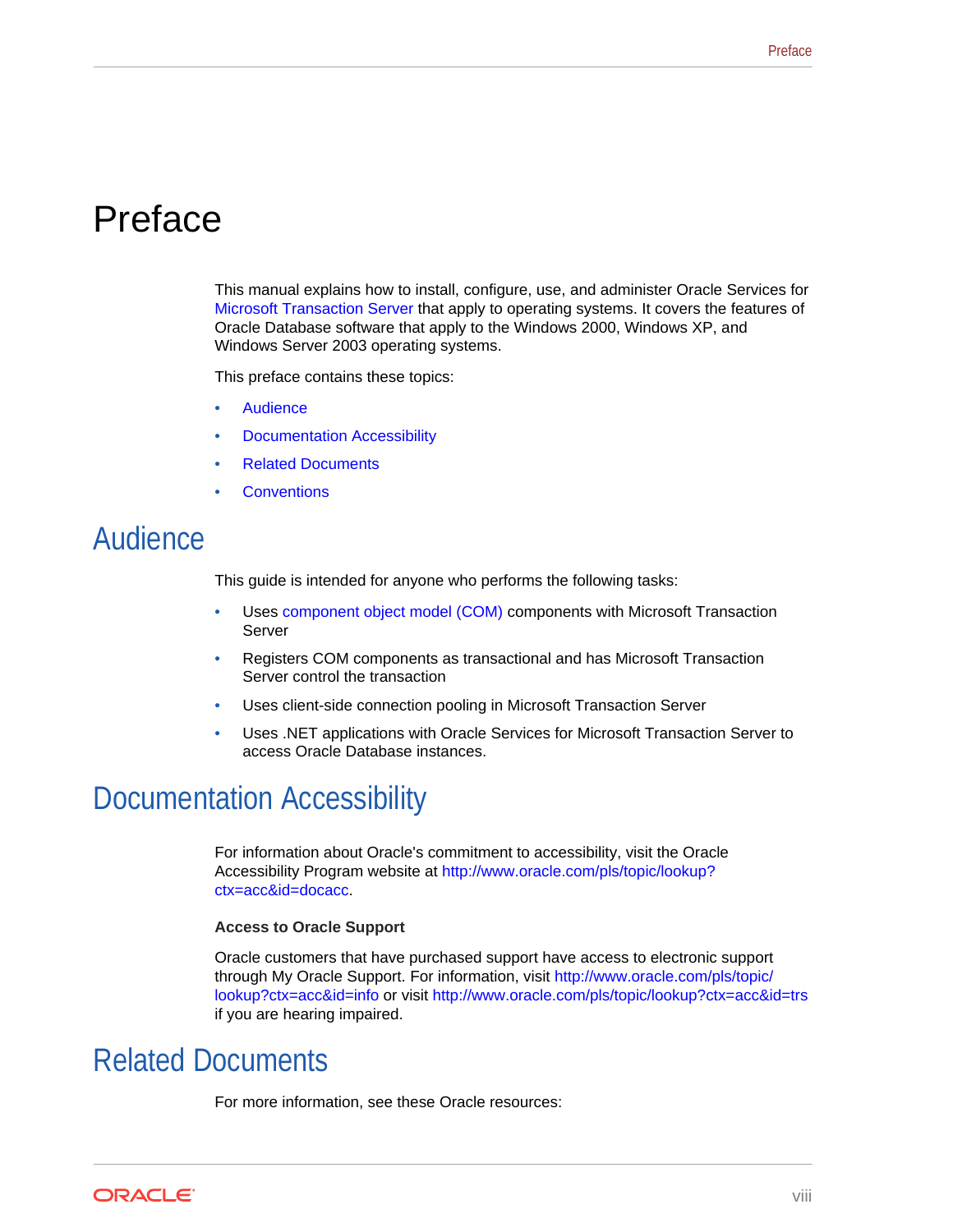- <span id="page-8-0"></span>• *Oracle Database Reference*
- *Oracle Provider for OLE DB Developer's Guide for Microsoft Windows*
- *Oracle Data Provider for .NET Developer's Guide for Microsoft Windows*
- *Oracle Database Net Services Administrator's Guide*
- *Oracle Database Platform Guide for Microsoft Windows*

For information about Oracle error messages, see *Oracle Database Error Messages*. Once you find the specific range, you can search for the specific message. When connected to the Internet, you can search for a specific error message using the error message search feature of the Oracle online documentation.

Many of the examples in this book use the sample schemas of the seed database, which is installed by default when you install Oracle. Refer to *Oracle Database Sample Schemas* for information on how these schemas were created and how you can use them yourself.

To download free release notes, installation documentation, white papers, or other collateral, please visit the Oracle Technology Network (OTN)

http://www.oracle.com/technetwork/index.html

For the latest version of the Oracle documentation, including this guide, visit

http://www.oracle.com/technetwork/indexes/documentation/index.html

## **Conventions**

The following text conventions are used in this document:

| <b>Convention</b> | Meaning                                                                                                                                   |
|-------------------|-------------------------------------------------------------------------------------------------------------------------------------------|
| boldface          | Boldface type indicates graphical user interface elements associated<br>with an action, or terms defined in text or the glossary.         |
| italic            | Italic type indicates book titles, emphasis, or placeholder variables for<br>which you supply particular values.                          |
| monospace         | Monospace type indicates commands within a paragraph, URLs, code<br>in examples, text that appears on the screen, or text that you enter. |

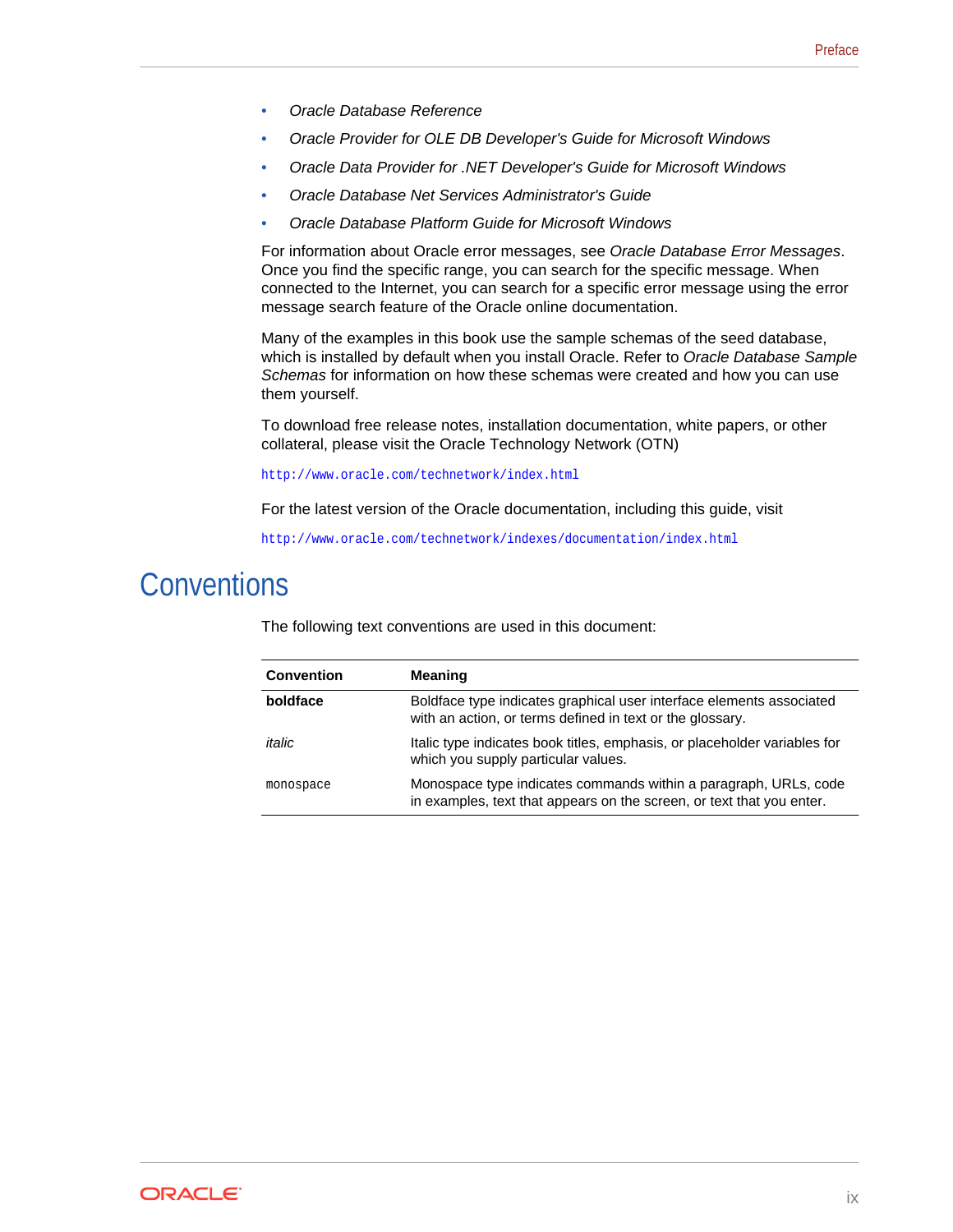# <span id="page-9-0"></span>Changes in This Release for Oracle Services for Microsoft Transaction Server Developer's Guide

This preface contains:

- Changes in Oracle Services for Microsoft Transaction Server in ODAC 12*c* Release 3
- Changes in Oracle Database 12c Release 1 (12.1)

# Changes in Oracle Services for Microsoft Transaction Server in ODAC 12*c* Release 3

The following are changes in *Oracle Services for Microsoft Transaction Server Developer's Guide* for ODAC 12*c* Release 3.

### New Features

The following features are new in this release:

• Distributed Transactions without Oracle.ManagedDataAccessDTC.dll

The Oracle.ManagedDataAccessDTC.dll assembly is no longer required for distributed transaction applications running in .NET Framework 4.5.2 or higher and ODP.NET, Managed Driver. Upon ODP.NET installation, Oracle.ManagedDataAccessDTC.dll is no longer placed into the Global Assembly Cache (GAC). For applications that use .NET Framework 4.5.1 or earlier, Oracle.ManagedDataAccessDTC.dll needs to be placed either in the application directory or in the GAC.

**See Also:**

[Using Oracle Services for MTS with Oracle Data Provider for .NET](#page-17-0)

# Changes in Oracle Database 12*c* Release 1 (12.1)

The following are changes in *Oracle Services for Microsoft Transaction Server Developer's Guide* for Oracle Database 12*c* Release 1 (12.1).

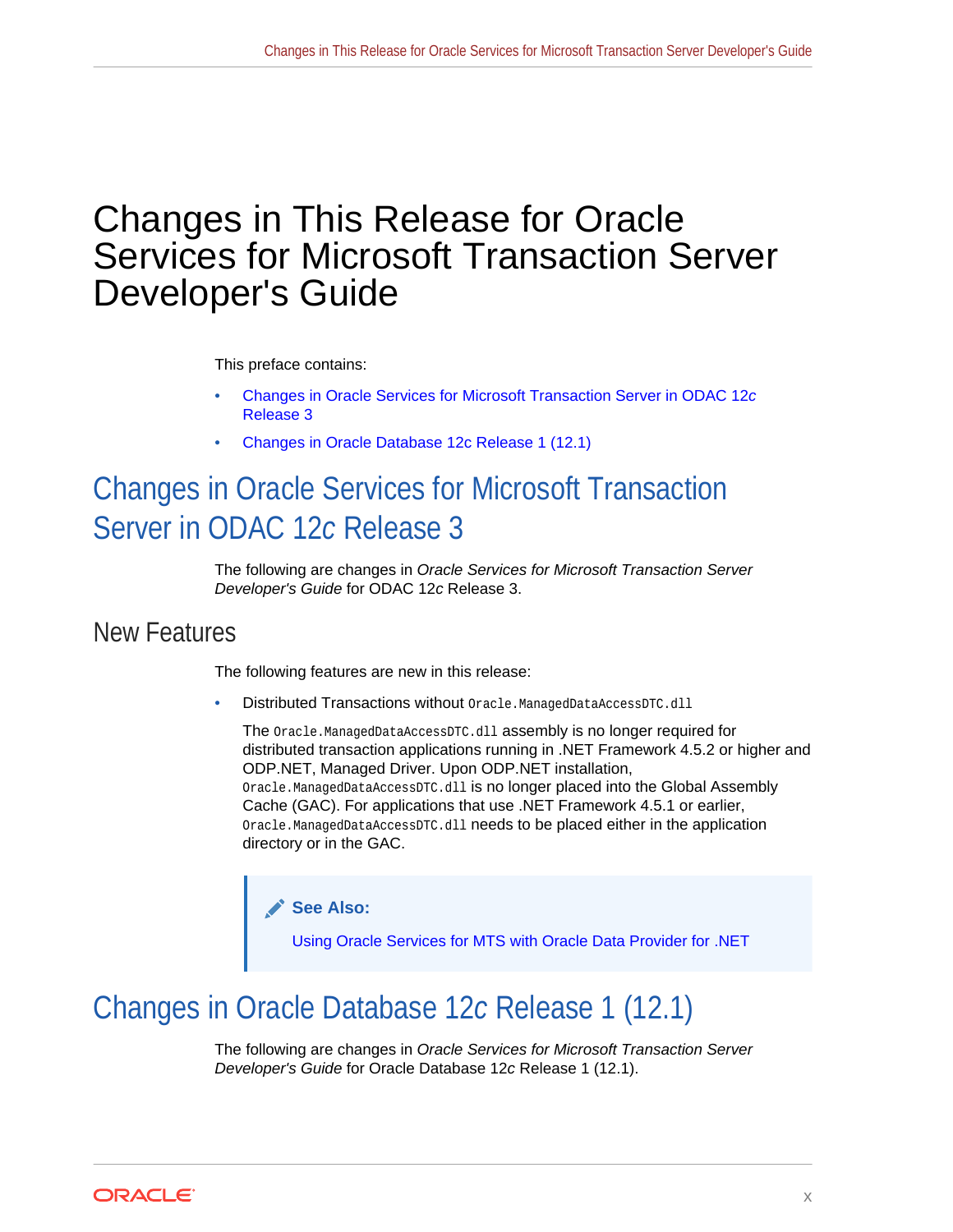### New Features

The following features are new in this release:

• OraMTS Services Run as Oracle Home User

OraMTS services now operate as a specified, lower privileged user (the Oracle Home User). A utility is provided for cases where the service must be created manually rather than by the installer. Each Oracle Home now has its own OraMTS service.



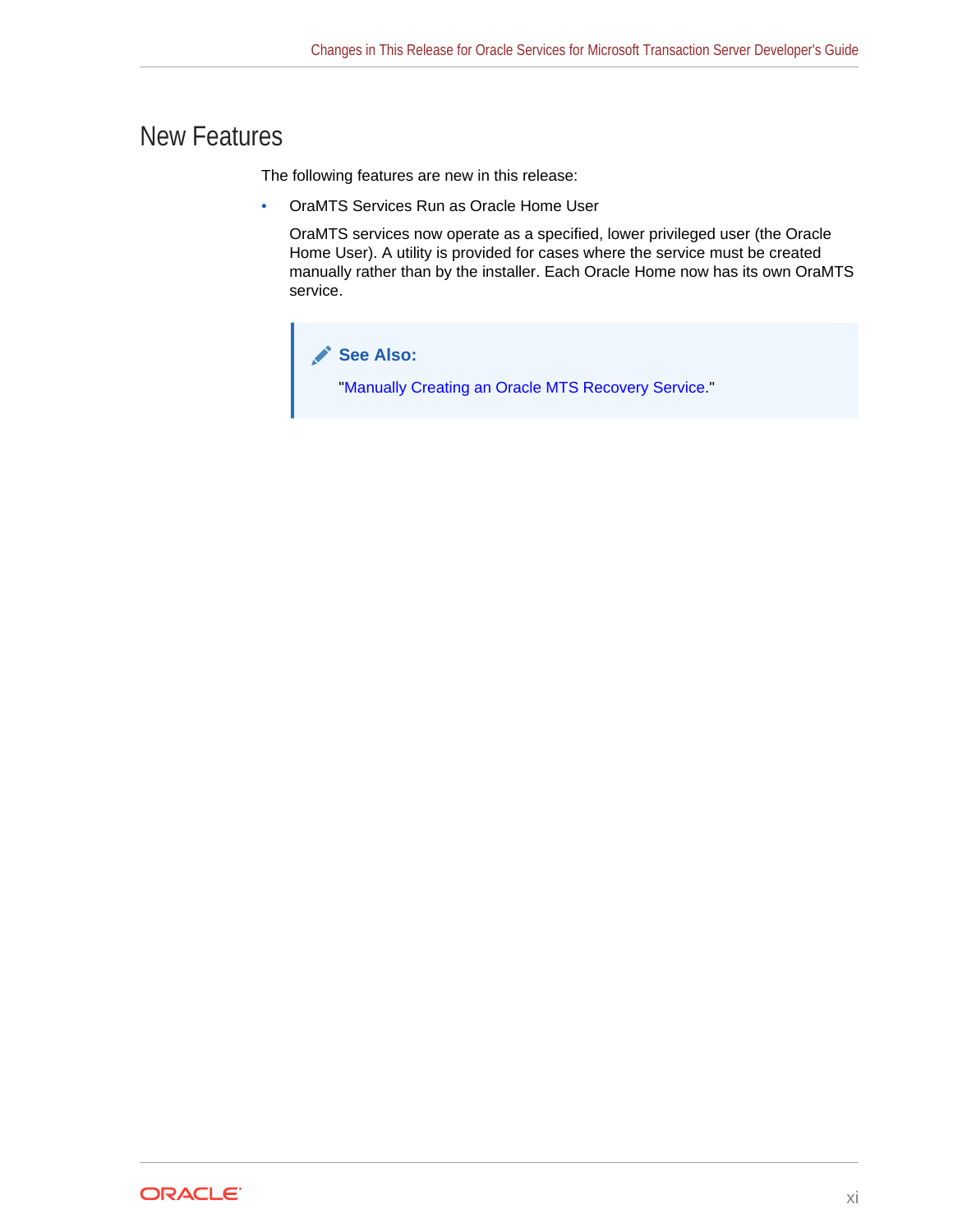# <span id="page-11-0"></span>1 Using Microsoft Transaction Server with Oracle Database

These topics describe [Microsoft Transaction Server](#page-60-0) and Oracle Database integration.

- **Microsoft Transaction Server Overview**
- Microsoft Transaction Server and Oracle Integration Overview
- [Getting Started with Microsoft Transaction Server and Oracle](#page-13-0)

## 1.1 Microsoft Transaction Server Overview

Microsoft Transaction Server is a proprietary [component object model \(COM\)](#page-59-0) transaction processing system that runs on an Internet or network server. Microsoft Transaction Server deploys and manages application and database transaction requests on behalf of a client computer. Microsoft Transaction Server provides:

- ActiveX/[distributed component object model \(DCOM\)](#page-59-0) programming model to develop distributed applications and a runtime environment in which to deploy these applications.
- [Atomicity\\_ Consistency\\_ Isolation\\_ and Durability \(ACID\)](#page-59-0) properties for components in transactions.
- Access to performance-enhancing features such as component caching and database connection pooling.

Microsoft Transaction Server is a component of the three-tiered, server-centric architecture model. This model lets you separate the presentation, business logic, and data elements of applications onto different computers connected in a network. Microsoft Transaction Server functionality is also implemented in COM+ and Enterprise Services. Oracle Services for Microsoft Transaction Server, or [OraMTS,](#page-60-0) support Microsoft Transaction Server, COM+, and Enterprise Services.

### **See Also:**

Microsoft documentation for additional information about Microsoft Transaction Server

# 1.2 Microsoft Transaction Server and Oracle Integration **Overview**

Without any special integration, you can deploy applications that were created using Win32, Win64, COM, or [Microsoft .NET](#page-59-0) with a Microsoft Transaction Server that

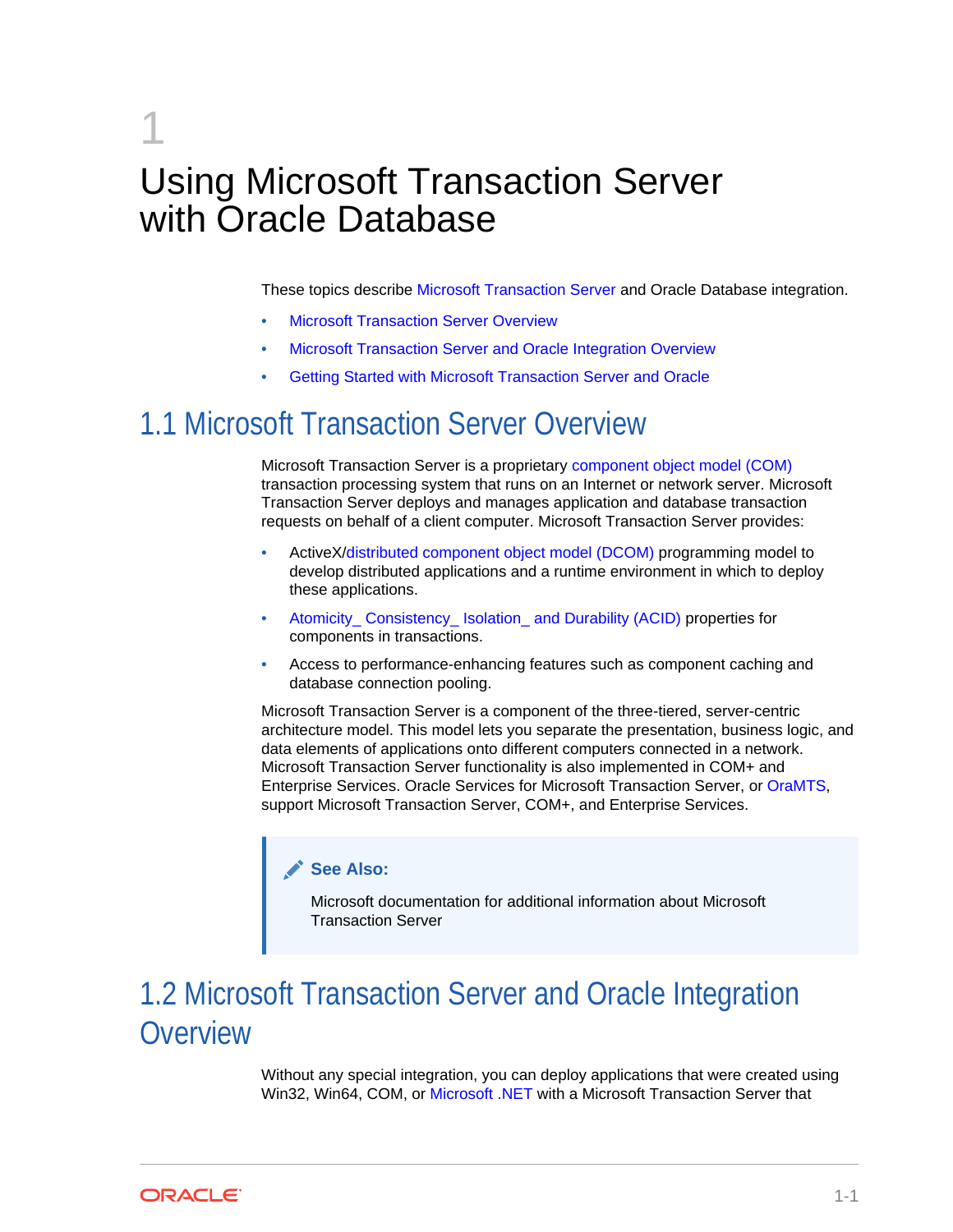<span id="page-12-0"></span>connects to an Oracle Database. To use either of the following features, however, you must install [Oracle Services for Microsoft Transaction Server \(OraMTS\):](#page-61-0)

- Register the Win32, Win64, COM or .NET application as transactional and have Microsoft Transaction Server control the transaction. You can do this by using the Properties dialog box of the component in the Microsoft Management Console Explorer.
- Use client-side connection pooling in Microsoft Transaction Server.

After you have installed Oracle Services for Microsoft Transaction Server, an [Oracle](#page-60-0) [MTS Recovery Service](#page-60-0) is also automatically installed on the same computer. The Oracle MTS Recovery Service helps in the recovery of in-doubt transactions left in Oracle Database instances that originated from this computer. On each connected database:

- Create the Microsoft Transaction Server administrator user account.
- Schedule a database-level transaction recovery job.

This enables the database to participate in Microsoft Transaction Server-started transactions.

Create the COM component with any of the following Oracle products:

- [Oracle Data Provider for .NET \(ODP.NET\)](#page-60-0).
- [Oracle Open Database Connectivity \(ODBC\) Driver](#page-60-0)
- [Oracle Provider for OLE DB](#page-61-0)
- [Oracle Call Interface \(OCI\)](#page-60-0)

### 1.2.1 Oracle Services for Microsoft Transaction Server Support for DTC

Oracle Services for Microsoft Transaction Server works with Microsoft Distributed Transaction Coordinator (DTC), which is part of the Windows operating system. DTC implements a two-phase commit protocol that makes sure that the transaction outcome is consistent across all data resources involved in a transaction.

## 1.2.2 Distributed Transactions on Real Application Clusters (Oracle RAC)

With Oracle Database Release 11.1, the database now redirect all the branches of a distributed transaction to a single Oracle RAC instance automatically. Previously developers needed to manually manage this process, individually redirecting all the branches to a single Oracle RAC instance.

### **See Also:**

*Oracle Real Application Clusters Administration and Deployment Guide* to learn more about distributed transactions in Real Application Clusters.

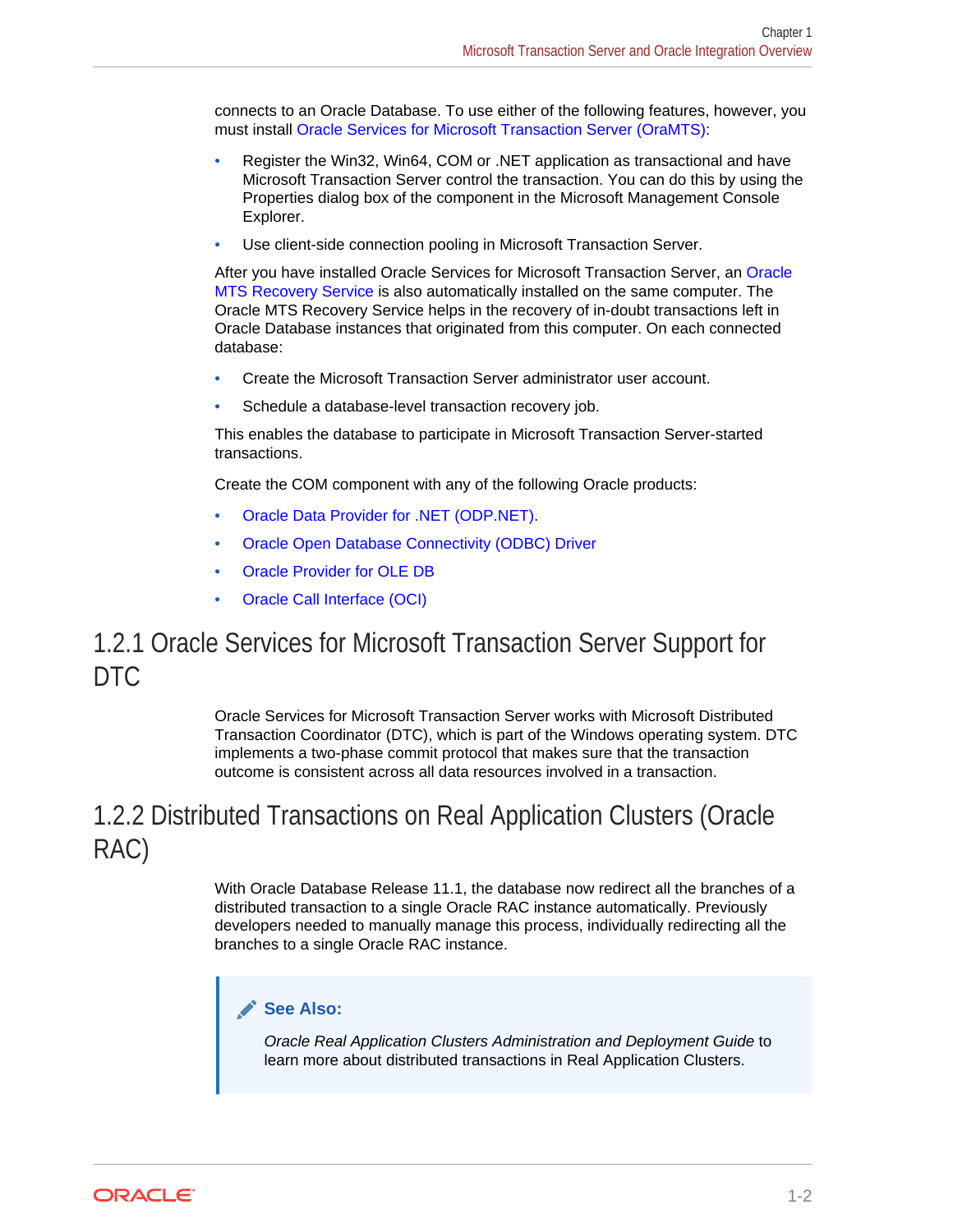## <span id="page-13-0"></span>1.2.3 Promotable Local Transactions

Promotable local transactions allow all transactions to remain local until more than one database is brought into the transaction, at which point, they are promoted to distributed transactions.

The flexibility of the promotable transaction feature ensures more efficient resource usage for transactional applications. Distributed transactions require significant overhead versus local transactions. Therefore, local transactions are preferred if only one database is used. At design-time, it may not be known when transactions are local or distributed. Prior to this feature, developers always had to use distributed transactions, even if local ones occurred most of the time, leading to unnecessary resource usage.

This feature is supported with Oracle Database 11*g* Release 1 and higher. Earlier database versions and other resource managers can participate in a promotable transaction as long as the first connection is to an Oracle Database 11*g* Release 1 data source or higher.

### **See Also:**

*Oracle Data Provider for .NET Developer's Guide for Microsoft Windows* for more information on System.Transactions support

1.2.4 Read-Committed and Serializable Transactions

Oracle Services for Microsoft Transaction Server supports distributed transactions set to a serializable or read-committed isolation level.

# 1.3 Getting Started with Microsoft Transaction Server and **Oracle**

You are now ready to use Microsoft Transaction Server with a database. To get started quickly, follow these steps:

**1.** Install the Oracle and Microsoft products required for Microsoft Transaction Server and database integration.

See [Installing Oracle Services for Microsoft Transaction Server](#page-15-0) .

**2.** Create the Microsoft Transaction Server administrator user account.

See [Managing Recovery Scenarios.](#page-23-0)

**3.** Schedule a Microsoft Transaction Server transaction recovery job.

See [Managing Recovery Scenarios.](#page-23-0)

**4.** Create Microsoft Transaction Server-hosted applications.

See [Programming with Microsoft Transaction Server and an Oracle Database](#page-30-0) for instructions on using OCI, Oracle ODBC Driver, or Oracle Provider for OLE DB with COM-based applications.

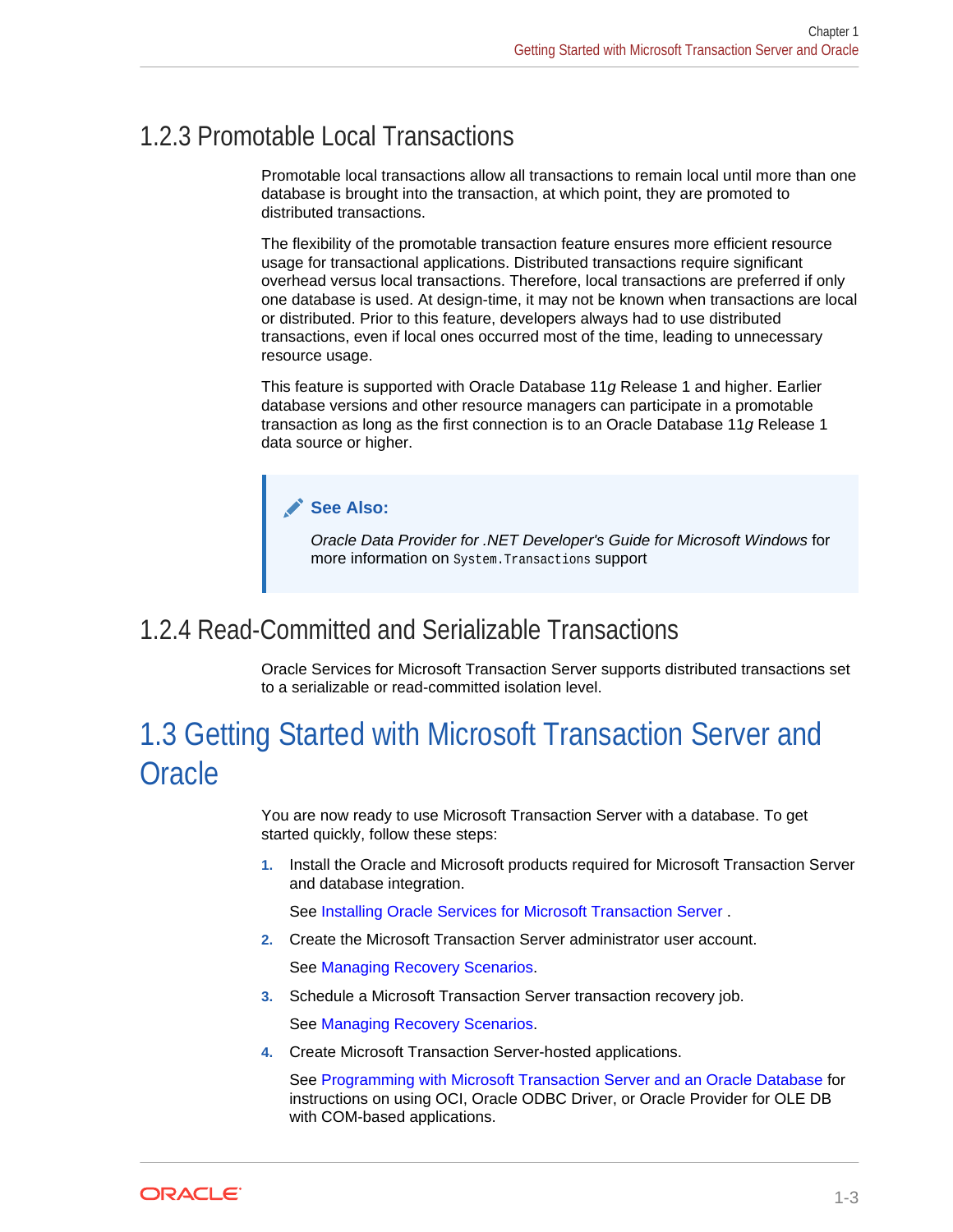**5.** Learn about using Microsoft Transaction Server on the different Windows operating systems.

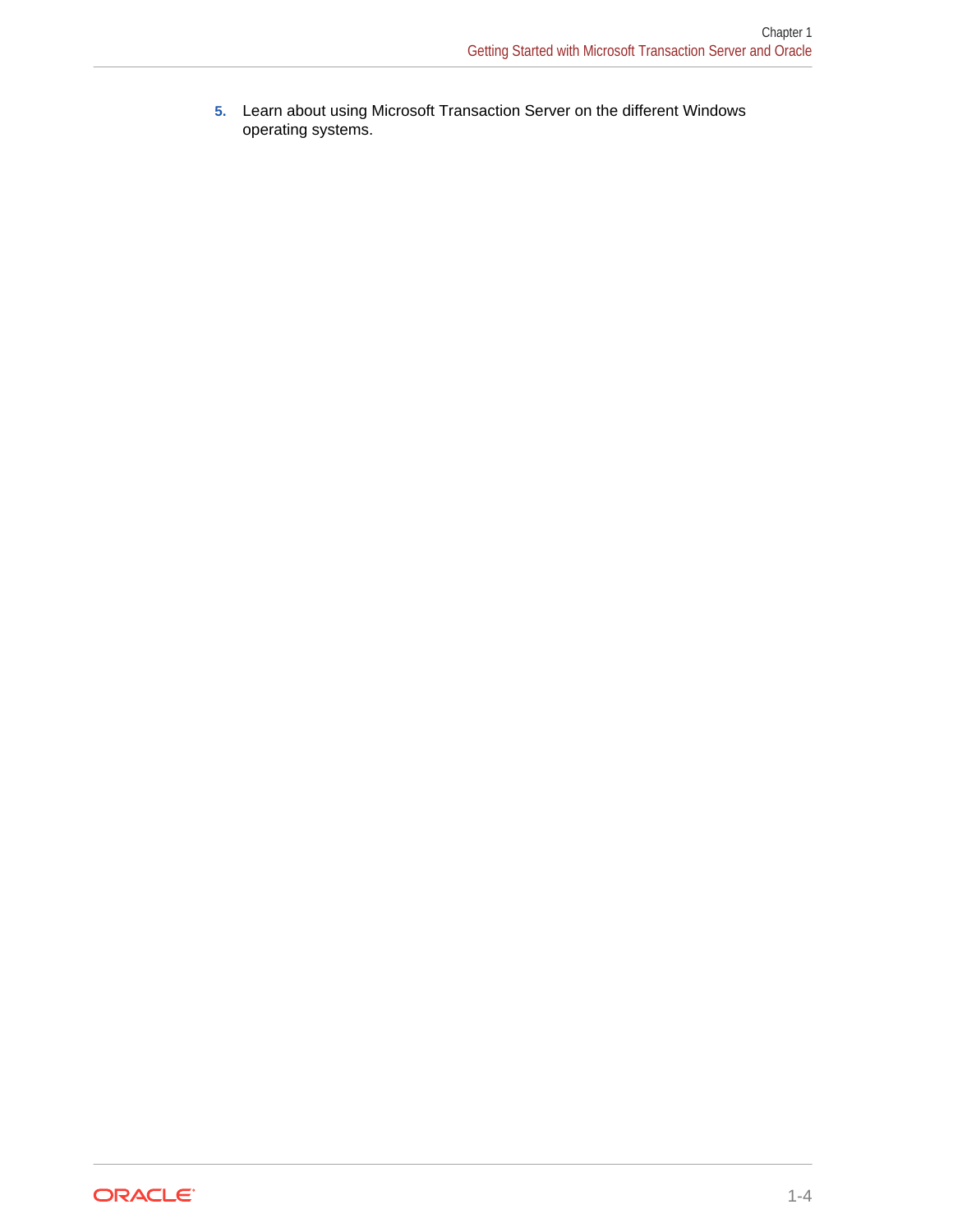# <span id="page-15-0"></span>2 Installing Oracle Services for Microsoft Transaction Server

These topics describe installation requirements for the [Microsoft Transaction Server](#page-60-0) and Oracle Database environment.

- **Installation Introduction**
- [Installation Requirements for Microsoft Transaction Server](#page-16-0)
- [Using Oracle Services for MTS with Oracle Data Provider for .NET\\_ Managed](#page-17-0) **[Driver](#page-17-0)**
- [Manually Creating an Oracle MTS Recovery Service](#page-20-0)

## 2.1 Installation Introduction

You can install [OraMTS](#page-60-0) as part of the Oracle Database Client. OraMTS service will be created for the Oracle Home you installed. Beginning in Oracle 12*c*, each Oracle Home has its own OraMTS recovery Windows service. Also, beginning in Oracle 12*c*, the OraMTS service runs as the Oracle Home user.

Oracle Home User is the owner of Oracle Services that run from Oracle Home and cannot be changed after installation. It can be a Windows built-in account or a Windows User Account. For enhanced security, Oracle recommends choosing the standard Windows User Account as Oracle Home User for Oracle Database installations rather than a Windows built-in account. The primary purpose of Oracle Home User is to run Windows services with Windows User Account. However, this user account (Oracle Home User) must be a low-privileged user account that should not be used for database administration. This ensures that Oracle Database services running under Oracle Home User have only the minimal privileges required to run Oracle products. The Windows User Account can be a Local User, a Domain User, or a Managed Services Account.

In some cases, such as a software-only install, clone cycles, or an AddNode operation on the database, you may need to manually create the OraMTS service.

This topic describes the Oracle and non-Oracle products you must install for OraMTS. Additional installation requirement is as follows. For [Oracle Data Provider for .NET](#page-60-0) [\(ODP.NET\)](#page-60-0) cluster configurations (or any failover configuration), install Microsoft Transaction Server on the node running the [Microsoft Distributed Transaction](#page-59-0) [Coordinator \(MS DTC\)](#page-59-0) component. This ensures that the Oracle MTS Recovery Service migrates with the client application during failover. You can configure this when scheduling recovery transactions.

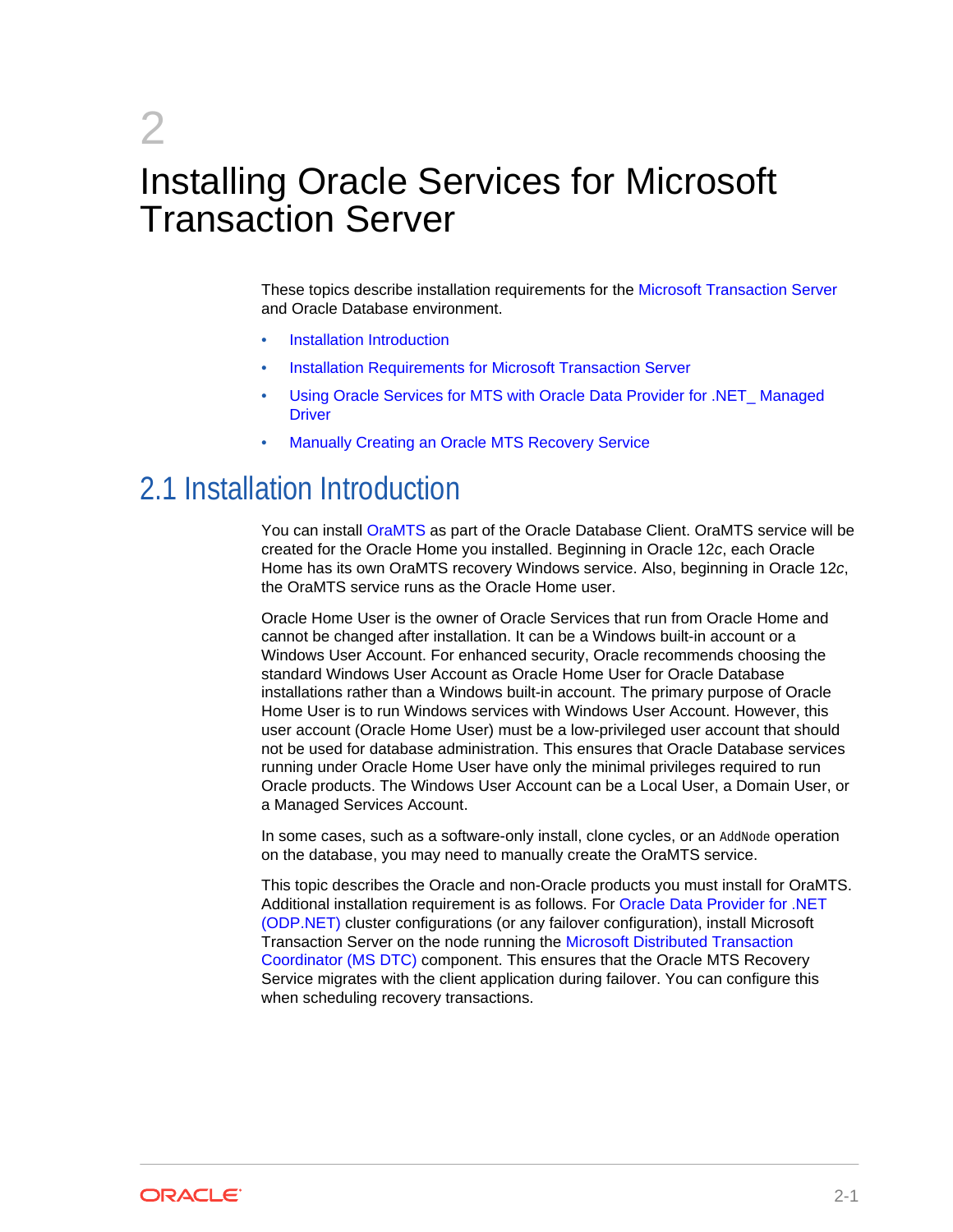**See Also:**

- [Manually Creating an Oracle MTS Recovery Service](#page-20-0)
- *Oracle Database Platform Guide for Microsoft Windows*

# <span id="page-16-0"></span>2.2 Installation Requirements for Microsoft Transaction Server

The Windows computer where Microsoft Transaction Server is installed has the following product requirements:

## 2.2.1 Oracle Products

- [OraMTS](#page-60-0)
- Oracle Database Client, included automatically with the OraMTS installation.
- A data access driver that uses Oracle Services for MTS, such as:
	- [Oracle Data Provider for .NET \(ODP.NET\)](#page-60-0)
	- [Oracle Open Database Connectivity \(ODBC\) Driver](#page-60-0)
	- [Oracle Provider for OLE DB](#page-61-0)
	- [Oracle Call Interface \(OCI\)](#page-60-0)
- Access to an Oracle Database 10*g* Release 2 or higher version

### **Note:**

- Oracle ODBC Driver, ODP.NET, Oracle Provider for OLE DB, and OCI are only required if you are building or using components with which they are required.
- Depending on the installation, you are prompted to enter the port number on which the Oracle MTS Recovery Service will listen for requests to resolve in-doubt transactions

### 2.2.2 Non-Oracle Products

• Windows operating system



*Oracle Database Installation Guide for Microsoft Windows*

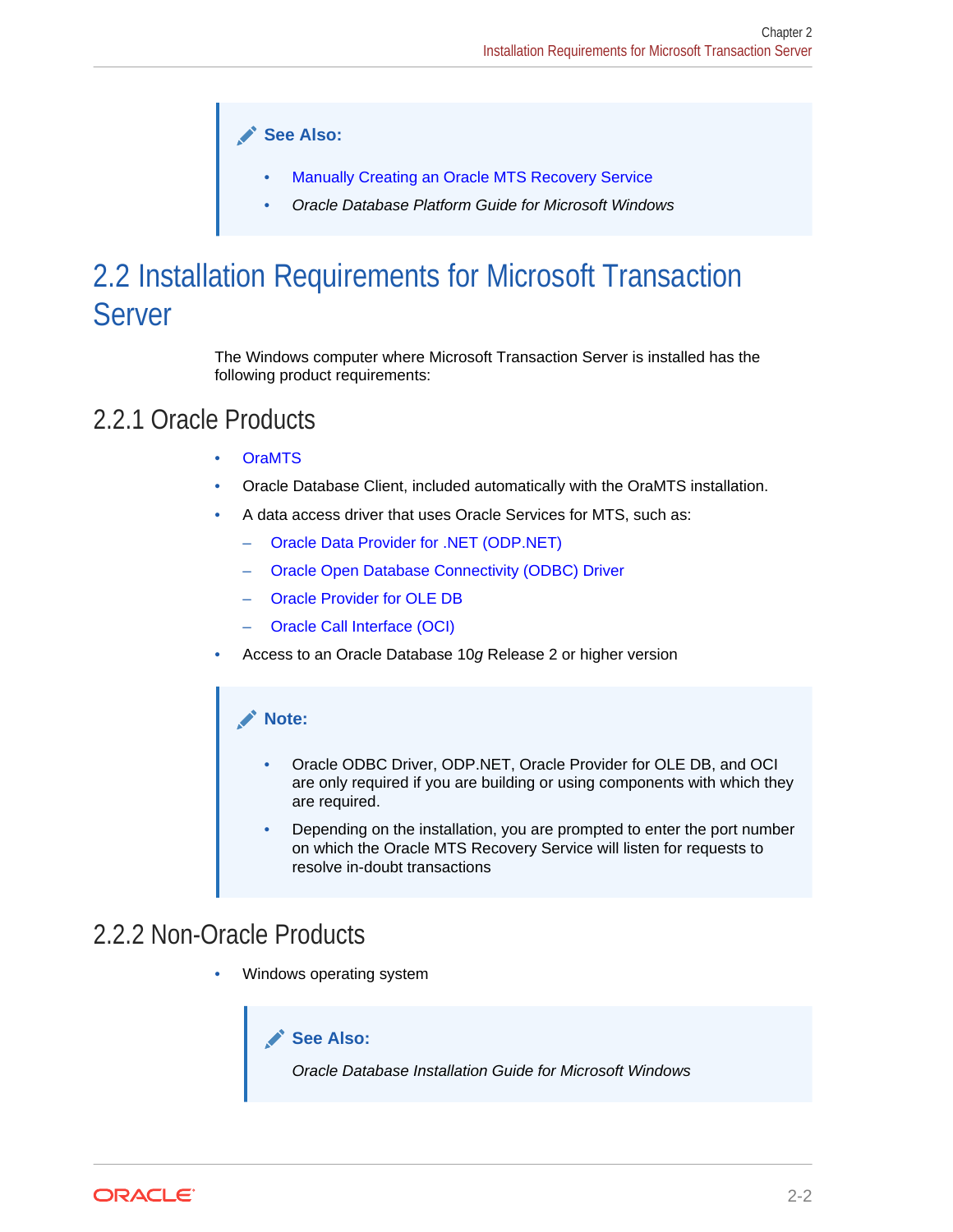• Microsoft Distributed Transaction Coordinator, which is part of the Windows operating system

# <span id="page-17-0"></span>2.3 Using Oracle Services for MTS with Oracle Data Provider for .NET

ODP.NET, Managed and Unmanaged Drivers provide its resource manager, which manage Oracle database transactions, and work in cooperation with Microsoft Distributed Transaction Coordinator (MSDTC) to guarantee atomicity and isolation to an application across networks. MSDTC coordinates with all the resource managers that are enlisted to the same System.Transactions, to perform 2-phase commit or rollback atomically. With that, Oracle distributed transactions can then be committed or rolled back across networks properly.

#### **Oracle Services for Microsoft Transaction Server**

Oracle Services for Microsoft Transaction Server (OraMTS) allow client components to leverage Oracle database participation in MSDTC transactions. It acts as a proxy for the Oracle database to MSDTC to ensure that Oracle distributed database transactions commit or rollback together with the rest of the distributed transaction.

If a failure occurs, such as a network failure or server hardware failure, then it can leave an in-process distributed transaction in-doubt. OraMTS has a recovery service to resolve these transactions on the machine that began this transaction. This recovery service runs as a Windows service.

It is required to install the OraMTS Recovery Service on all the client machines where ODP.NET is running and participating in MSDTC. As a machine may have multiple IP addresses, administrators for managed ODP.NET applications can specify the host machine name or IP address that has the running recovery service in the application's .NET configuration file. ODP.NET, Unmanaged Driver automatically resolves the IP/machine name for the recovery service.

With .NET Framework 4.5.2, Microsoft introduced new API support that allows Oracle to use only managed calls to coordinate ODP.NET transactions with the MSDTC. ODP.NET utilizes this managed code with the managed driver (starting with ODAC 12c Release 3) and with the unmanaged driver (starting with ODAC 12c Release 4).

While ODP.NET, Unmanaged Driver developers can opt out of using OraMTS when using the latest .NET Framework and ODP.NET versions, they still need to install and configure the OraMTS Windows recovery service to manage recovery scenarios

| <b>ODP.NET Type</b> | <b>NET Framework Version.</b> | <b>Distributed Transaction</b><br><b>Support</b>                                                                                                  |
|---------------------|-------------------------------|---------------------------------------------------------------------------------------------------------------------------------------------------|
| Managed             | 4.5.2 and higher              | Uses .NET Framework's<br>native managed<br>implementation (default) for<br>distributed transactions. This<br>is Oracle's recommended<br>approach. |
| Managed             | 4.5.1 and lower               | Uses the<br>Oracle.ManagedDataAccessDT<br>C.d11                                                                                                   |

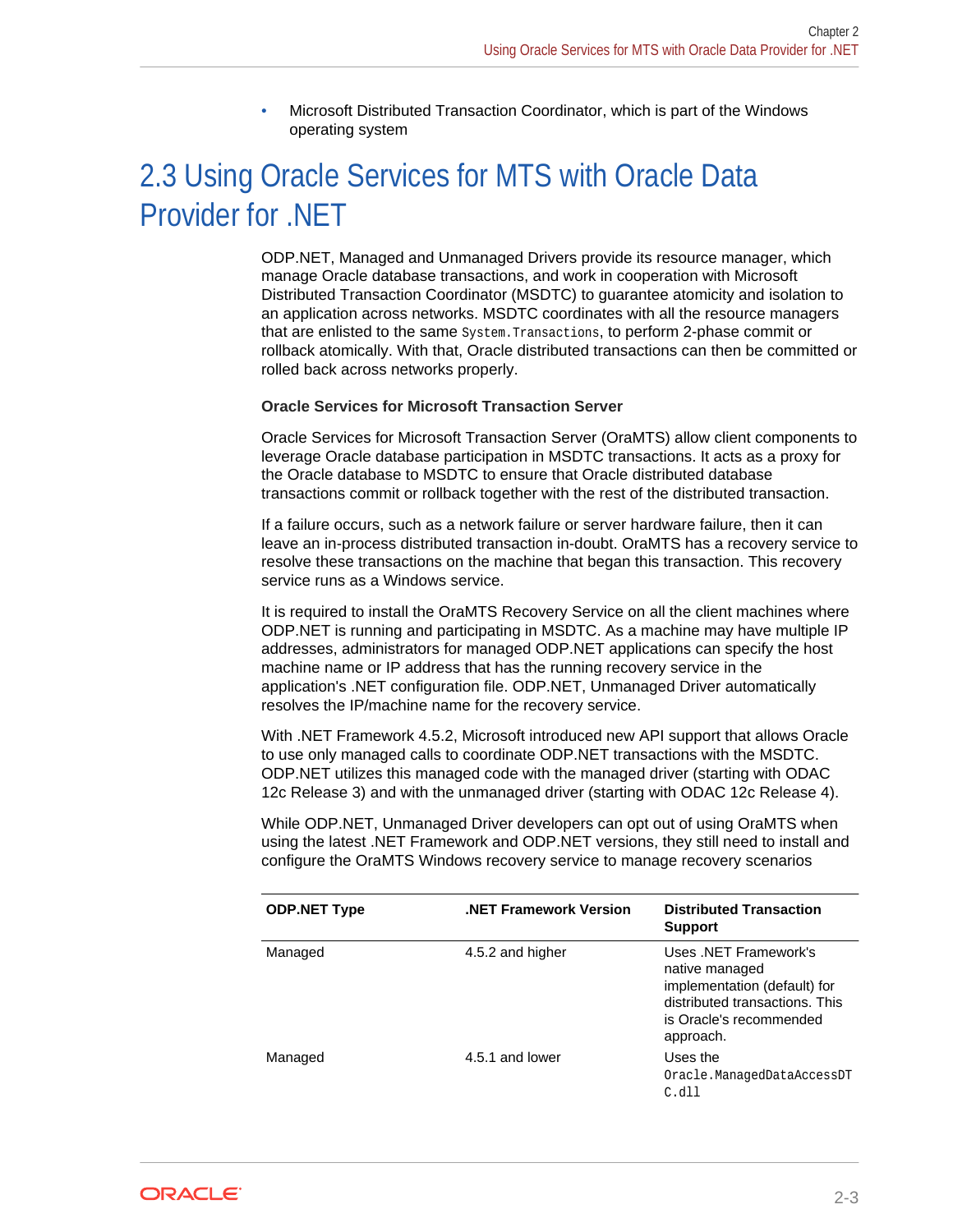| <b>ODP.NET Type</b> | <b>NET Framework Version.</b> | <b>Distributed Transaction</b><br><b>Support</b>                                                                                                                                                                  |
|---------------------|-------------------------------|-------------------------------------------------------------------------------------------------------------------------------------------------------------------------------------------------------------------|
| Unmanaged           | 4.5.2 and higher              | Uses OraMTS (default) or<br>managed OraMTS<br>implementation. Oracle<br>recommends using managed<br>OraMTS for unmanaged<br>ODP.NET applications<br>requiring high availability from<br>Oracle RAC or Data Guard. |
| Unmanaged           | 4.5.1 and lower               | Uses OraMTS                                                                                                                                                                                                       |

### **Note:**

While .NET Framework 4.5.1 and lower within the .NET Framework 4 family are no longer supported, administrators can still use any of the distributed transaction configurations listed above in conjunction with .NET 4.5.2 and higher. For .NET 4.5.1 and lower, the table merely recommends specific setups based on user configuration. They are not requirements.

### **See Also:**

[Manually Creating an Oracle MTS Recovery Service](#page-20-0)

### **ODP.NET, Managed Driver Setup**

This section explains the setup and configuration steps required for using distributed transactions with ODP.NET, Managed Driver.

Oracle recommends that applications use .NET's native managed distributed transaction implementation (default), which is available in .NET Framework 4.5.2 or higher. Applications can set whether .NET's native managed distributed transaction or Oracle.ManagedDataAccessDTC.dll is used by setting the UseManagedDTC parameter in the .NET configuration file. Follow these steps to configure distributed transactions in these .NET Framework versions:

- **1.** Create and setup the OraMTS recovery service or make sure an existing recovery service is running.
- **2.** Set the value of OMTSRECO\_PORT in the .NET configuration to specify the port number that the OraMTS recovery service is running.

Alternatively, you can still use Oracle.ManagedDataAccessDTC.dll with .NET Framework 4.5.2 and managed ODP.NET. To do so, set UseManagedDTC to true and follow the instructions listed below for .NET Framework 4.5.1.

For .NET Framework 4.5.1 and lower applications, follow these steps to setup and configure managed ODP.NET for distributed instructions:

**1.** Create and setup the OraMTS recovery service or make sure an existing recovery service is running.

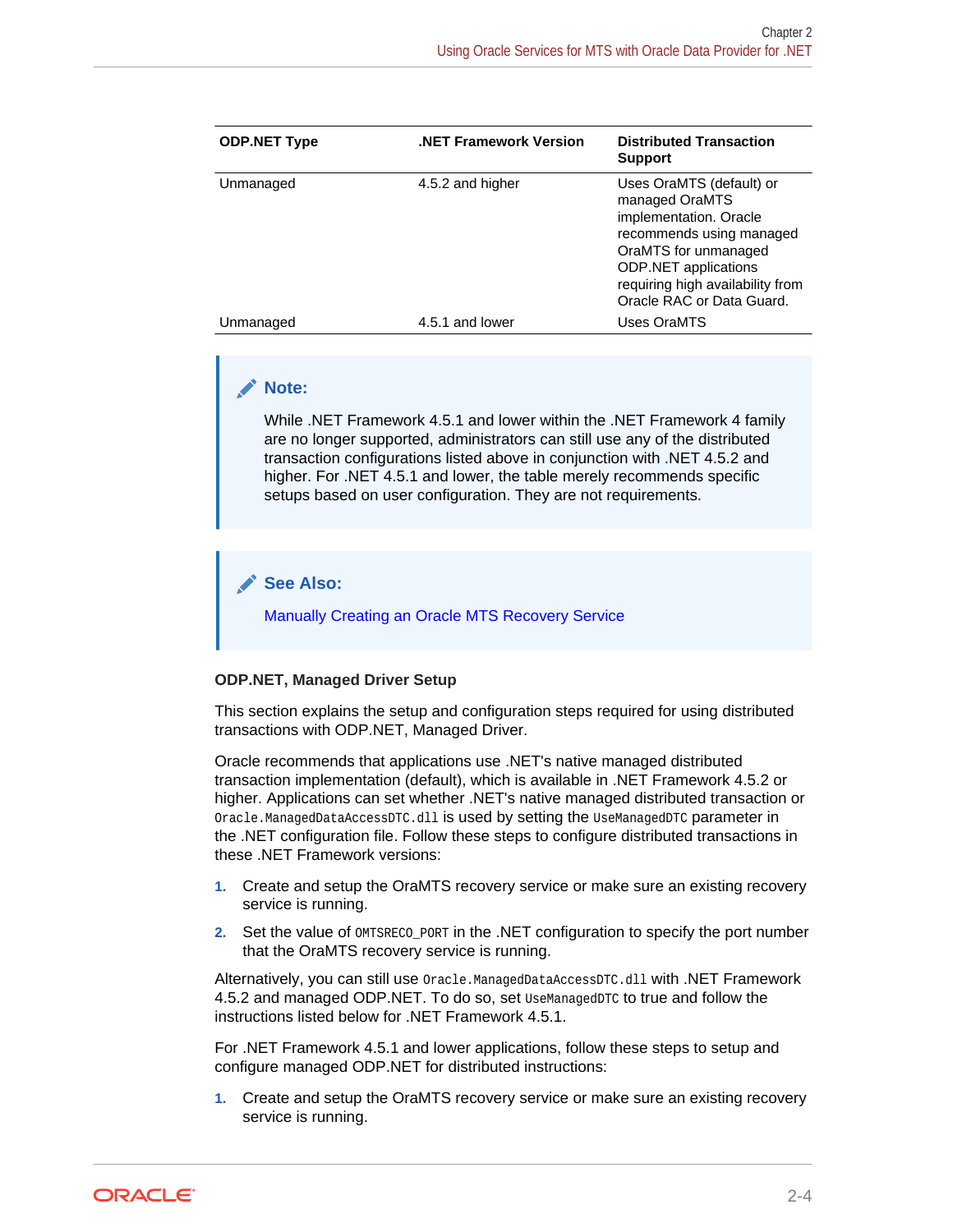- 2. Deploy Oracle.ManagedDataAccessDTC.dll along with the application.
- **3.** Set the value of **OMTSRECO\_PORT** in the .NET configuration to specify the port number that the OraMTS recovery service is running.

Oracle.ManagedDataAccessDTC.dll is included with ODP.NET, Managed Driver. This DLL makes unmanaged MSDTC COM calls to MSDTC, which means there is a 32-bit version and a 64-bit version of this DLL. These two DLLs share the same name. If you are using a 32-bit .NET Framework, then deploy the 32-bit Oracle.ManagedDataAccessDTC.dll. If you are using a 64-bit .NET Framework, then deploy the 64-bit Oracle.ManagedDataAccessDTC.dll. The DLLs are located in the following directories:

- For 32-bit .NET Framework: ORACLE\_HOME\odp.net\managed\x86
- For 64-bit .NET Framework: ORACLE\_HOME\odp.net\managed\x64

Upon ODP.NET installation, Oracle.ManagedDataAccessDTC.dll is no longer placed into the Global Assembly Cache (GAC). For applications that use this DLL, Oracle.ManagedDataAccessDTC.dll must either be placed in the application directory or in the GAC.

Oracle.ManagedDataAccessDTC.dll should not be directly referenced by a .NET application. It will be implicitly loaded by ODP.NET, Managed Driver when using distributed transactions.

For applications with platform target x64 or x86 specifically, Oracle.ManagedDataAccess.dll will load Oracle.ManagedDataAccessDTC.dll appropriately if it is placed into the GAC or if it resides in the application directory.

For applications that target AnyCPU, the corresponding

Oracle.ManagedDataAccessDTC.dll needs to be placed into x64 and x86 subdirectories under wherever the Oracle.ManagedDataAccess.dll is loaded from by the application. ODP.NET, Managed Driver will load the appropriate Oracle.ManagedDataAccessDTC.dll assembly (32-bit or 64-bit), based on whether the application is 32-bit or 64-bit. If both 32-bit and 64-bit versions of  $\alpha$  oracle. ManagedDataAccessDTC.dll are in the GAC, then the appropriate assemblies will be loaded automatically.

### **ODP.NET, Unmanaged Driver Setup**

This section explains the setup and configuration steps required for using distributed transactions with ODP.NET, Unmanaged Driver.

For .NET Framework 4.5.2 and higher, ODP.NET, Unmanaged Driver has embedded a managed OraMTS implementation into its assembly. OraMTS remains the default implementation for the ODP.NET, Unmanaged Driver, but the managed OraMTS implementation is recommended when using any high availability FAN operations (HA Events = true) with Oracle Real Application Clusters or Oracle Data Guard. The managed OraMTS implementation supports this high availability functionality, while the traditional OraMTS does not.

Applications can set whether OraMTS (default) or managed OraMTS is used by setting the UseOraMTSManaged parameter in the .NET configuration file.

Install and configure OraMTS, including its recovery service to use OraMTS implementation for ODP.NET, Unmanaged Driver.

For .NET Framework 4.5.2 and higher applications, you can use the managed OraMTS implementation instead of the traditional OraMTS. To set this up, perform the following steps:

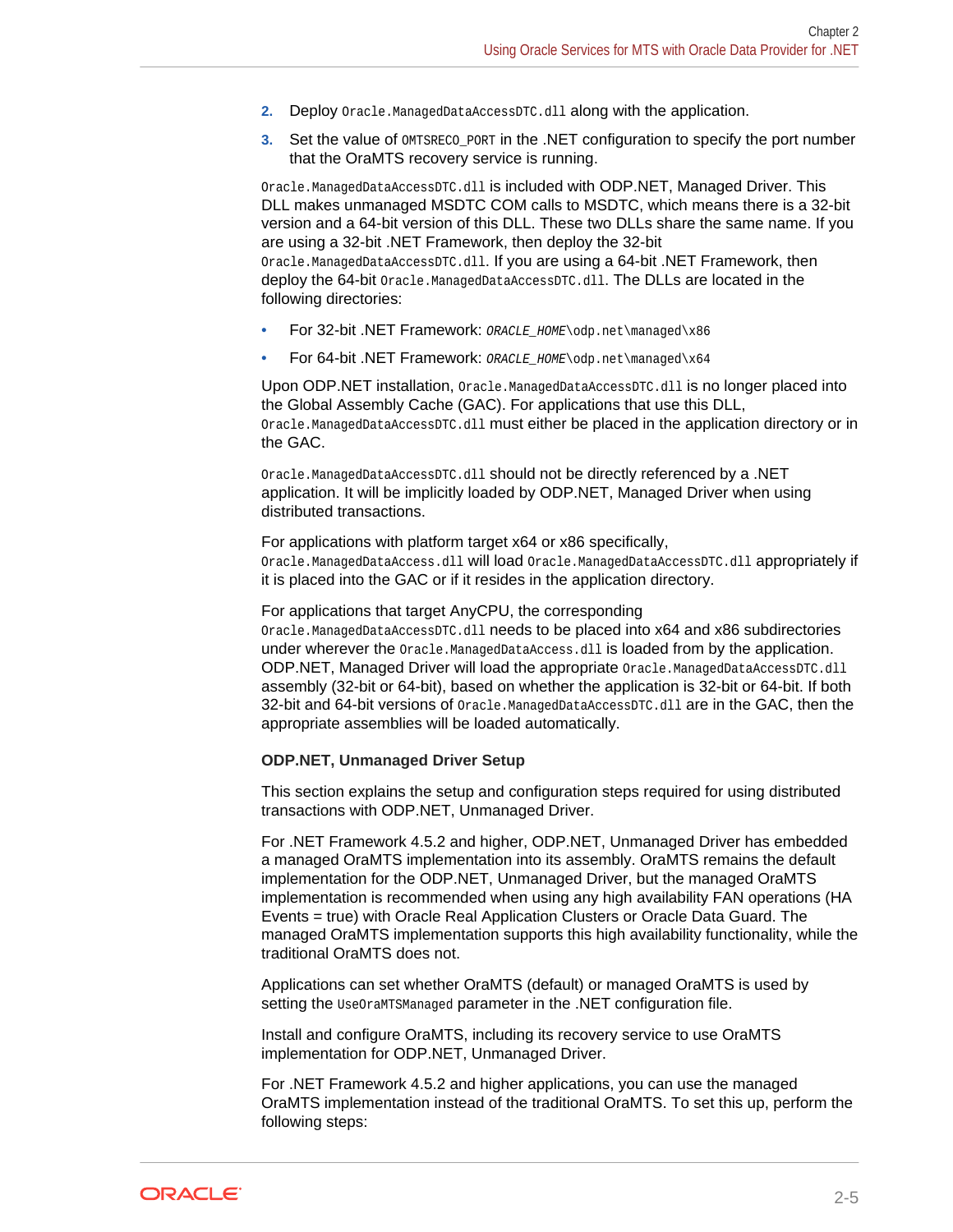- <span id="page-20-0"></span>**1.** Set UseOraMTSManaged to true in the .NET configuration file.
- **2.** Create and setup the OraMTS recovery service or make sure an existing recovery service is running.

### **See Also:**

*Oracle Data Provider for .NET Developer's Guide for Microsoft Windows* for more information

# 2.4 Manually Creating an Oracle MTS Recovery Service

Starting with Oracle Database 12*c*, Oracle Database on Windows software includes the oramtsctl.exe utility to enable manual creation of the OraMTS recovery service. ODP.NET, Managed and Unmanaged Drivers can both opt to use fully managed MS DTC solutions, which eliminates the need for OraMTS. However, in all cases, the OraMTS recovery service is still required to be setup. Every Oracle client machine that uses MS DTC must have one OraMTS recovery service configured. Multiple Oracle applications on the same machine can share using that one service. When run, the service will be created for the current Oracle home and runs as the Oracle Home User.

#### **To manually create an Oracle MTS Recovery Service:**

- **1.** Install an Oracle Database.
- **2.** Open the command prompt.
- **3.** Run this command:

oramtsctl -new

#### **To delete an Oracle MTS Recovery Service run:**

```
oramtsctl -delete
```
#### **Usage**

```
oramtsctl <-new|-delete|-start|-stop|-status|-config|-passwd|-trace|-trcdir>
         [-host <hostname|IP_address> ...]
         [-port <number>]
          [-ip <IP_address>]
          [-dtchost <DTC_hostname>]
          [-cluster <on|off>]
          [-default]
```
-new

Create and start a new Oracler1MTSRecoveryService service.

```
 -delete [Oracle_home_directory]
```
Delete Oracler1MTSRecoveryService of current home or specified home.

-start

Start Oracler1MTSRecoveryService service.

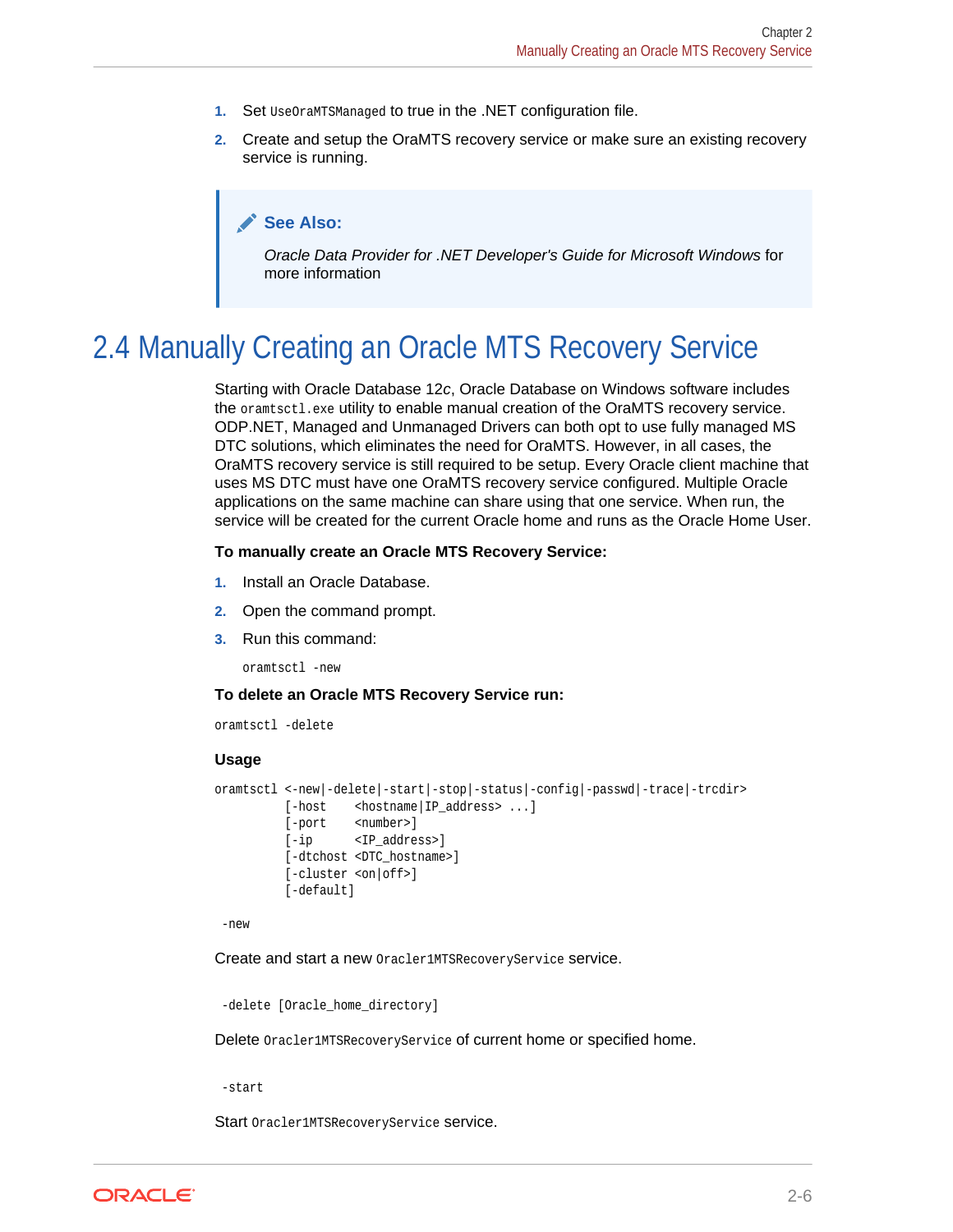-stop

Stop Oracler1MTSRecoveryService service.

-status Query Oracler1MTSRecoveryService

service status.

```
 -config [-port <number>] [-ip <IP_address>] [-dtchost <DTC_hostname>]
        [-cluster <on|off>] [-default]
```
Show or set Oracler1MTSRecoveryService service configuration.

Use -default to reset oracler1MTSRecoveryService configuration.

-passwd

Update Oracler1MTSRecoveryService service user password.

```
 -trace [0-5]
```
Show traces or set trace level. Set level 0 to turn off tracing.

```
 -trcdir [trace_directory]
```
Show or set trace directory.

-host <hostname|IP\_address> ...

Execute operation on host(s) identified by name(s) or IP address(es). Local host is used if option not specified.

-port <number>

Execute -new or -config with this option to specify a service port. Service port is configured automatically if option not specified.

-ip <IP\_address>

Execute -new or -config with this option to specify an IP address.

-default

Execute -new or -config with this option to set default configuration.

oramtsctl -new -host host1 host2.domain.com host3 -port 2033

#### **Examples:**

Install the service with automatic configuration:

**ORACLE®**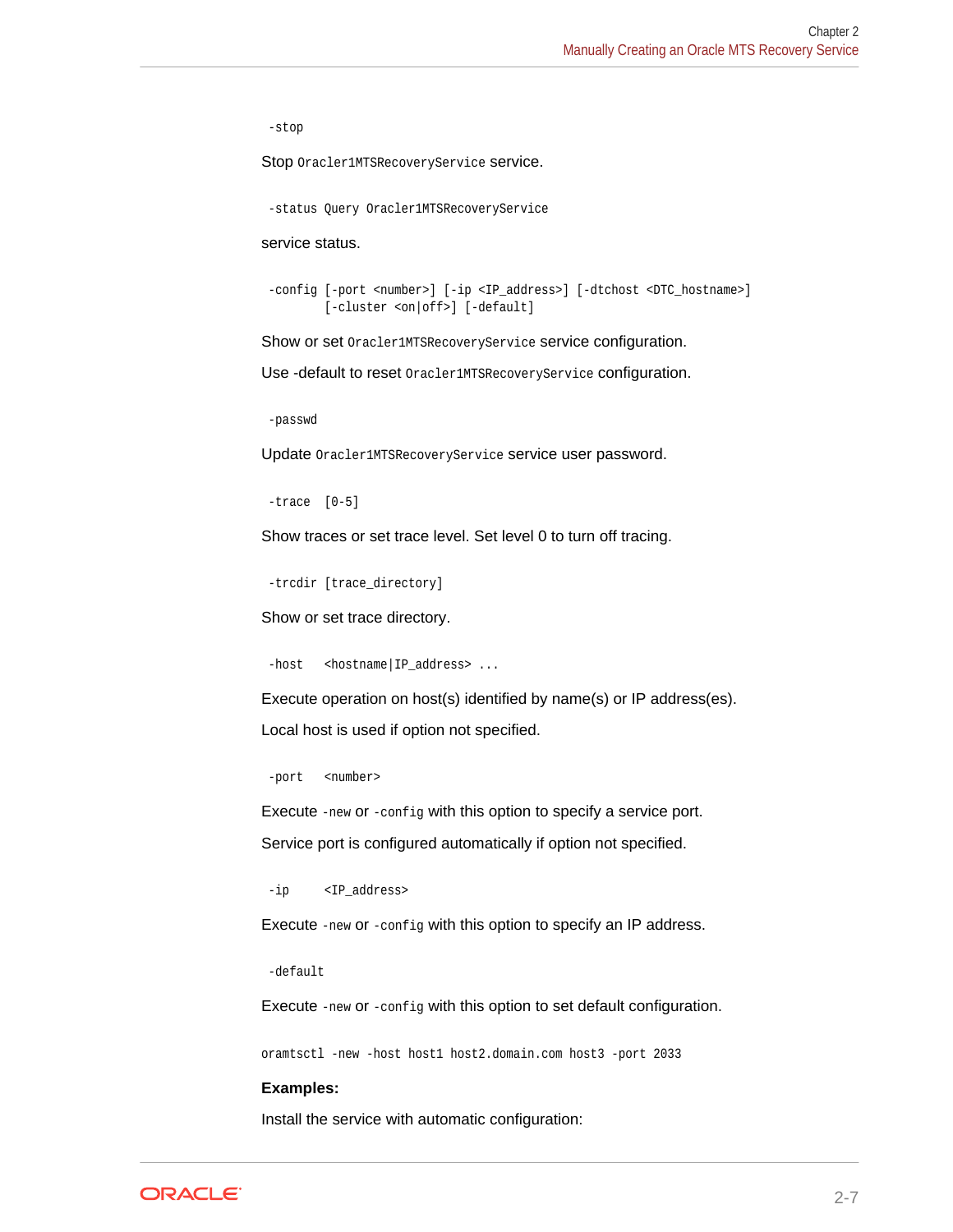oramtsctl -new

Install the service on port 2032:

oramtsctl -new -port 2032

### Configure the service to use port 2033:

oramtsctl -config -port 2033

### Update the service user password:

oramtsctl -passwd

### Install the service on several hosts and use uniform port 2033:

oramtsctl -new -host host1 host2.domain.com host3 -port 2033

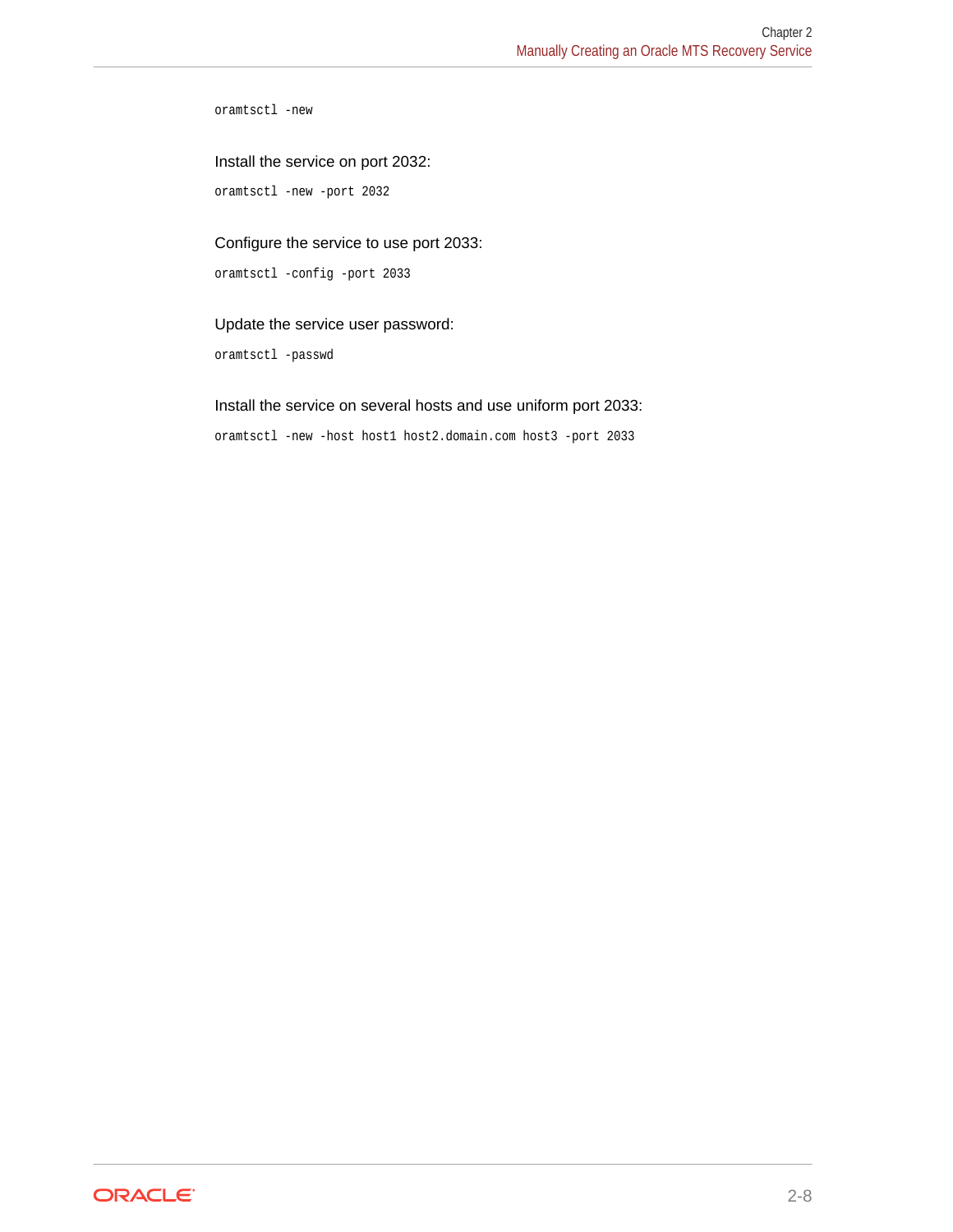# <span id="page-23-0"></span>3 Managing Recovery Scenarios

These topics describe how to create and schedule [Microsoft Transaction Server](#page-60-0)related Oracle transaction recovery.

- Microsoft Transaction Server Configuration Requirements
- Microsoft Transaction Server Transaction Recovery Overview
- [Scheduling Automatic Microsoft Transaction Server Transaction Recovery](#page-24-0)
- [Viewing Microsoft Transaction Server In-Doubt Transactions](#page-28-0)
- [Modifying Registry Values for Oracle Fail Safe Configurations](#page-29-0)

# 3.1 Microsoft Transaction Server Configuration **Requirements**

You must configure the Microsoft Transaction Server and Oracle Database environments after installing or migrating [Oracle Services for Microsoft Transaction](#page-61-0) [Server \(OraMTS\).](#page-61-0)

Configuration is not required on the Windows computer if a Microsoft Transaction Server is installed on a computer.

To configure the Microsoft Transaction Server, perform the following tasks on the computer where the Oracle Database is installed:

- **1.** Run the oramtsadmin.sql script against the database to create the Microsoft Transaction Server administrative user account (the default username is mtssys).
- **2.** Schedule automatic transaction recovery.

See ["Scheduling Automatic Microsoft Transaction Server Transaction Recovery](#page-24-0)"

**3.** If you have an Oracle Fail Safe configuration, modify the registry values before or after running the oramtsadmin.sql script.

See ["Modifying Registry Values for Oracle Fail Safe Configurations"](#page-29-0).

# 3.2 Microsoft Transaction Server Transaction Recovery **Overview**

Distributed transaction capabilities are required to use Microsoft Transaction Server with Oracle database. Microsoft Transaction Server-related Oracle transactions become in-doubt transactions when any of the following fail:

- Microsoft Transaction Server application
- **Network**
- [Microsoft Distributed Transaction Coordinator \(MS DTC\)](#page-59-0)

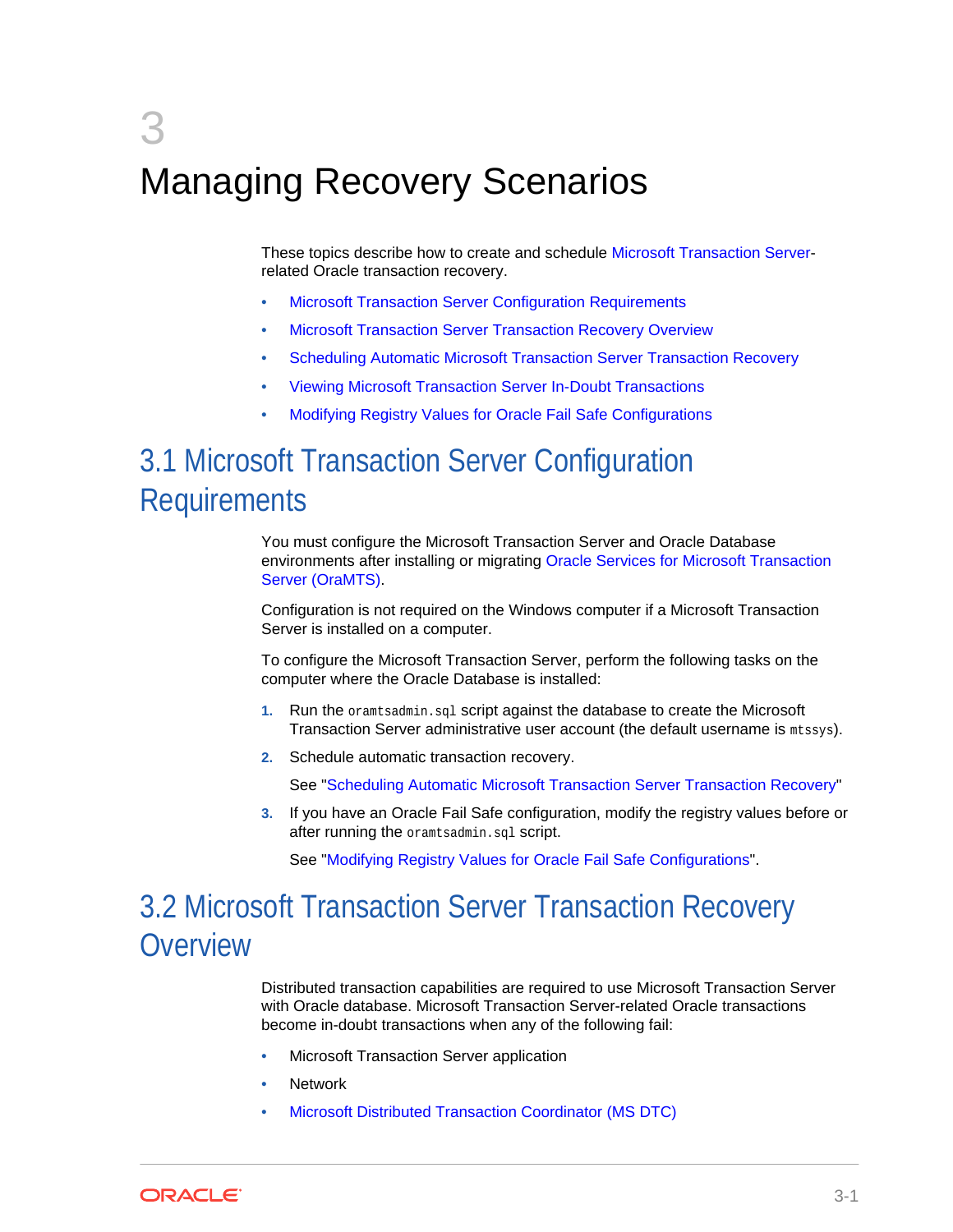<span id="page-24-0"></span>An [Oracle MTS Recovery Service](#page-60-0) resolves in-doubt transactions on the computer that started the failed transaction. An Oracle MTS Recovery Service is automatically installed with Oracle Services For Microsoft Transaction Server. Only one Oracle MTS Recovery Service can be installed for each computer. A scheduled recovery job on each Microsoft Transaction Server-enabled database permits the Oracle MTS Recovery Service to resolve in-doubt transactions.

The Oracle MTS Recovery Service resolves an in-doubt Microsoft Transaction Server transaction in the following order:

- **1.** The DBMS recovery job detects an in-doubt MTS-related transaction.
- **2.** The DBMS recovery job extracts the recovery service's endpoint address from the XID of the in-doubt transaction and requests the recovery service for the outcome of the MTS/MS DTC transaction.
- **3.** The recovery service requests its MS DTC for transaction outcome.
- **4.** The recovery service reports transaction outcome to the DBMS job process.
- **5.** The DBMS recovery job commits or terminates the in-doubt transaction.

# 3.3 Scheduling Automatic Microsoft Transaction Server Transaction Recovery

OraMTS uses server-based recovery to resolve in-doubt transactions originated by MSDTC. To do this, the OraMTS administrator must be able to access the Windows middle-tier node through UTL\_HTTP. oramtsadmin.sql grants execute privileges on UTL HTTP to the OraMTS administrator, as shown in "[Configuring Automatic](#page-25-0) [Transaction Recovery](#page-25-0)"

### **Note:**

Starting with Oracle version 11*g*, the DBA needs to create an access control list (ACL) as shown in "Creating an Access Control List (ACL)".

### 3.3.1 Creating an Access Control List (ACL)

For Oracle database version 11*g* and later, the DBA must create an access control list (ACL) that grants the OraMTS administrator the privilege to make out-bound HTTP connections. Example 3-1 demonstrates this:

### **Example 3-1 Creating an ACL List and Adding OraMTS Administrator to it**

BEGIN

```
 -- Create the new ACL, naming it "OraMTSadmin.xml", with a description.
 -- This provides the OraMTS administrative user e.g. MTSADMIN user FOO
 -- the privilege to connect
 DBMS_NETWORK_ACL_ADMIN.CREATE_ACL('OraMTSadmin.xml',
                                   'Allow usage to the UTL network packages',
                                   'FOO', TRUE, 'connect');
 -- Now grant privilege to resolve DNS names to the OraMTS administrative user
 DBMS_NETWORK_ACL_ADMIN.ADD_PRIVILEGE('OraMTSadmin.xml' ,
                                       'FOO', TRUE,'resolve');
```
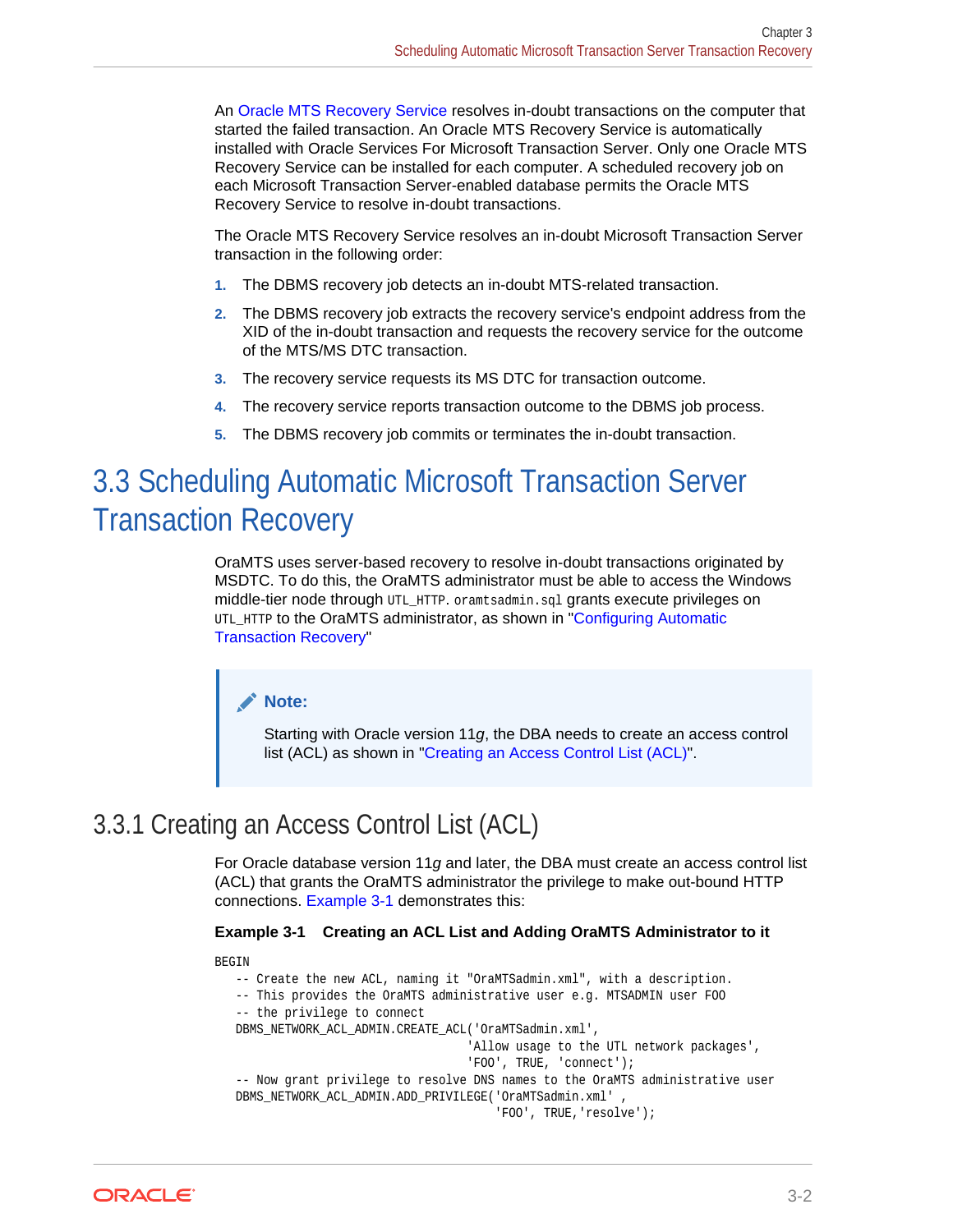```
 -- Specify which hosts this ACL applies to, in this case we are allowing
  -- access to all hosts. if one knew the list of all Windows middle-tier,
  -- these could be added one by one.
  DBMS_NETWORK_ACL_ADMIN.ASSIGN_ACL('OraMTSadmin.xml','*');
 END;
```
### <span id="page-25-0"></span>3.3.2 Configuring Automatic Transaction Recovery

Automatic transaction recovery is performed by scheduling a database job. A database job for in-doubt transactions must be scheduled for each database participating in Microsoft Transaction Server transactions.

Transaction recovery is configured by running the oramtsadmin.sql script, which triggers utl\_oramts.sql and prvtoramts.plb scripts to create the PL/SQL package utl\_oramts. The database view oramts\_2pc\_pending is also created to show in-doubt transactions related to Microsoft Transaction Server transactions.

The oramtsadmin.sql script:

- Creates the Microsoft Transaction Server administrator user account.
- Automatically schedules database jobs for transaction recovery every one minute.

When the database job is run, it checks for unresolved global transactions in the database that are related to Microsoft Transaction Server. Information in the [transaction identifiers \(XIDs\)](#page-61-0) of the in-doubt transactions identifies the computer on which the transaction was started. The Oracle MTS Recovery Service on that computer resolves the transaction.

Schedules post-recovery cleanup every half hour.

Schedule automatic transaction recovery in the database by performing these tasks:

- Setting and Starting Up Database Job-Queue Processes
- [Creating and Scheduling Automatic Transaction Recovery](#page-26-0)

### 3.3.2.1 Setting and Starting Up Database Job-Queue Processes

The JOB\_QUEUE\_PROCESSES initialization parameter specifies the maximum number of job slaves started on an instance.

To set and start up job-queue processes:

- **1.** Ensure that you have SYSDBA privileges.
- **2.** Go to the computer on which the Oracle Database is installed.
- **3.** Start SQL\*Plus:

C:\> sqlplus /NOLOG

**4.** Connect to the database as SYSDBA:

SQL> CONNECT / AS SYSDBA

**5.** Set the JOB QUEUE PROCESSES initialization parameter:

JOB\_QUEUE\_PROCESSES = 1

The default value for this parameter is 0. Set this parameter to a value greater than 1 if there are many destinations to which to propagate the messages.

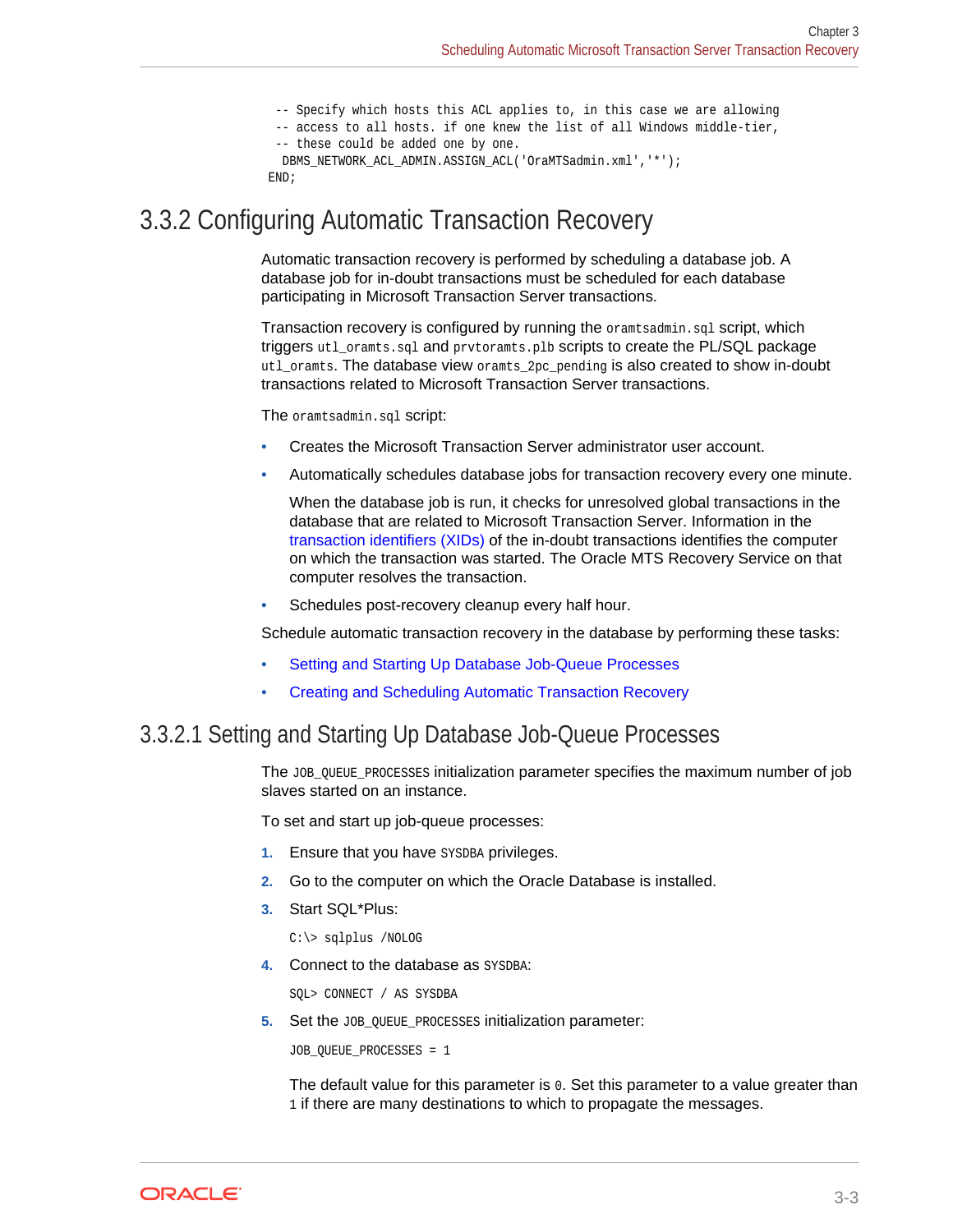<span id="page-26-0"></span>**6.** Shut down the Oracle Database:

SQL> SHUTDOWN

**7.** Restart the Oracle Database:

SQL> STARTUP

**8.** Exit SQL\*Plus:

SQL> EXIT

### 3.3.2.2 Creating and Scheduling Automatic Transaction Recovery

The oramtsadmin.sql script creates the Microsoft Transaction Server administrator user account with the default username mtssys. The Microsoft Transaction Server transaction recovery jobs run under the administrator user account.

The oramtsadmin.sql script runs the utl\_oramts.sql script to grant the following privileges and roles to the administrator user account:

- CREATE SESSION role
- SELECT\_CATALOG\_ROLE role
- FORCE\_ANY\_TRANSACTION privilege
- DBMS\_JOBS package, on which EXECUTE privileges are granted
- DBMS\_TRANSACTION package, on which EXECUTE privileges are granted

To create and schedule automatic transaction recovery:

- **1.** Ensure that you have SYSDBA privileges.
- **2.** Log on to the computer where the Oracle Database is installed.
- **3.** Start SQL\*Plus:

C:\> sqlplus /NOLOG

**4.** Connect to the database as SYSDBA:

SQL> CONNECT / AS SYSDBA

**5.** Run the oramtsadmin.sql script:

SQL> @ORACLE\_BASE\ORACLE\_HOME\oramts\admin\oramtsadmin.sql;

You are prompted for the Microsoft Transaction Server administrator username and password. You can accept the default username of mtssys and password of mtssys, or change them.

**6.** If you did change the password in step 5, you can change it using this script:

SQL> ALTER USER USERNAME IDENTIFIED BY new\_password;

To change the username after completing this task, drop the user, rerun the oramtsadmin.sql script, and specify a different username when prompted.

**7.** Exit SQL\*Plus:

SQL> EXIT

A single PL/SQL package, utl\_oramts, is created in the Microsoft Transaction Server administrator's schema. utl\_oramts exposes these public procedures and creates this view:

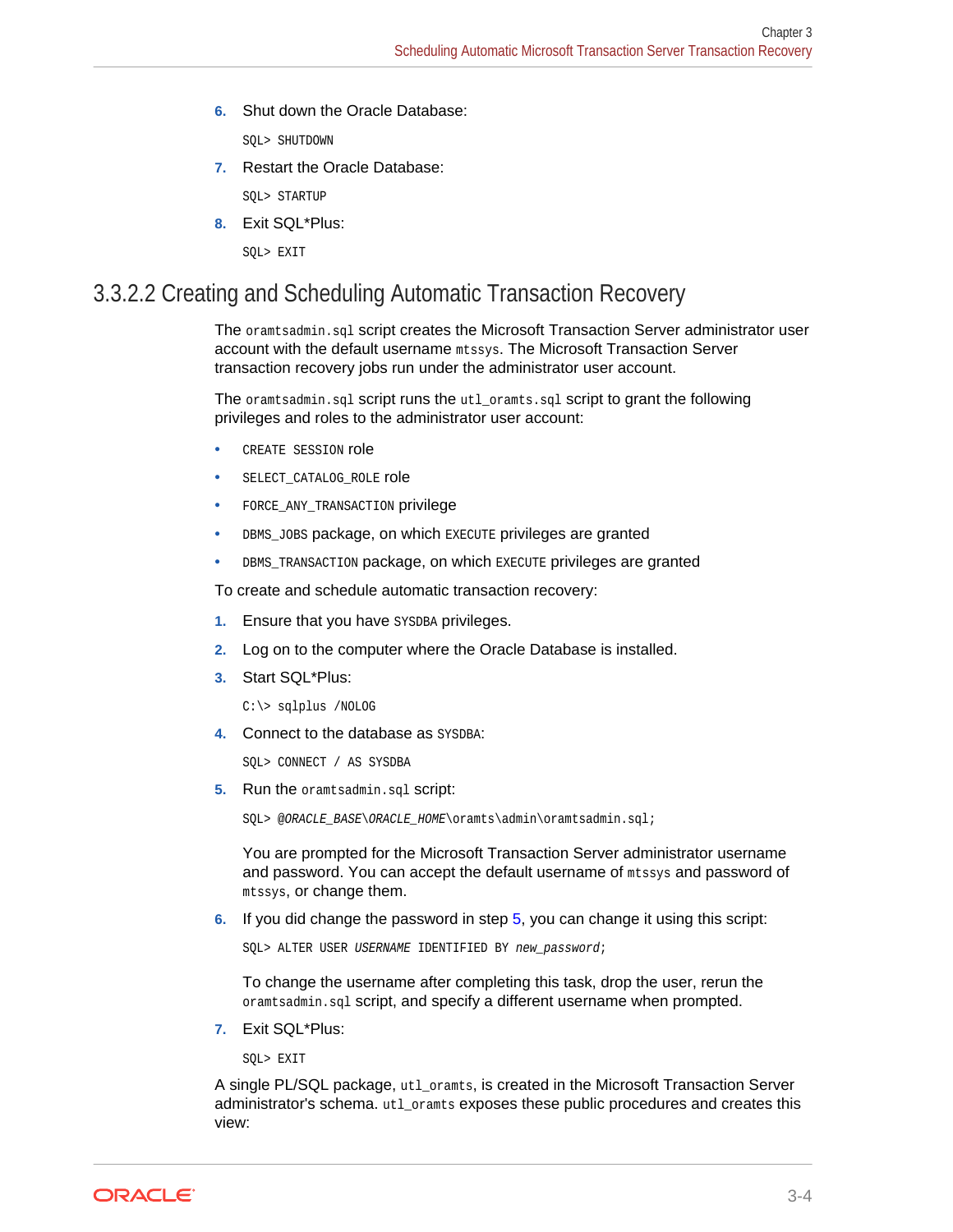- utl\_oramts.show\_indoubt Procedure
- utl\_oramts.recover\_automatic Procedure
- utl\_oramts.forget\_RMs Procedure
- [oramts\\_2pc\\_pending View](#page-28-0)

### <span id="page-27-0"></span>3.3.2.2.1 utl\_oramts.show\_indoubt Procedure

Use this procedure to view Microsoft Transaction Server in-doubt transactions in the database. This procedure uses the dbms\_output package to display results.

### **Description**

This procedure requires SERVEROUTPUT Set to ON.

SQL> SET SERVEROUTPUT ON

SQL> EXECUTE utl\_oramts.show\_indoubt;

#### The following information appears:

========================================================= currently indoubt transactions ========================================================= formatid : 21255235 gtrid : C2229A505904974D81FB7316B147325900000000<br>bqual : 5BAB6A6B55CD294AA20335839110829C010000000000 : 5BAB6A6B55CD294AA20335839110829C01000000000901944700050 local txid : 142.11.202 tx state : prepared protocol : HTTP<br>endpoint : midd endpoint : middletier-1@foo.com:2030 ========================================================= formatid : 21255235 gtrid : 259DF9C8DFC5574F8876F0DF4E15CCAD00000000 bqual : 2C8DCED5B9816244BA2B73CC013EEB870100000000901944700050 local txid : 2.18.185 tx state : prepared protocol : HTTP endpoint : middletier-2@foo.com:2030

### 3.3.2.2.2 utl\_oramts.recover\_automatic Procedure

This procedure is run by the transaction recovery job. An automatic database job is scheduled for utl\_oramts.recover\_automatic. When the job is run, it checks for unresolved global transactions in the database that are related to Microsoft Transaction Server. Information in the XIDs of the in-doubt transactions identifies the computer on which the transaction started. The Oracle MTS Recovery Service is contacted and resolves the transactions.

### 3.3.2.2.3 utl\_oramts.forget\_RMs Procedure

Use this procedure to request the transaction manager (MS DTC) to forget resolved transactions. This procedure is run by the post-recovery cleanup job.

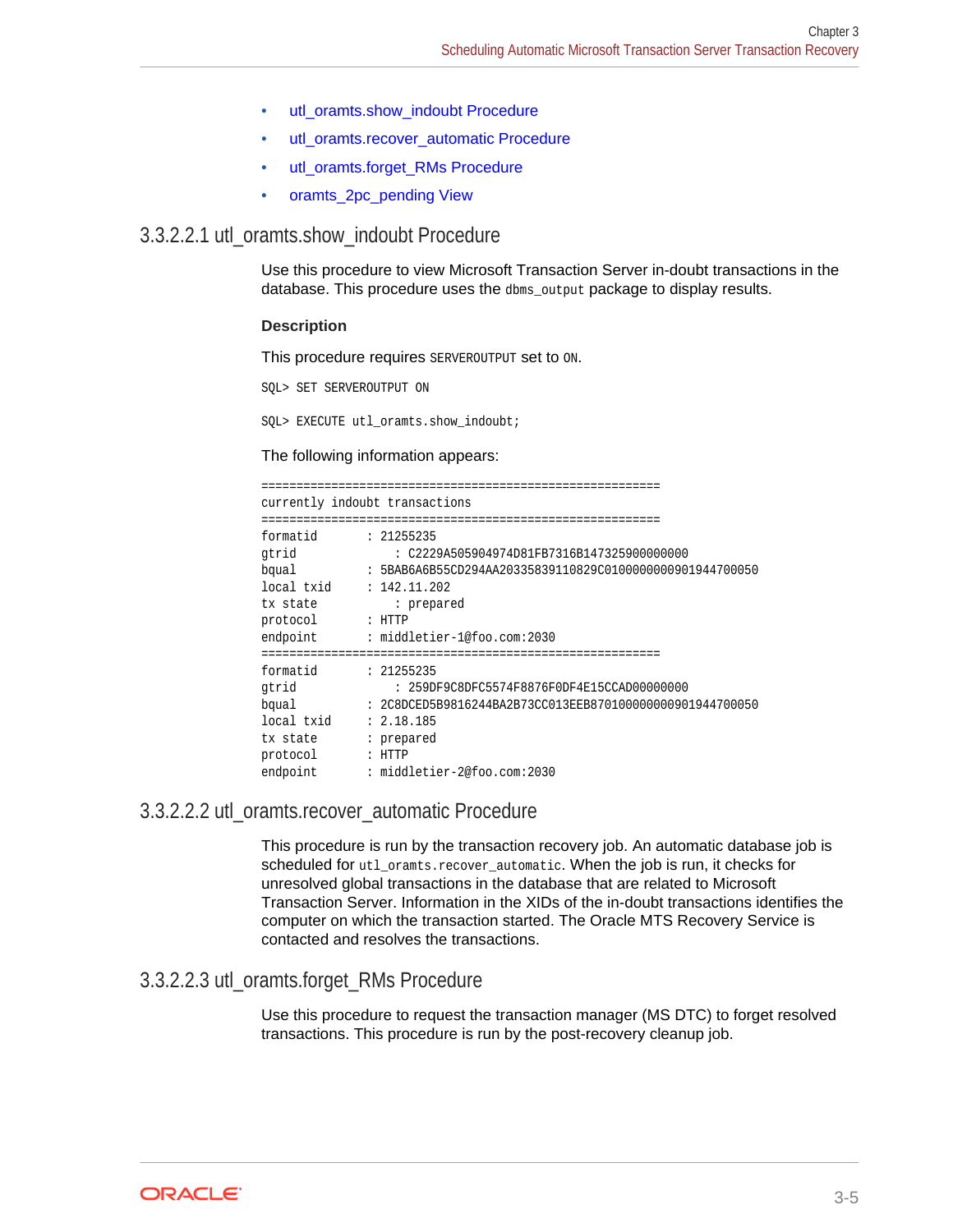### <span id="page-28-0"></span>3.3.2.2.4 oramts\_2pc\_pending View

The view oramts 2pc pending is created by executing oramtsadmin.sql. oramts\_2pc\_pending shows in-doubt transactions in the database. This view consists of the following columns:

### **Formatid**

This is the formatid of the global transaction in the database.

#### **global\_transaction\_id**

This is the transaction identifier of the Oracle global transaction corresponding to the Microsoft Transaction Server transaction. In fact, this is the globally unique identifier (GUID) of the Microsoft Transaction Server transaction.

#### **branch\_id**

This shows the branch identifier of the Oracle transaction. A single Microsoft Transaction Server transaction can have multiple Oracle global transactions. This depends on the number of Microsoft Transaction Server/COM+ components that span the same Microsoft Transaction Server transaction. All these transactions have the small global transaction identifier, but different branch identifiers.

### **local\_tx\_id**

A local Oracle transaction corresponds to each Microsoft Transaction Server transaction. This column shows the identifier corresponding to this local transaction.

#### **state**

This shows the state of the transaction: pending, heuristically committed, heuristically terminated, and so on.

### **protocol**

This is the protocol that the transaction recovery job in the database uses to communicate with the Oracle MTS Recovery Service.

#### **endpoint**

This is the endpoint of the Windows computer on which the Microsoft Transaction Server transaction originated. For HTTP connections, this translates to a hostname and port number.

# 3.4 Viewing Microsoft Transaction Server In-Doubt **Transactions**

To view Microsoft Transaction Server–related in-doubt transactions in the database, use SQL\*Plus to query the view oramts\_2pc\_pending:

**1.** Start SQL\*Plus with the Microsoft Transaction Server administrator user account:

C:\> sqlplus mtsadmin\_user/ mtsadmin\_password

**2.** Enter the following command:

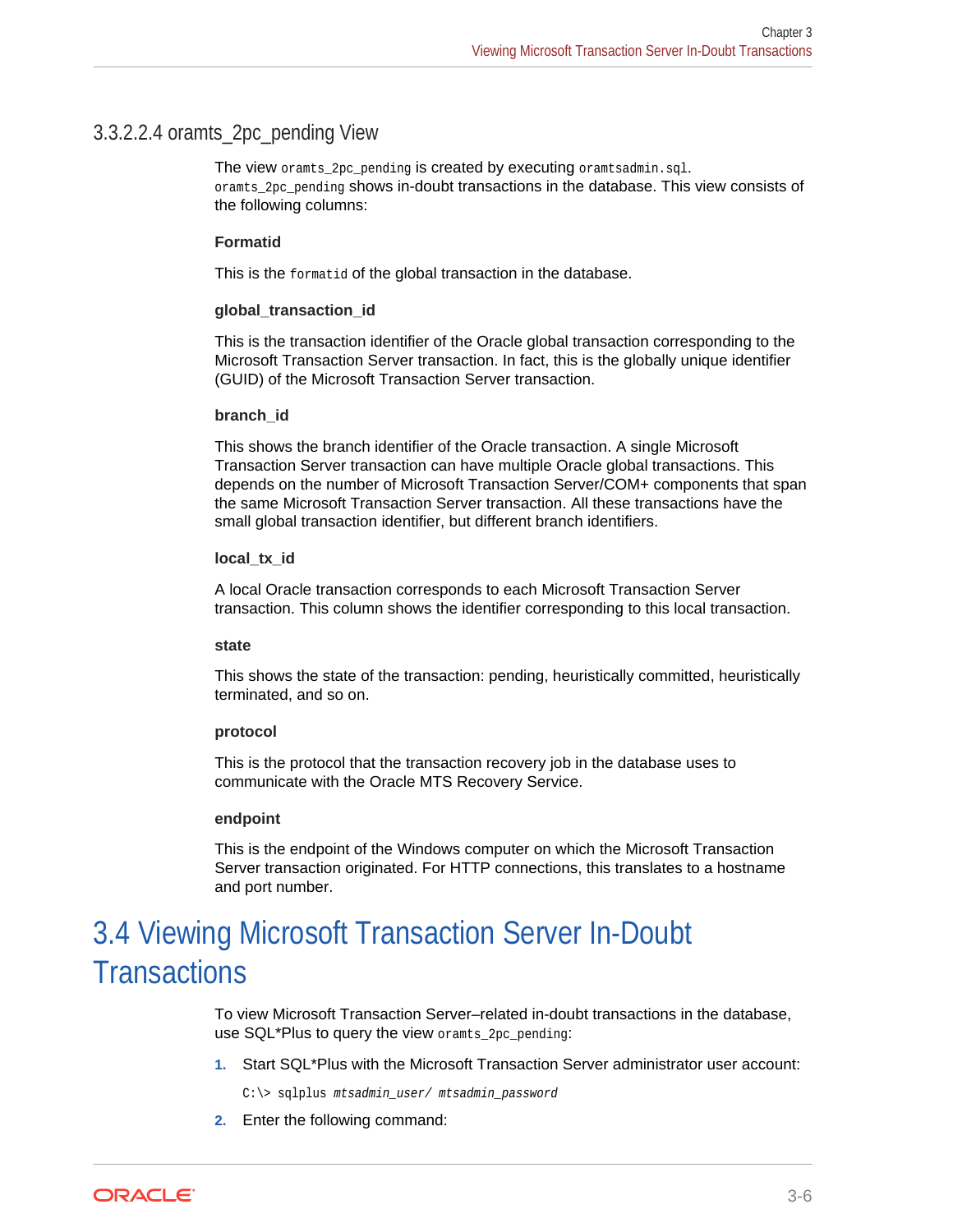SQL> SELECT \* FROM oramts\_2pc\_pending;

This displays the computer on which the in-doubt transaction originated.

# <span id="page-29-0"></span>3.5 Modifying Registry Values for Oracle Fail Safe **Configurations**

In typical configurations, the MS DTC and Oracle MTS Recovery Service run on the same computer. This ensures that the required information for transaction recovery is available to the Oracle-Microsoft Transaction Server integration layer.

In configurations where the Microsoft Transaction Server application is part of a Windows cluster (for example, the application can fail over to another node or host in the cluster), the MS DTC runs as a cluster-wide resource. All cluster nodes use a single instance of the MS DTC running on any cluster node.

If you have an Oracle Fail Safe configuration, make sure the following registry information is replicated on all nodes in the cluster participating in Microsoft Transaction Server transactions:

To modify registry values for Oracle Fail Safe configurations:

- **1.** Go to the computer on which the MS DTC and Oracle MTS Recovery Service are installed.
- **2.** Start the registry from the command prompt:

C:\> regedt32

The Registry Editor window appears.

- **3.** Go to HKEY\_LOCAL\_MACHINE\Software\Oracle\OracleMTSRecoveryService.
- **4.** Copy the registry information appearing here to all nodes in the cluster.
- **5.** Reboot the computer on which you added the key.

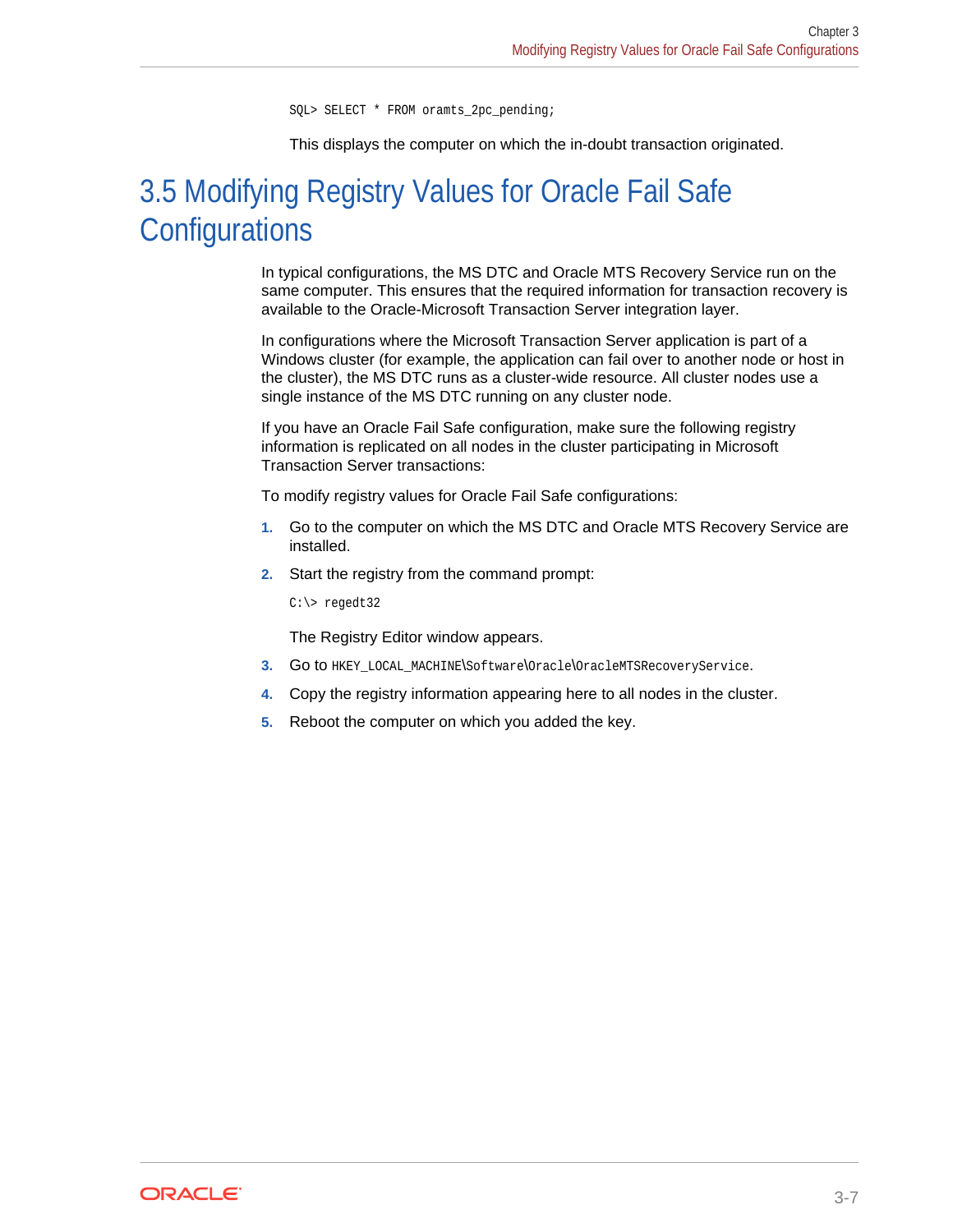# <span id="page-30-0"></span>4 Programming with Microsoft Transaction Server and an Oracle Database

These topics describe how to program with [Microsoft Transaction Server](#page-60-0) and an Oracle Database.

- COM Component Integration in a Transaction
- [Microsoft Transaction Server Application Development](#page-33-0)
- [OCI Integration with Microsoft Transaction Server](#page-35-0)
- [ODBC Integration with Microsoft Transaction Server Overview](#page-46-0)

OraMTS also provides integration with Oracle Provider for OLE DB, and Oracle Data Provider for .NET.

### **See Also:**

- *Oracle Provider for OLE DB Developer's Guide for Microsoft Windows* for information on using Oracle Provider for OLE DB with MTS
- *Oracle Data Provider for .NET Developer's Guide for Microsoft Windows* for information on using Oracle Data Provider for .NET with MTS

## 4.1 COM Component Integration in a Transaction

The focal point of the transaction process is a component of Microsoft Transaction Server called [Microsoft Distributed Transaction Coordinator \(MS DTC\)](#page-59-0). When a client computer starts a business method on a transactional component, Microsoft Transaction Server begins a transaction coordinated by the MS DTC. The Oracle connection pooling layer enables the database to act as a [resource manager \(RM\)](#page-61-0) in the MS DTC-coordinated transaction. [Figure 4-1](#page-31-0) illustrates this transactional model.

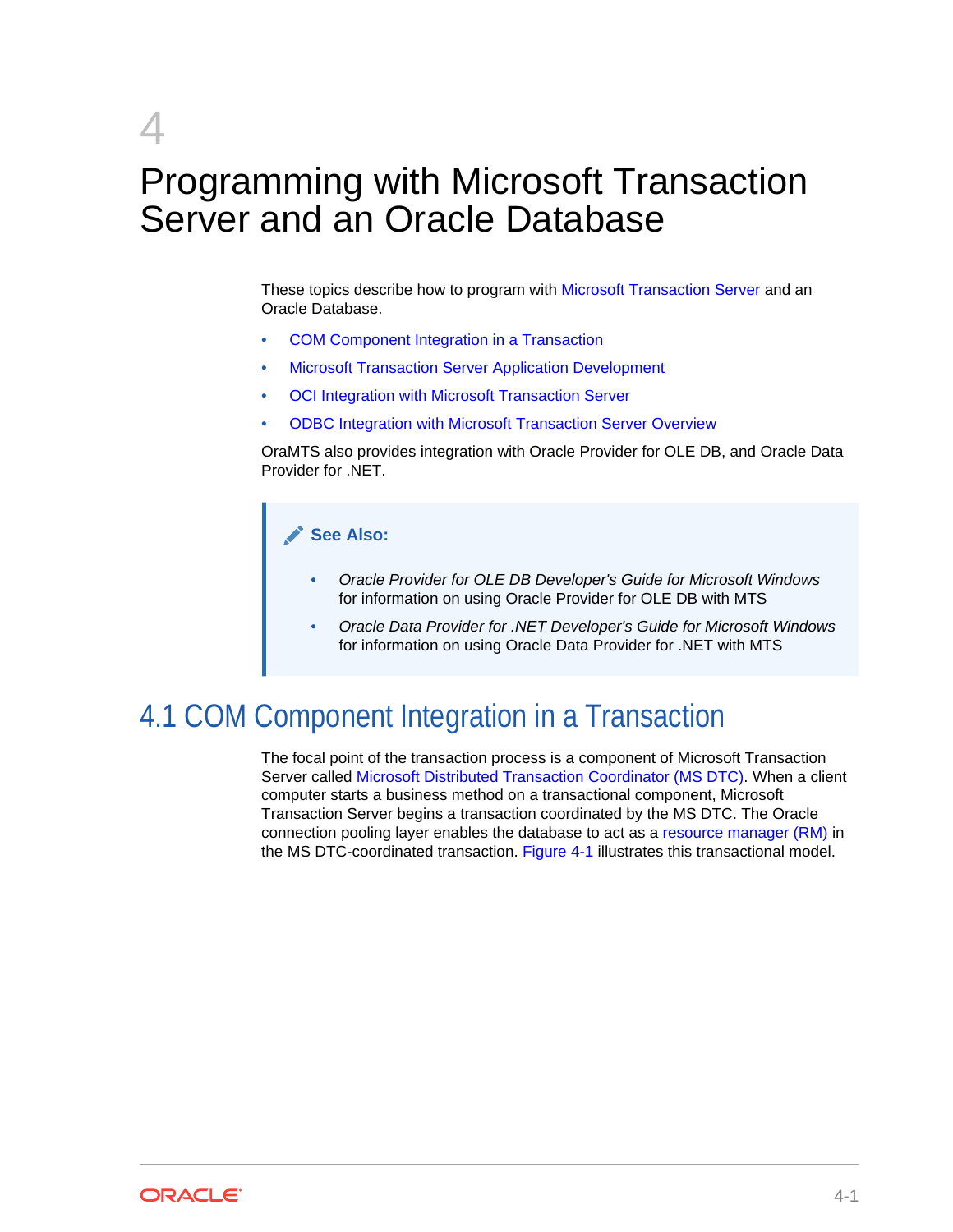<span id="page-31-0"></span>

### **Figure 4-1 Component Integration in a Transaction**

### **Client Computer**

The client computer activates the application components on the MTS Application Server through a Web browser or through the [component object model \(COM\)](#page-59-0) / [distributed component object model \(DCOM\).](#page-59-0)

### **MTS Application Server**

The MTS application server consists of the services that the Windows operating service provides to host transactional application components that a client computer can activate, either indirectly through a Web browser or directly through the [component object model \(COM\) /distributed component object model \(DCOM\)](#page-59-0). In response to client requests, the application server invokes the COM components. The invocations are performed within the scope of transactions where required

### **Transactional Application Logic COM Components**

Three primary responsibilities:

• Embed the business logic. If a component is transactional, Microsoft Transaction Server starts a transaction for every method invocation on that component.

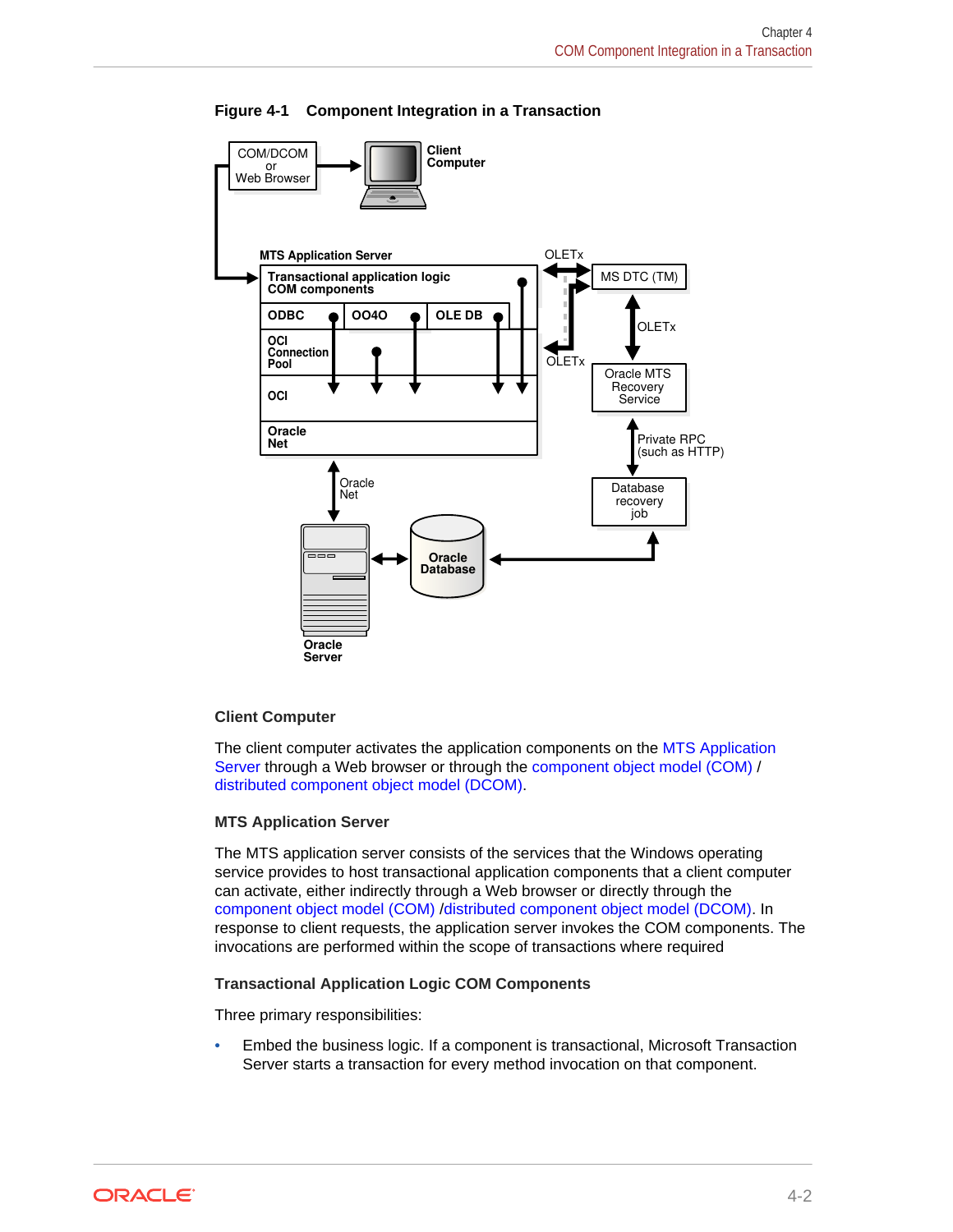- Acquire pooled connections to a Oracle Database through the Oracle resource dispenser and [Oracle Call Interface \(OCI\),](#page-60-0) [Oracle Open Database Connectivity](#page-60-0) [\(ODBC\) Driver,](#page-60-0) or [Oracle Provider for OLE DB.](#page-61-0)
- Decide the outcome of the operation by notifying Microsoft Transaction Server of its decision to commit or terminate the changes to all RMs.

### **Oracle ODBC Driver, Oracle Provider for OLE DB, and OCI**

Two primary responsibilities:

- Obtain a service context to the Oracle Database through the OCI connection pooling component.
- Provide connection pooling resources, if necessary (through Oracle Provider for OLE DB or Oracle ODBC Driver). The Oracle ODBC Driver provides pooled ODBC connections. Oracle Provider for OLE DB provides pooled data source objects.

### **OCI Connection Pool**

Three primary responsibilities:

- Enlists the RM (Oracle Database) in the component's Microsoft Transaction Server transaction.
- Starts an Oracle global transaction corresponding to the Microsoft Transaction Server transaction of which the component is a part.
- Acts as a resource dispenser to perform client-side connection pooling.

#### **Oracle Net**

Provides connectivity in distributed, heterogeneous computing environments.

#### **Oracle MTS Recovery Service**

Recovers in-doubt Oracle transactions that originated from the host computer and are related to the Microsoft Transaction Server.

#### **Database Recovery Job**

Detects in-doubt DTC transactions. This job extracts the recovery service's endpoint address in the in-doubt transaction's XID and then requests the outcome of the Microsoft DTC transaction from the recovery service. Ultimately, the job will commit or terminate the in-doubt transaction when it receives the transaction's outcome.

### **Microsoft DTC**

Microsoft Distributed Transaction Coordinator is part of Microsoft Transaction Server and has two primary responsibilities:

- Commits and terminates transactions using the two-phase commit protocol.
- Monitors transactions that require recovery. Multiple MS DTCs can be involved in a single transaction. When a transactional Microsoft Transaction Server component on computer A invokes another transactional Microsoft Transaction Server component on computer B, a connection is opened between the MS DTC on computer A and the MS DTC on computer B. When the root MS DTC commits or terminates a transaction, it sends the request through all involved MS DTCs.

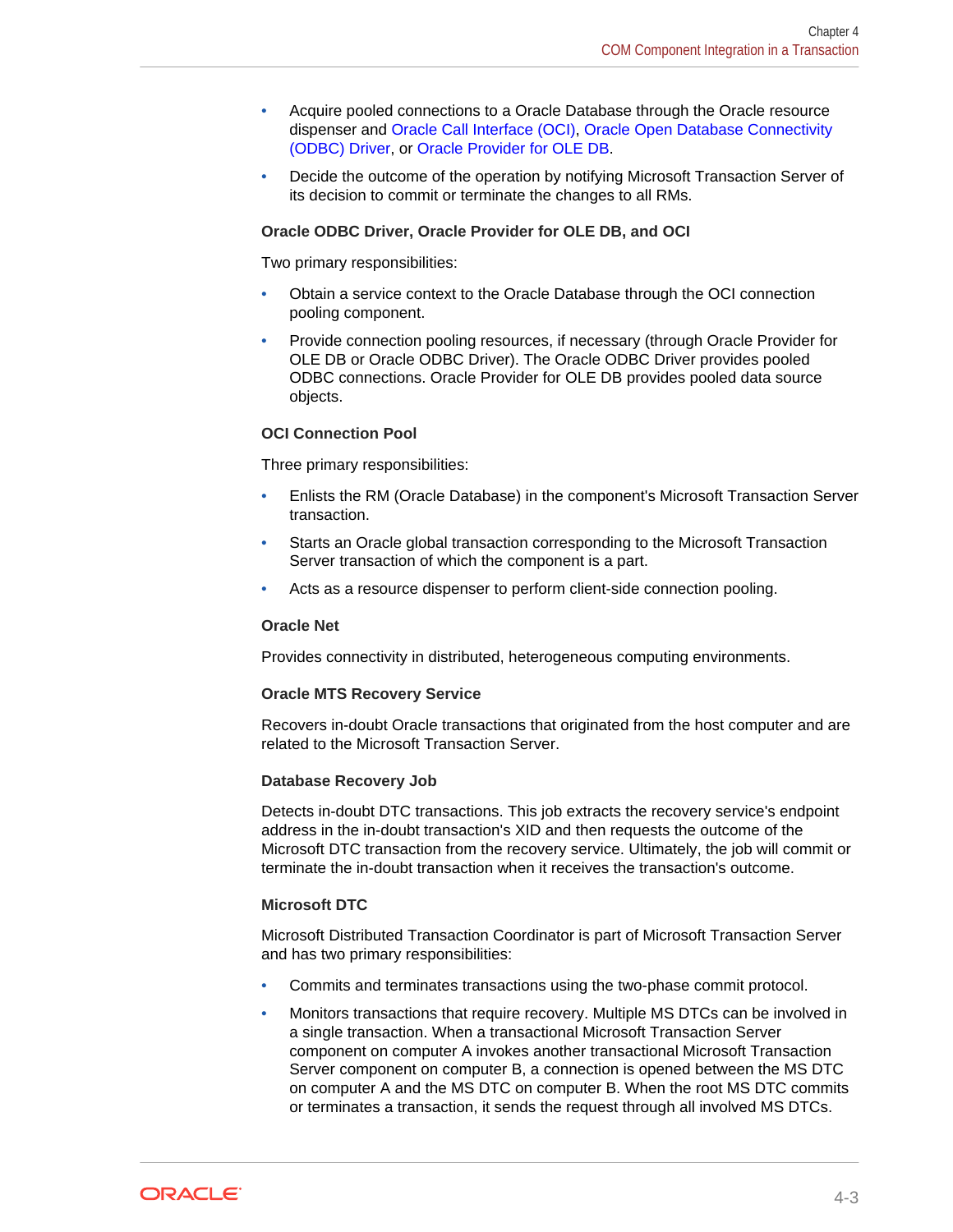<span id="page-33-0"></span>The transaction request is then passed to the OCI connection pooling/Microsoft Transaction Server integration, which sends it to the database.

### **Oracle Database**

Acts as an RM for Microsoft Transaction Server. This is the database on which the client transaction request is performed.

# 4.2 Microsoft Transaction Server Application Development

OCI connection pooling is used to coordinate a transaction in nearly all application programming interfaces. This topic describes how transactions are registered and how OCI connection pooling coordinates them.

### 4.2.1 Microsoft Transaction Server Component Registration

Application components that run in the Microsoft Transaction Server environment are created as dynamic link libraries (DLLs). Application components are registered with Microsoft Transaction Server using the Microsoft Transaction Server Explorer graphical user interface (GUI) tool.

### 4.2.1.1 Types of Registration Components

When you register the application component, you mark it as one of the following types:

- **Requires a Transaction** The component must run in a transaction. If the transaction does not currently exist, Microsoft Transaction Server automatically creates a new transaction for each method invocation on the component.
- **Supports a Transaction** The component can run within the client's transaction. When a new component is created, its context inherits the transaction from the context of the invoking client. If the client does not have a transaction, the new context is also created without one.
- **Requires a New Transaction** The component must run within its own transaction. Microsoft Transaction Server automatically creates a new transaction for each method invocation on the component.
- **Does Not Support Transactions** The component does not run within a transaction. Each method invocation on the component is performed without a surrounding transaction, regardless of whether the invoking client includes a transaction.

### 4.2.1.2 Registration of Components

How you register an application component determines if it runs in a Microsoft Transaction Server-coordinated transaction.

• If the application component **runs** in a Microsoft Transaction Server-coordinated transaction, the OCI connection pooling is always used and Microsoft Transaction Server and its MS DTC component coordinate the creation, startup, management, and commitment phases of the transaction. Microsoft Transaction Server ensures that all changes made by the component are committed if the transaction succeeds, or are terminated if the transaction fails.

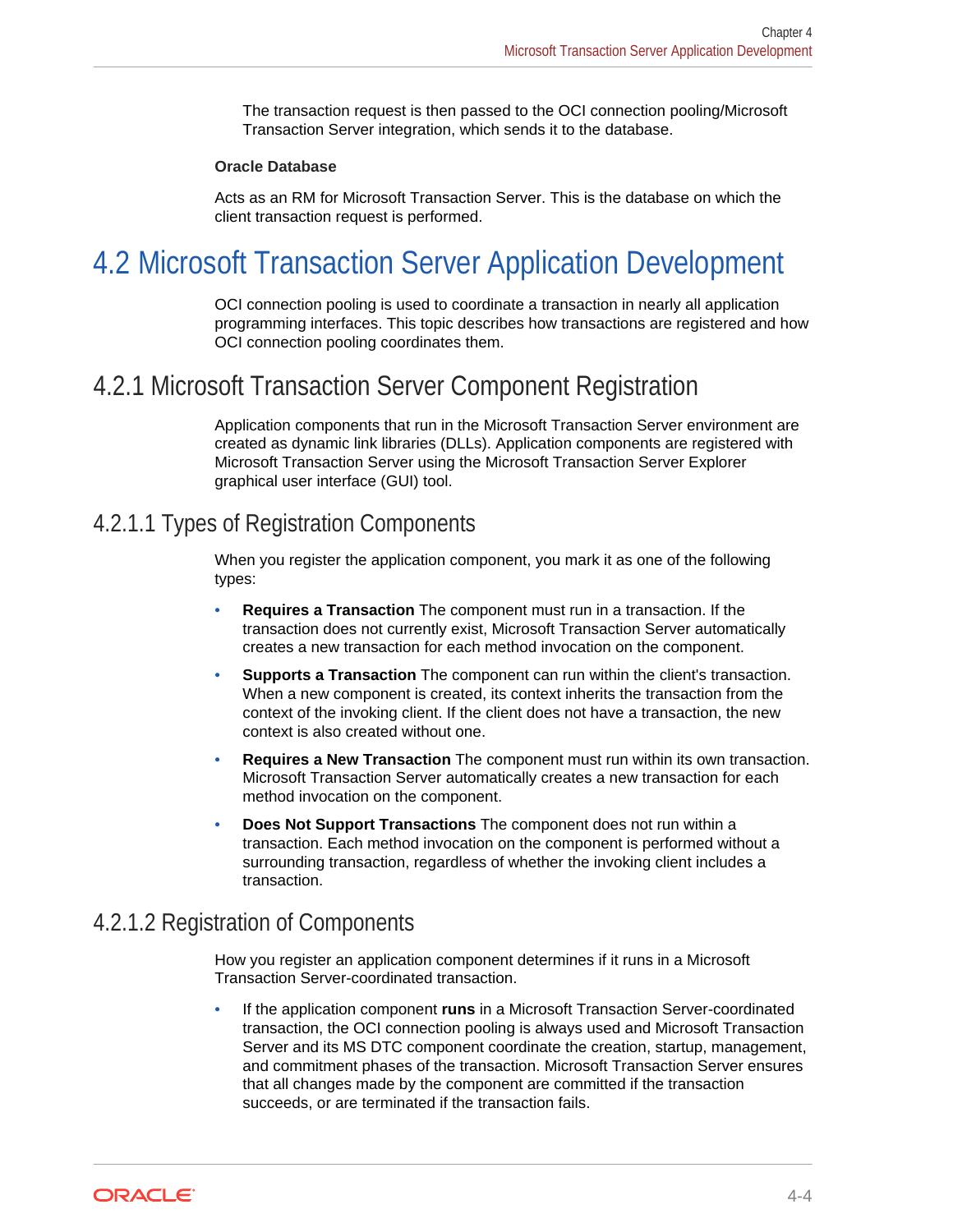<span id="page-34-0"></span>• If the application component **does not run** in a Microsoft Transaction Servercoordinated transaction, the component runs in a Microsoft Transaction Server environment, but the databases that it accesses may or may not take part in MS DTC-coordinated transactions. If the transaction is not MS DTC-coordinated, the client application must create, start, manage, and commit the transaction. OCI connection pooling may be used, depending upon the interface accessing the database (such as Oracle Provider for OLE DB, Oracle ODBC Driver, or others).

## 4.2.2 Microsoft Transaction Server-Coordinated Component **Transaction**

This topic describes how OCI connection pooling, Microsoft Transaction Server, and MS DTC operate with application components in a Microsoft Transaction Servercoordinated transaction environment.

- **1.** The client API (one of Oracle ODBC Driver, OCI, ODP.NET or Oracle Provider for OLE DB) calls OCI function OraMTSSvcGet() to obtain a service context from the OCI connection pooling component.
- **2.** The OCI connection pooling component enlists the transaction that will be coordinated by the MS DTC component of Microsoft Transaction Server.

The OCI service and environment handles are returned to client applications.

- **3.** The client application:
	- Performs the database operations.
	- Calls OCI function OraMTSSvcRel() to release the OCI pooling connection obtained at the beginning of the transaction.
	- Calls SetComplete (to commit database operations) or SetAbort (to terminate database operations) on the Microsoft Transaction Server context object associated with the component.
- **4.** MS DTC performs the two-phase commit protocol to prepare and commit or to terminate the transaction. This notifies the OCI connection pooling component and ends the transaction.
- **5.** OCI connection pooling is notified and performs the necessary steps to complete phase one, the prepare phase, and phase two, the commit or terminate phase.

## 4.2.3 Microsoft DTC-Coordinated Component Transaction

This topic describes how OCI connection pooling, Microsoft Transaction Server, and MS DTC operate with application components **not running** in a Microsoft Transaction Server-coordinated transaction, but using MS DTC.

- **1.** The client application starts an MS DTC transaction and connects to the Oracle Database. The connection protocol follows one of the following scenarios:
	- Nonpooled OCI connections are obtained through OCI logon calls such as OCIServerAttach() and OCISessionBegin(). For these connections, the application calls OraMTSEnlCtxGet() to associate the OCI service context with a Microsoft Transaction Server enlistment context.
	- A connection pool is obtained by calling OraMTSSvcGet(..,..,ORAMTS\_CFLG\_NOIMPLICIT).

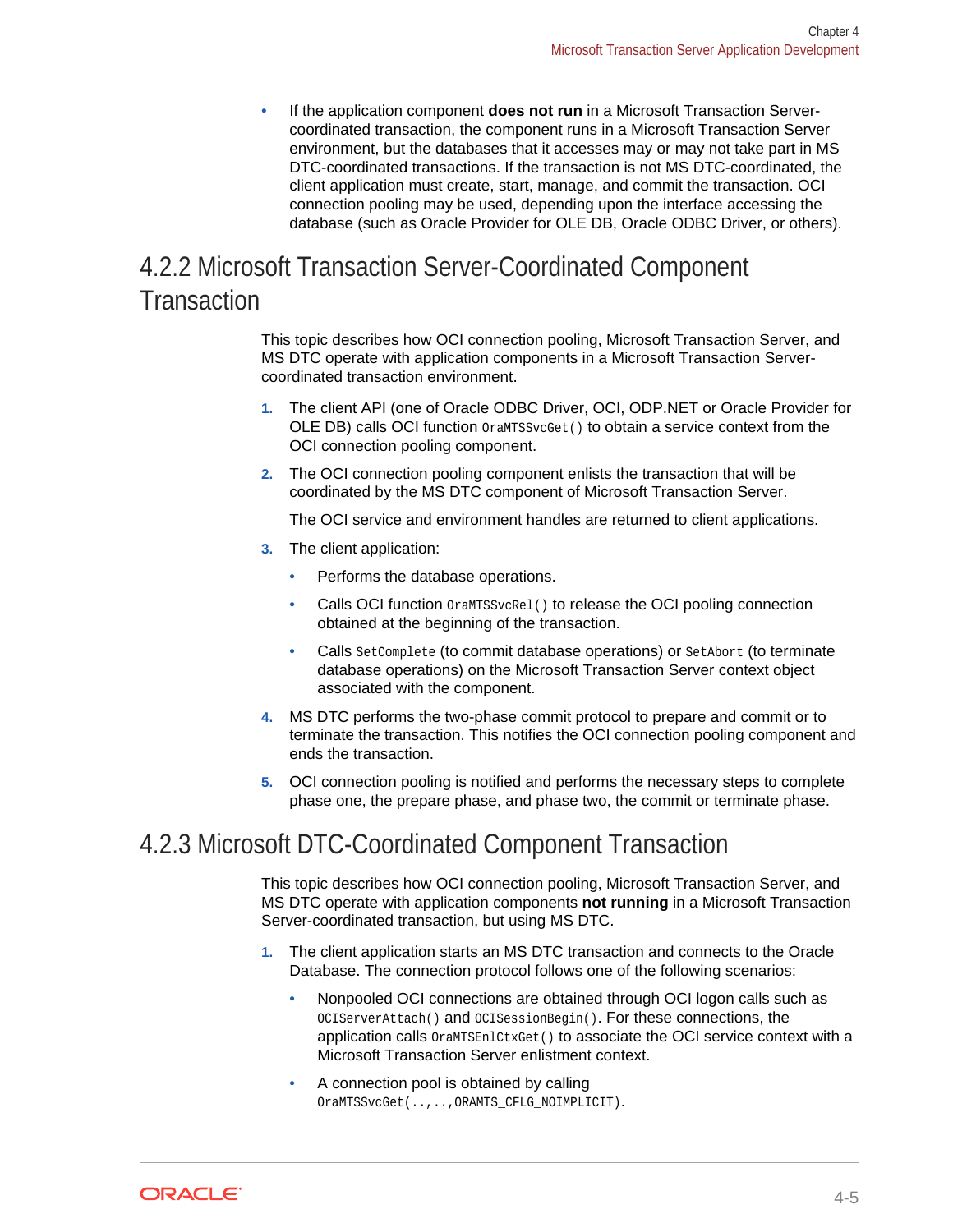- <span id="page-35-0"></span>**2.** The client handles the context in one of the following scenarios:
	- For nonpooled connections, the client application passes in the enlistment context to OraMTSJoinTxn().
	- For pooled connections, the client application passes the OCI service context into OraMTSSvcEnlist().
- **3.** The OCI connection pooling component enlists the connection, either pooled or nonpooled, in the transaction coordinated by the MS DTC component of Microsoft Transaction Server.
- **4.** The client application then:
	- Performs database operations.
	- Calls  $OrankTSSvcEnlist()$  with a NULL transaction reference to de-enlist from an MS DTC coordinated transaction.

For nonpooled connections,  $OramTSTxnJoin()$  is invoked with a NULL transaction reference to perform the de-enlistment.

Calls  $OrankTSSvcRel()$  to release a pooled connection back to the pool.

For nonpooled connections, the client calls  $Orank(\text{Euler})$  to release the enlistment context and then logs off the database.

- Calls the commit or terminate method on the MS DTC transaction object, such as pTransaction->Commit() or pTransaction->Abort().
- **5.** MS DTC performs the two-phase commit protocol to commit the transaction.
- **6.** OCI connection pooling is notified and performs the necessary steps to complete phase one, the prepare phase, and phase two, the commit or terminate phase.

## 4.3 OCI Integration with Microsoft Transaction Server

Example 4-1 illustrates how you can integrate the MTS sever with OCI. The only change in code you must make involves obtaining and releasing the OCI service context handle. Both OCI service context handle and environment handle are acquired when you obtain a pooled OCI connection to the database by calling  $OrankTSSvCGet()$ . Include the oramts.h header and link with the oramts.lib library. When you are finished, call OCI function  $OrankTSSvcRel()$  to release the service context handle and environment handle. Using  $OramTSSvcGet()$  enables you to receive connection pooling and implicit transaction support if you registered the application component to run in a Microsoft Transaction Server transaction.

Ensure that for each process, you call OCIInitialize at least once before executing any other OCI calls. This initializes the OCI process environment. In addition, you must pass it the OCI\_THREADED flag. If you are using Microsoft Internet Information Server (IIS) and the components are being called as in-process libraries, then occunitialize is already called for you. The registry key ORAMTS\_OCI\_OBJ\_MODE has been added. Set the value to 1 to initialize OCI in Object mode; otherwise OCI will initialize in the threaded mode.

#### **Example 4-1 Integration of MTS and OCI**

```
#include <oci.h> 
#include <oramts.h> 
#include <xolehlp.h> 
// other MTS relevant includes ...
```
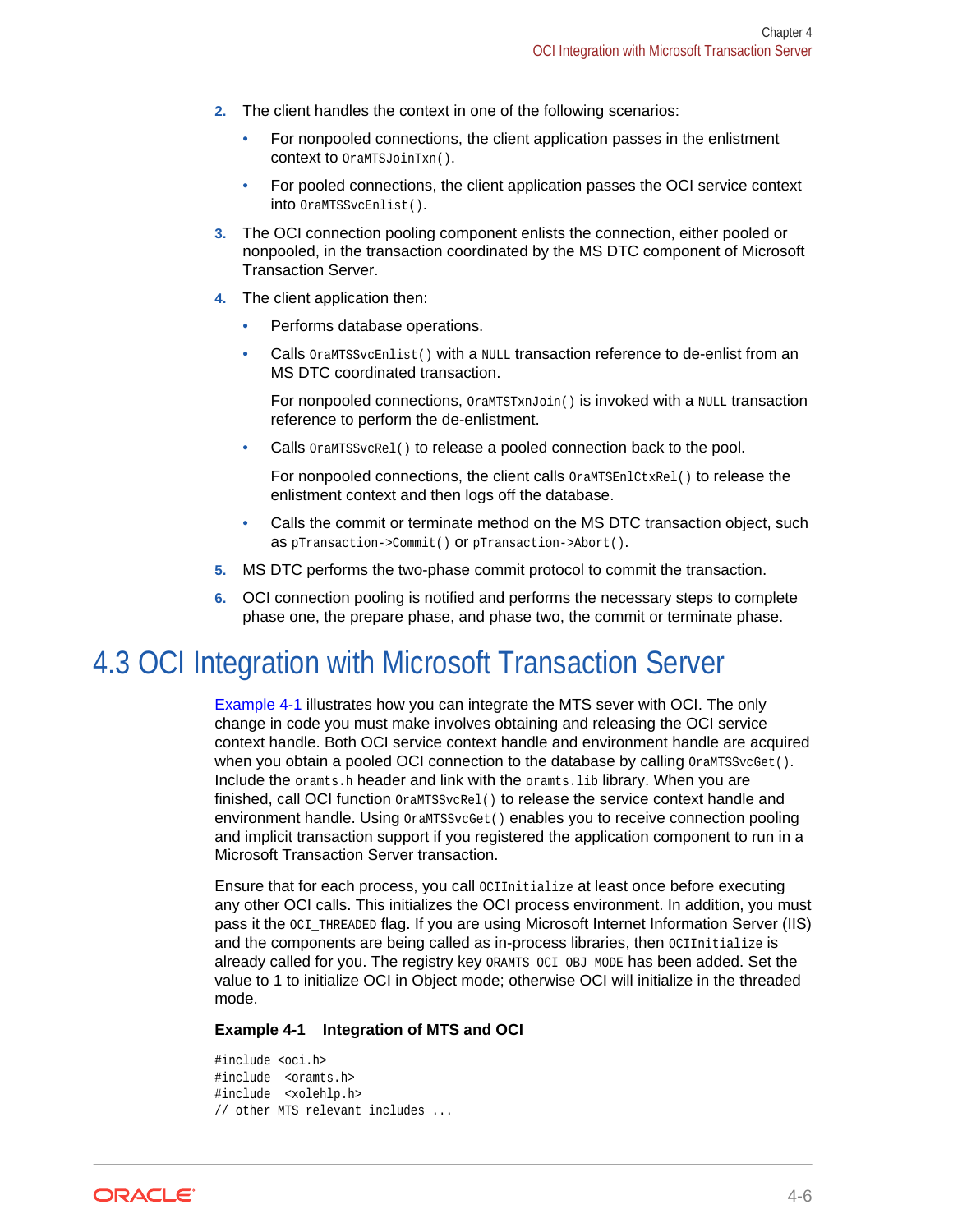```
// prototype for the error handler. 
BOOL Chekerr(sword swOCIStat, OCIError *OCIErrh); 
// MTS component method 
HRESULT OCITestMethod() 
{ 
 IObjectContext *pObjectContext = NULL; 
 OCIEnv *myenvh = NULL; 
 OCISvcCtx *mysvch = NULL; 
 OCIError *myerrh = NULL; 
 OCIStnt *mystmh = NULL; 
DWORD dwStat;
HRESULT hRes = S_0K;
sword swOCIStat;
 BOOL bCommit = FALSE; 
 char *lpzStmt = "UPDATE EMP SET SAL = SAL + 1000"; 
 // Initialize the OCI environment first -- request OCI_THREADED 
OCIInitialize(OCI_THREADED, (dvoid*)NULL,NULL,NULL,NULL);
  // attempt to get a connection to the database through the resource dispenser 
 OraMTSSvcGet( 
"hr","hr_password","finprod_db",&mysvch, &myenvh, ORAMTS_CFLG_ALLDEFAULT); 
  // validate return status 
 if(dwStat != ORAMTS_ERR_NOERROR) 
\left\{ \right. printf("error: failed to obtain a connection to the database - %ld", 
dwStat); 
   goto cleanup; 
 } 
  // successful logon and enlistment in the MTS transaction. allocate statement 
  // handles and other handles using the OCI environment handle myenvh .... 
  swOCIStat = OCIHandleAlloc(myenvh, (void *)&myerrh,OCI_HTYPE_ERROR, 0 , NULL); 
  if (Checkerr(swOCIStat, myerrh)) goto cleanup; 
  swOCIStat = OCIHandleAlloc(myenvh, (dvoid *)&mystmh,OCI_HTYPE_STMT, 0,NULL); 
  if (Checkerr(swOCIStat, myerrh)) goto cleanup;
  // prepare a DML statement 
 OCIStmtPrepare(mystmh, myerrh, lpzStmt, lstrlen(lpzStmt), OCI_NTV_SYNTAX, 
OCI_DEFAULT) 
 Checkerr(swOCIStat, myerrh); 
 // execute the statement -- ensure that AUTOCOMMIT is not requested. 
 OCIStmtExecute(mysvch, mystmh, myerrh, 1, 0, NULL, NULL, OCI_DEFAULT); 
 if (Checkerr(swOCIStat, myerrh)) goto cleanup; 
 // all's well so far choose to go for a commit 
bCommit = TRUE;
cleanup: 
 if (mystmh) OCIHandleFree((void*)mystmh, OCI_HTYPE_STMT); 
 if (myerrh OCIHandleFree((void*)myerrh, OCI_HTYPE_ERROR); 
 if (mysvch) OraMTSSvcRel(mysvch); 
 if (bCommit) 
     pObjectContext->SetComplete(); 
 else 
      pObjectContext->Abort(); 
 return(bCommit ? S_OK : E_FAIL); 
}
```
## 4.3.1 Integrating COM Components

There are several scenarios for integrating COM components. COM applications that are not hosted by the Microsoft Transaction Server environment, also known as standalone applications, cannot use declarative transactions through the Microsoft

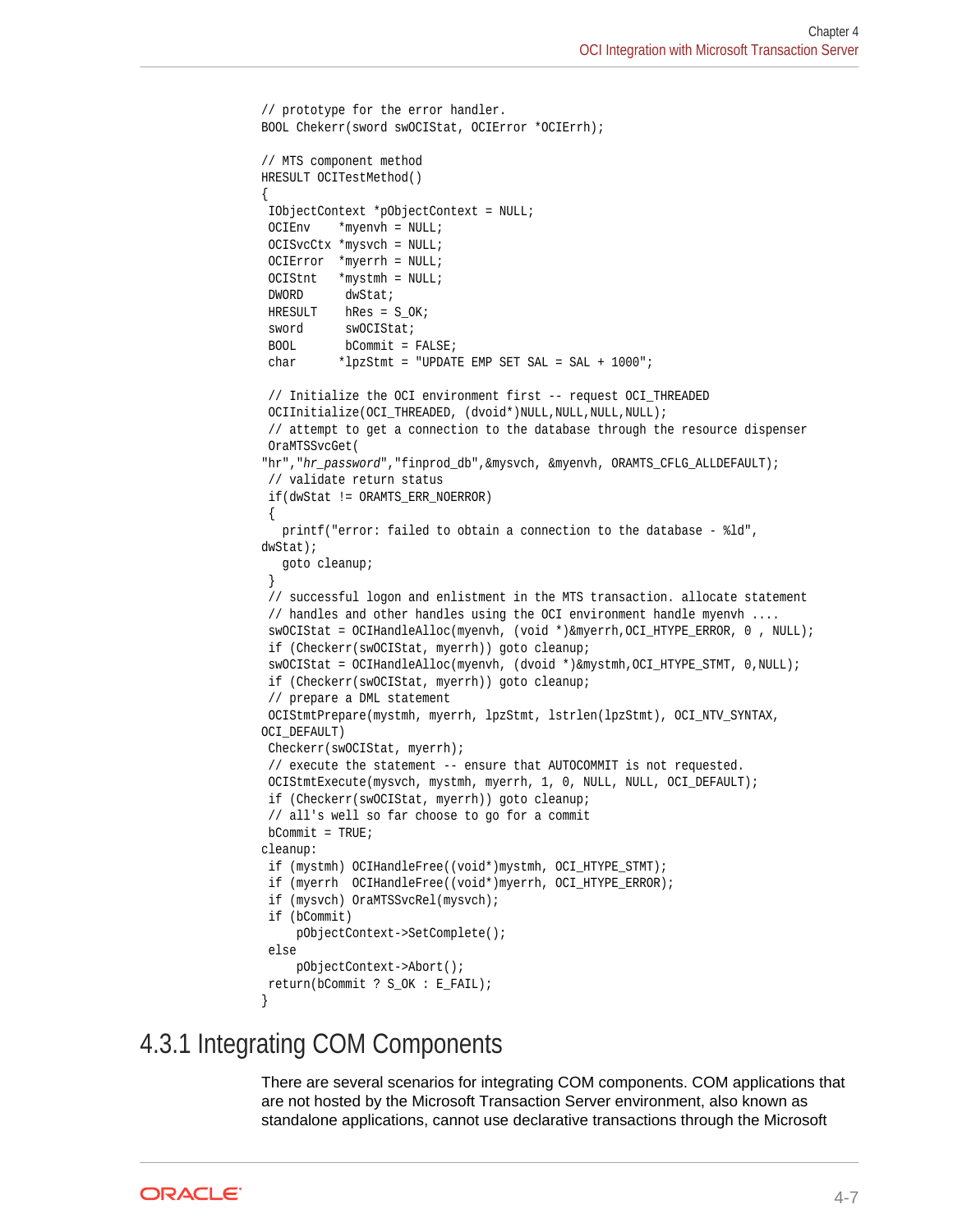Transaction Server Explorer Microsoft Management Console, but they can use the last three of the scenario described.

### <span id="page-37-0"></span>4.3.1.1 COM Components Running in an MTS-Coordinated Transaction

COM components that are running in an MTS-coordinated transactions use OCI connection pooling to implicitly enlist the database in a transaction. The following pseudo-code listing illustrates the use of OCI functions:

```
OCIInitialize(OCI_THREADED, ...)
OraMTSSvcGet(..., &OCISvc, ..., ORAMTS_CFLAG_ALLDEFAULT)
...
OraMTSSvcRel(OCISvc)
```
### 4.3.1.2 Non-Transactional COM Components Running with OCI Connection Pooling

COM components that are marked as non-transactional and running in an MTScoordinated transaction use OCI connection pooling **do not enlist** the database in a transaction. The following pseudo-code listing illustrates the use of OCI functions:

```
OCIInitialize(OCI_THREADED, ...)
OraMTSSvcGet(..., &OCISvc, ..., ORAMTS_CFLAG_NOIMPLICIT)
...
```

```
OraMTSSvcRel(OCISvc)
```
### 4.3.1.3 COM Components Using MS DTC and OCI Connection Pooling

COM components that are not running in an MTS-coordinated transaction use MS DTC with OCI connection pooling to explicitly enlist the database in a transaction. The following pseudo-code listing illustrates the use of OCI functions:

```
OCIInitialize(OCI_THREADED, ...)
DTCGetTransactionManager(...)
BeginTransaction(..., &transaction)
OraMTSSvcGet(..., &OCISvc, ..., ORAMTS_CFLAG_NOIMPLICIT)
OraMTSSvcEnlist(OCISvc, ..., transaction, ...)
...
OraMTSvcEnlist(OCISvc, ..., NULL, ...)
OraMTSSvcRel(OCISvc)
```
### 4.3.1.4 COM Components Using MS DTC and Nonpooling OCI Connection

COM components that are not running in an MTS-coordinated transaction use MS DTC with a non-pooling OCI connection to explicitly enlist the database in a transaction. The following pseudo-code listing illustrates the use of OCI functions:

```
OCIInitialize(OCI_THREADED, ...)
OCI to get connected
OraMTSEnlCtxGET
DTCGetTransactionManager(...)
BeginTransaction(..., &transaction)
OraMTSJoinTxn (OCISvc, ..., transaction, ...)
...
OraMTSJoinTxn
...
```
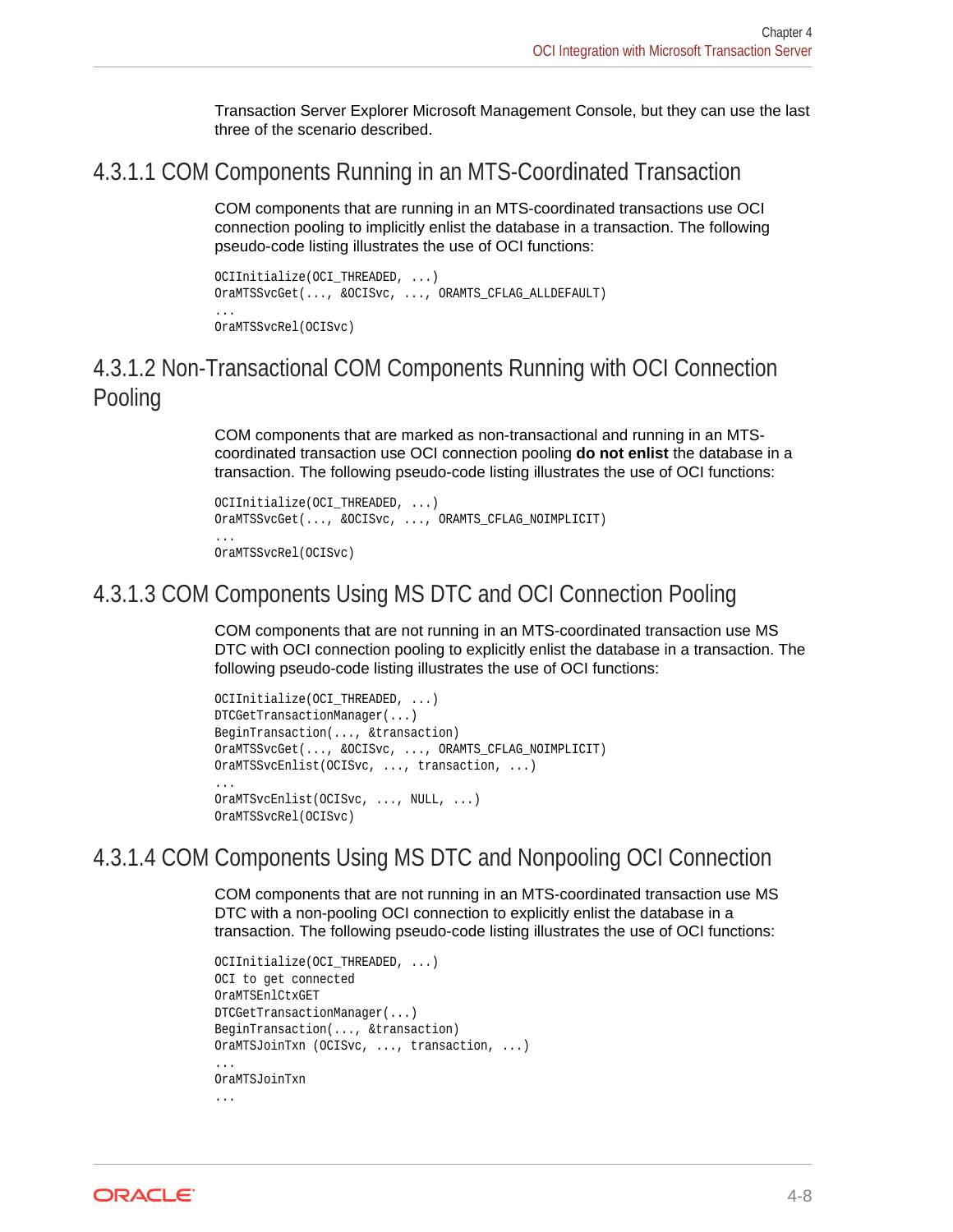OraMTSEnlCtxRel() OCI to logoff

## <span id="page-38-0"></span>4.3.2 Using OCI Functions

This topic details the OCI functions discussed earlier in this topic. Table 4-1 summarizes these functions.

|  |  |  |  |  | Table 4-1 Summary of OCI Functions for Integrating MTS and Oracle Database |  |  |  |  |
|--|--|--|--|--|----------------------------------------------------------------------------|--|--|--|--|
|--|--|--|--|--|----------------------------------------------------------------------------|--|--|--|--|

| <b>OCI Function</b> | Summary                                                                                |
|---------------------|----------------------------------------------------------------------------------------|
| OraMTSSvcGet()      | Obtains a pooled connection from the OCI connection pool.                              |
| OraMTSSvcRel()      | Releases a pooled OCI connection, OCI service context, back to the<br>connection pool. |
| OraMTSSvcEnlist()   | Enlists or de-enlists an OCI connection in a transaction coordinated by<br>MS DTC.     |
| OraMTSSvcEnlistEx() | Enlists an OCI connection or service context in an MS DTC transaction.                 |
| OraMTSEnICtxGet()   | Creates an enlistment context for a nonpooled OCI connection.                          |
| OraMTSEnICtxRel()   | Eliminates a previously set up enlistment context for a nonpooled OCI<br>connection.   |
| OraMTSJoinTxn()     | Enlists a nonpooled OCI connection in an MS DTC transaction.                           |
| OraMTSTransTest()   | Tests if you are running inside a Microsoft Transaction Server-started<br>transaction. |
| OraMTSOCIErrGet()   | Retrieves the OCI error code and message text.                                         |

## 4.3.3 OraMTSSvcGet()

Obtains a pooled connection, also known as an OCI service context, from the OCI connection pool. The pooled connection includes an OCI service context handle and an OCI environment handle.

### **Syntax**

DWORD OraMTSSvcGet(

| text*       | lpUname,    |
|-------------|-------------|
| text*       | lpPsswd,    |
| text*       | lpDbnam,    |
| OCISvcCtx** | pOCISvc,    |
| OCIEnv**    | pOCIEnv,    |
| ub4         | dwConFlgs); |

**Parameters**

**Table 4-2 OraMTSSvcGet() Parameters**

| <b>Parameter</b> |    | <b>IN/OUT Description</b>                      |
|------------------|----|------------------------------------------------|
| lpUname          | ΙN | Username for connecting to the Oracle Database |

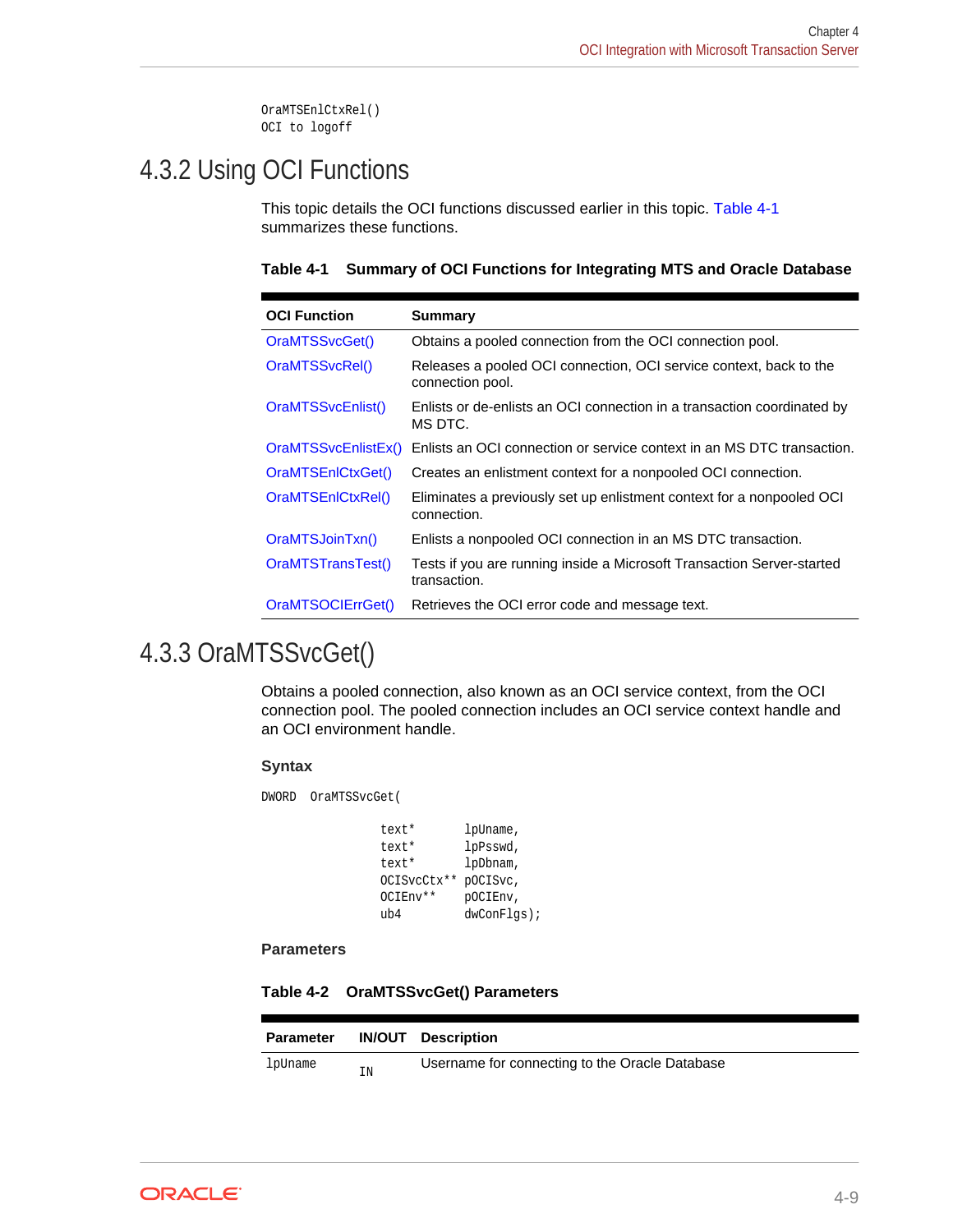| <b>Parameter</b> | <b>IN/OUT</b> | <b>Description</b>                                                                                                                                                                                                                                                                                                                                                                                              |
|------------------|---------------|-----------------------------------------------------------------------------------------------------------------------------------------------------------------------------------------------------------------------------------------------------------------------------------------------------------------------------------------------------------------------------------------------------------------|
| lpPsswd          | IN            | Password for the username                                                                                                                                                                                                                                                                                                                                                                                       |
| lpDbnam          | IN            | The net service name for connecting to the database (created with<br>Oracle Net Manager or Oracle Net Configuration Assistant)                                                                                                                                                                                                                                                                                  |
| pOCISvc          | <b>OUT</b>    | Pointer to the OCI service context handle                                                                                                                                                                                                                                                                                                                                                                       |
| pOCIEnv          | <b>OUT</b>    | Pointer to the OCI environment handle                                                                                                                                                                                                                                                                                                                                                                           |
| dwConFlgs        | IN            | Connection flags. Possible values are:<br>ORAMTS CFLG ALLDEFAULT                                                                                                                                                                                                                                                                                                                                                |
|                  |               | Obtains a pooled connection and enlists the connection in any<br>Microsoft Transaction Server transaction, if one exists. If the<br>component is nontransactional, no enlistment request is<br>dispensed.                                                                                                                                                                                                       |
|                  |               | ORAMTS CFLG NOIMPLICIT                                                                                                                                                                                                                                                                                                                                                                                          |
|                  |               | Obtains a pooled connection, but does not enlist the resource in<br>any Microsoft Transaction Server transaction even if the<br>component is transactional. Use this flag if the component enlists<br>the connection resource later using OraMTSSvcEnlist(). Prior to<br>releasing a connection obtained in this fashion, the client must<br>de-enlist the resource if enlisted.<br>ORAMTS CFLG UNIQUESRVR<br>۰ |
|                  |               | Requests a single OCI session for each OCI Server. In this<br>release, multiplexing is not supported. Therefore, this option is<br>always used.                                                                                                                                                                                                                                                                 |
|                  |               | ORAMTS_CFLG_SYSDBALOGN<br>٠                                                                                                                                                                                                                                                                                                                                                                                     |
|                  |               | Use this flag if connecting as SYSDBA.                                                                                                                                                                                                                                                                                                                                                                          |
|                  |               | ORAMTS CFLG SYSOPRLOGN<br>۰                                                                                                                                                                                                                                                                                                                                                                                     |
|                  |               | Use this flag if connecting as SYSOPER.                                                                                                                                                                                                                                                                                                                                                                         |
|                  |               | ORAMTS_CFLG_PRELIMAUTH<br>$\bullet$                                                                                                                                                                                                                                                                                                                                                                             |
|                  |               | Use this flag if connecting as the user INTERNAL to pre-Oracle9i<br>databases. The INTERNAL account is no longer valid as of<br>Oracle9i. Instead, log on with a SYSDBA or SYSOPER account using<br>the ORAMTS_CFLG_SYSOPRLOGN OF ORAMTS_CFLG_SYSDBALOGN flag.                                                                                                                                                  |

### <span id="page-39-0"></span>**Table 4-2 (Cont.) OraMTSSvcGet() Parameters**

#### **Returns**

Returns ORAMTSERR\_NOERROR upon successful acquisition of an OCI pooling connection (OCI service context).

#### **Usage Notes**

• OraMTSSvcGet() returns a pooled OCI connection to the caller, enabling a database transaction using OCI to begin. Use OraMTSSvcGet() to implicitly enlist the OCI connection in a transaction coordinated by Microsoft Transaction Server. In this type of transaction, Microsoft Transaction Server controls the creation, startup, management, and commitment phases of the transaction through its MS DTC component.

**ORACLE®**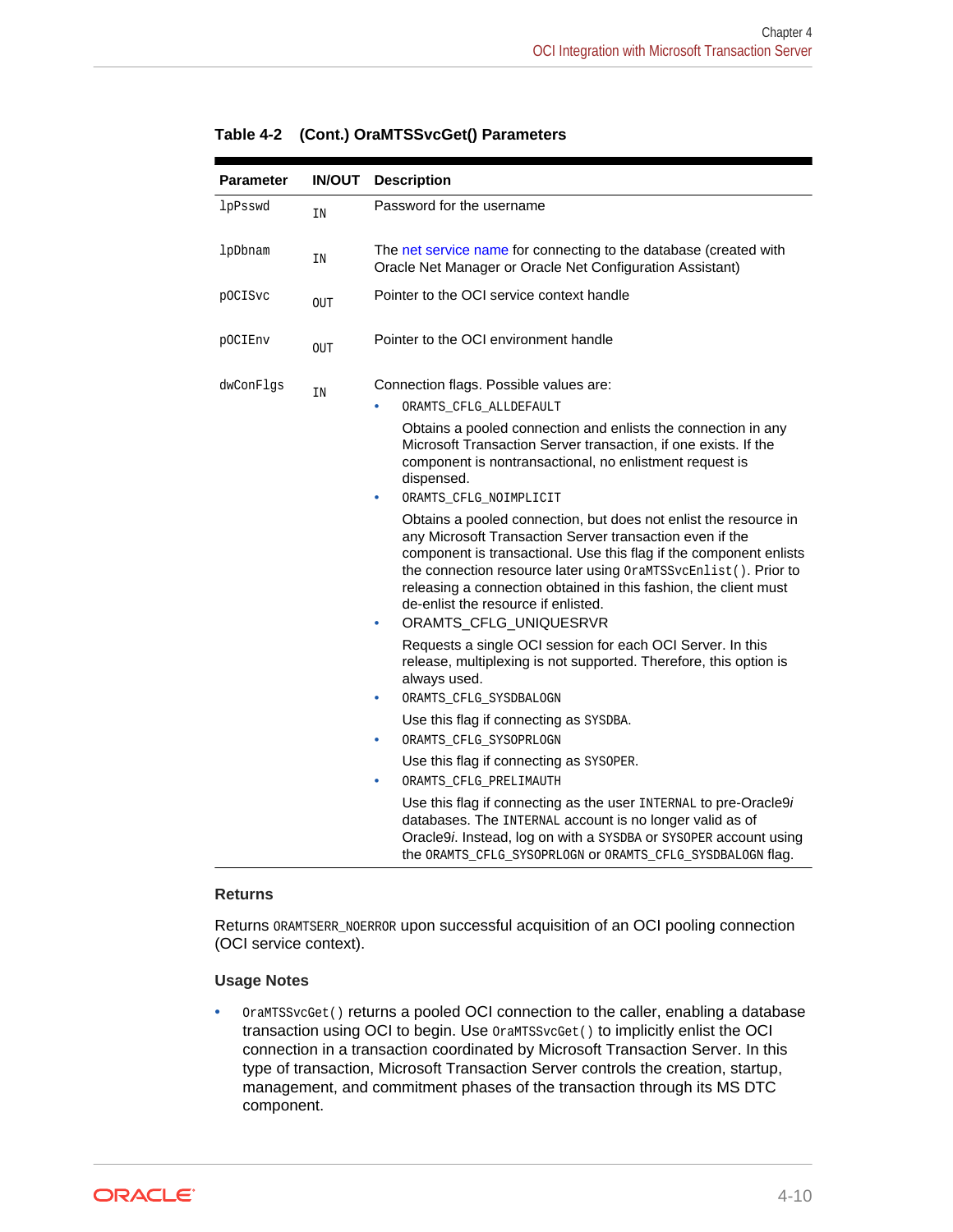<span id="page-40-0"></span>• OraMTSSvcGet() also provides connection pooling without enlisting the Oracle Database in a Microsoft Transaction Server transaction. This is done by setting OraMTSSvcGet() as follows:

OraMTSSvcGet(...,ORAMTS\_CFLG\_NOIMPLICIT)

- In all cases where  $OraMTSSvCGet()$  is used, you must always use  $OraMTSSvCRel()$  to release the connection when finished.
- Use the flags ORAMTS CFLG SYSDBALOGN and ORAMTS CFLG SYSOPRLOGN when connecting as SYSDBA and SYSOPER, respectively.
- To obtain a nonenlisted connection using the  $hr/hr_{password}$  account, call OraMTSSvcGet() as follows:

```
OraMTSSvcGet("hr", "hr_password", "oracle", &OCISvc, &OCIEnv, 
ORAMTS_CFLG_ALLDEFAULT | ORAMTS_CFLG_NOIMPLICIT);
```
OraMTSSvcGet() does not support placing the username (lpUname), password (lpPsswd), and net service name syntax (lpDbname) together in the username argument (for example, hr/hr\_password@prod\_fin). Instead, the caller must fill in lpUname, lpPsswd, and lpDbname separately (as shown in the previous syntax example). Calling  $OramTSSvcGet()$  with the username and password as NULL strings uses external authentication (operating system authentication) for the connection.

### 4.3.4 OraMTSSvcRel()

Releases a pooled OCI connection, OCI service context, back to the connection pool. Use this function to release connections that were acquired with  $OrankScycle$  ().

### **Syntax**

DWORD OraMTSSvcRel(OCISvcCtx\* OCISvc);

### **Parameters**

**Table 4-3 OraMTSSvcRel() Parameters**

|        |    | Parameter IN/OUT Description                |
|--------|----|---------------------------------------------|
| OCISvc | IN | OCI service context for a pooled connection |

#### **Returns**

Returns ORAMTSERR\_NOERROR upon successful release of a pooled OCI connection.

### **Usage Notes**

- An OCI pooled connection obtained through a previous call to  $O(\text{maxSsvcGet})$  is released back to the connection pool. Once released back to the connection pool, the OCI service context, its environment handle, and all child handles are invalid.
- A nontransactional client component must explicitly call  $OCTransComut()$  or OCITransAbort() prior to releasing a connection obtained through OraMTSSvcGet(..., ...,ORAMTS\_CFLG\_ALLDEFAULT) back to the pool. Otherwise, all changes made in that session are rolled back. A transaction component uses the SetComplete or SetAbort methods on its Microsoft Transaction Server object context.

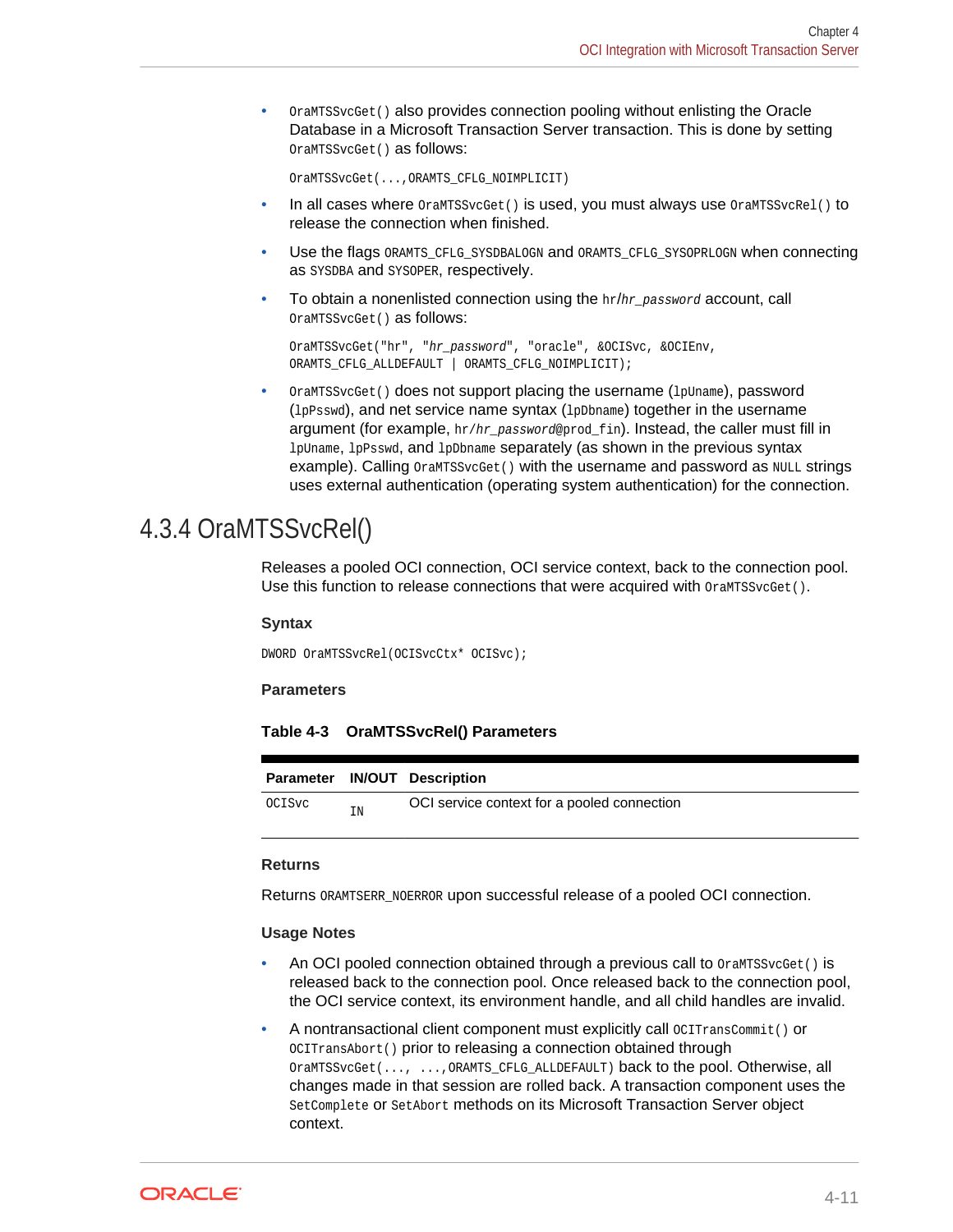• Components that have called OraMTSSvcGet(..., ...,ORAMTS\_CFLG\_NOIMPLICIT) to obtain a connection resource must first de-enlist the resource if enlisted. If the connection was enlisted explicitly, pTransaction->Commit() or pTransaction- >Abort() must be called. Otherwise, OCITransCommit() or OCITransAbort() must be called before releasing the connection back to the pool.

## <span id="page-41-0"></span>4.3.5 OraMTSSvcEnlist()

Enlists or de-enlists an OCI connection in a transaction coordinated by MS DTC. Use this call to explicitly enlist pooled connections. Nonpooled connections must enlist with OraMTSJoinTxn().

### **Syntax**

DWORD OraMTSSvcEnlist(

| OCISvcCtx* | OCISvc,     |
|------------|-------------|
| OCIError*  | OCIErr.     |
| void*      | lpTrans,    |
| unsigned   | $dwFlaqs$ ; |

### **Parameters**

### **Table 4-4 OraMTSSvcEnlist() Parameters**

| <b>Parameter</b> | <b>IN/OUT</b> | <b>Description</b>                                                                                                                                                                                                                                                                                              |
|------------------|---------------|-----------------------------------------------------------------------------------------------------------------------------------------------------------------------------------------------------------------------------------------------------------------------------------------------------------------|
| <b>OCISvc</b>    | IN            | OCI service context for pooled connections obtained by calling<br>OraMTSSvcGet()                                                                                                                                                                                                                                |
| OCIErr           | IN/OUT        | OCI error handle (ignored)                                                                                                                                                                                                                                                                                      |
| lpTrans          | TN            | Pointer to the MS DTC-controlled transaction in which to enlist. If<br>NULL, the OCI connection is de-enlisted from the MS DTC-controlled<br>transaction.                                                                                                                                                       |
| dwFlags          | IN            | Flag used for enlisting in a transaction. Use the<br>ORAMTS_ENFLG_DEFAULT value. If enlisting, then start a new Oracle<br>global transaction. If de-enlisting, then detach from any global Oracle<br>transaction and delete the context object if the OCI service context<br>represents a nonpooled connection. |

### **Returns**

Returns ORAMTSERR\_NOERROR on success.

### **Usage Notes**

- Use this call to explicitly enlist or de-enlist a pooled connection. For enlisting and de-enlisting nonpooled connections, use  $0$ raMTSSvcRel().
- OraMTSSvcEnlist() enlists (or de-enlists) pooled OCI connections obtained previously through OraMTSSvcGet() with the ORAMTS\_CFLG\_NOIMPLICIT flag and not yet released with  $OrankScycle1()$ . The pooled OCI connections must be explicitly enlistable. When the transaction is complete, you must de-enlist OraMTSSvcEnlist(), passing NULL as the transaction pointer as follows:

OraMTSSvcEnlist (OCISvc, OCIErr, NULL, ORAMTS\_ENFLG\_DEFAULT)

You must use  $OrankScycle1()$  to release the connection when done.

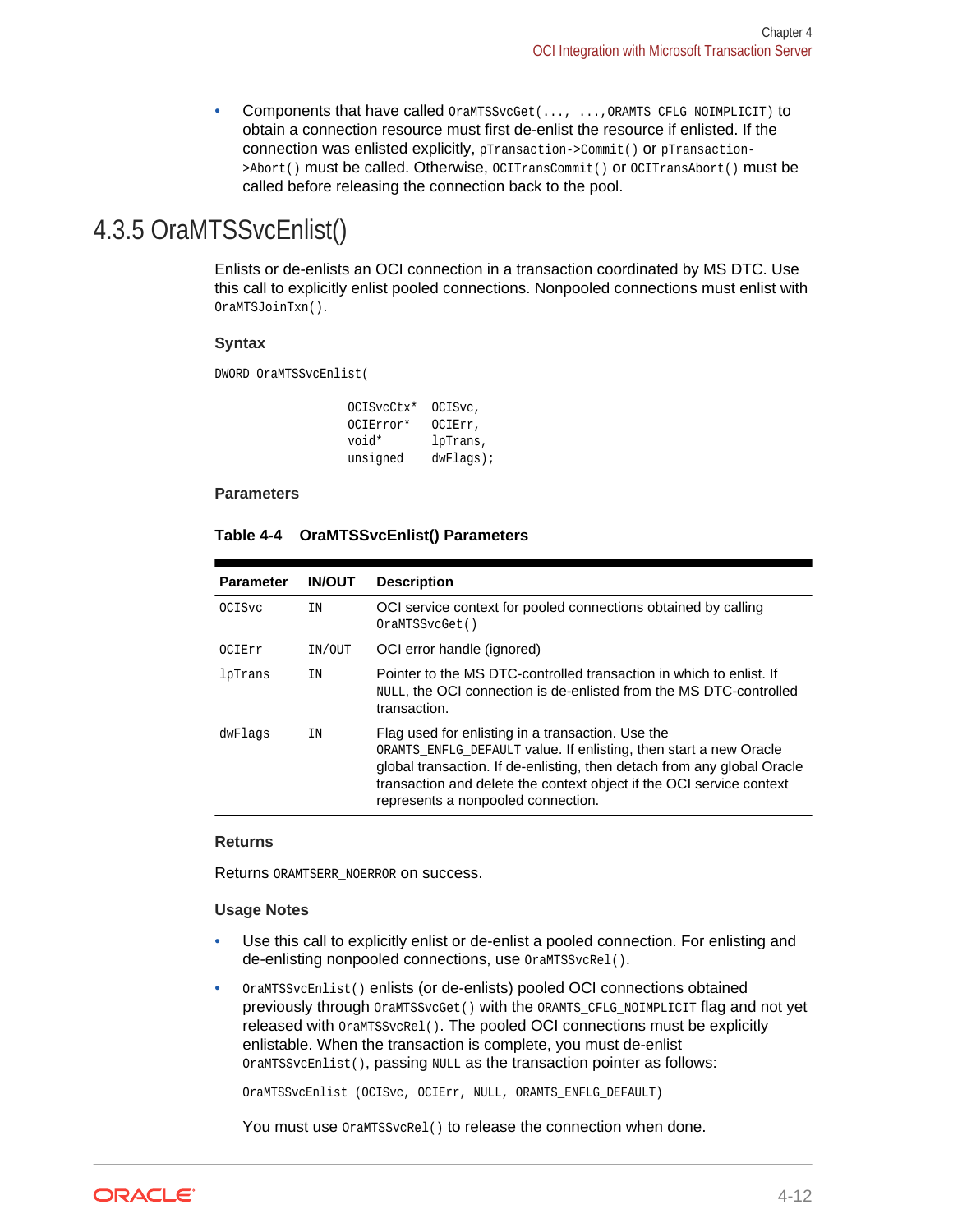• Callers must allocate a connection, enlist the connection, perform work, de-enlist the connection, release the connection, and then attempt to commit or terminate.

## <span id="page-42-0"></span>4.3.6 OraMTSSvcEnlistEx()

Enlists an OCI connection or service context in an MS DTC transaction. Use this call only to explicitly enlist pooled connections. Nonpooled connections must enlist with OraMTSJoinTxn().

#### **Syntax**

```
DWORD OraMTSSvcEnlistEx(
                     OCISvcCtx* OCISvc, 
                     OCIError* OCIErr, 
                     void* lpTrans, 
                     unsigned dwFlags,
                     char* lpDBName);
```
### **Parameters**

| Table 4-5 | <b>OraMTSSvcEnlistEx() Parameters</b> |
|-----------|---------------------------------------|
|-----------|---------------------------------------|

| <b>Parameter</b> | <b>IN/OUT</b> | <b>Description</b>                                                                                                                                                                                                                                                                                               |
|------------------|---------------|------------------------------------------------------------------------------------------------------------------------------------------------------------------------------------------------------------------------------------------------------------------------------------------------------------------|
| 0CISvc           | ΙN            | OCI service context for pooled connections obtained by calling<br>OraMTSSvcGet()                                                                                                                                                                                                                                 |
| OCIErr           | IN/OUT        | OCI error handle (ignored)                                                                                                                                                                                                                                                                                       |
| lpTrans          | TN            | Pointer to the MS DTC-controlled transaction in which to enlist. If NULL,<br>the OCI connection is de-enlisted from the MS DTC-controlled<br>transaction.                                                                                                                                                        |
| dwFlags          | IN            | Flag used for enlisting in a transaction. Use the ORAMTS ENFLG DEFAULT<br>value. If enlisting, then start a new Oracle global transaction. If de-<br>enlisting, then detach from any global Oracle transaction and delete the<br>context object if the OCI service context represents a nonpooled<br>connection. |
| lpDBName         |               | Net service name for connecting to the database (created with Oracle<br>Net Manager or Oracle Net Configuration Assistant)                                                                                                                                                                                       |

#### **Returns**

Returns ORAMTSERR\_ILLEGAL\_OPER.

### **Usage Notes**

Use OraMTSSvcEnlistEx() for pooled connections or OraMTSJoinTxn() for nonpooled connections.

### 4.3.7 OraMTSEnlCtxGet()

Creates an enlistment context for a nonpooled OCI connection.

#### **Syntax**

DWORD OraMTSEnlCtxGet(

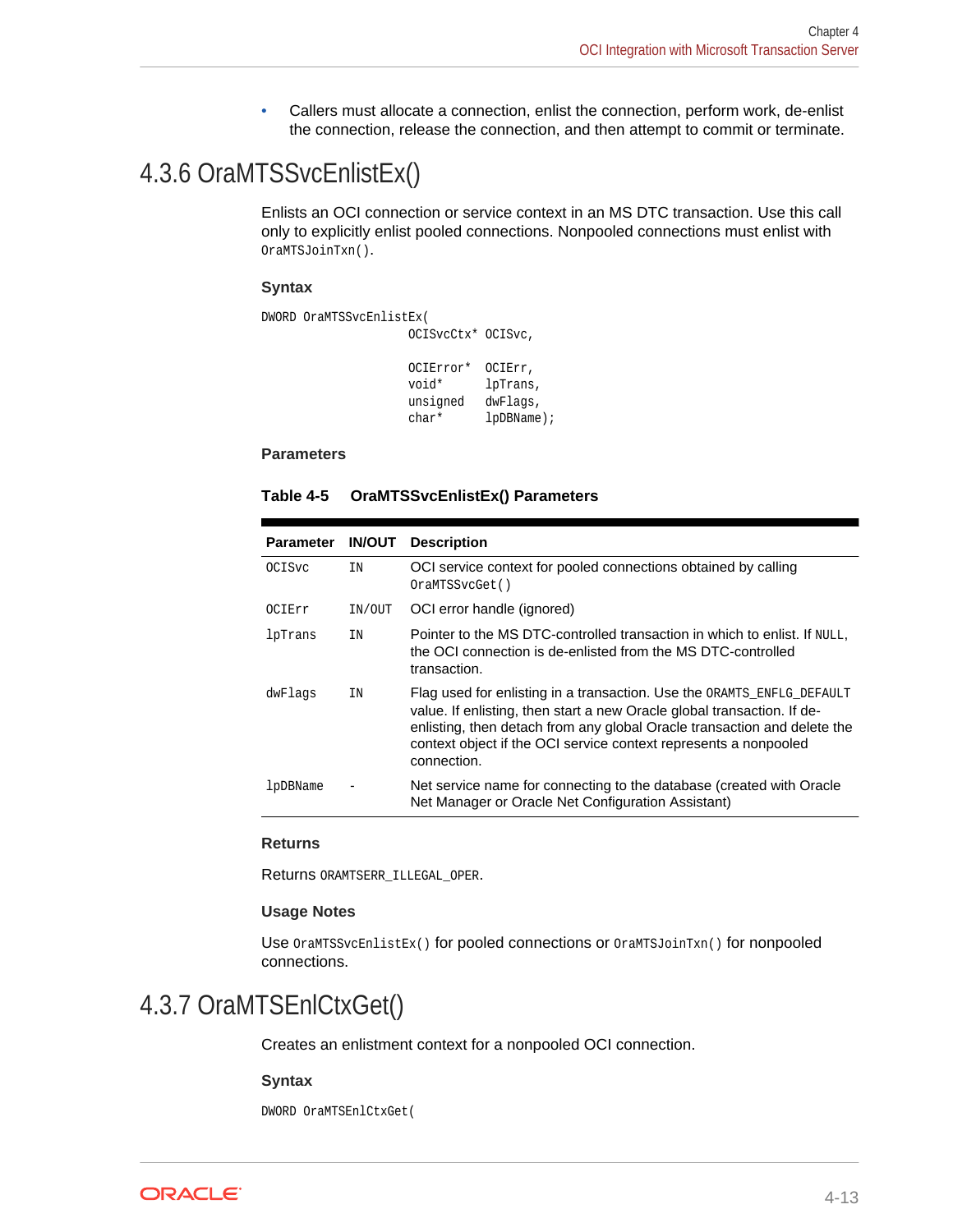<span id="page-43-0"></span>

| text*  | lpUname,               |
|--------|------------------------|
| text*  | lpPsswd,               |
| text*  | lpDbnam,               |
|        | OCISvcCtx*<br>pOCISvc, |
|        | OCIError*<br>pOCIErr,  |
| ub4    | dwFlags,               |
| void** | $pCtxt$ );             |

#### **Parameters**

|  | Table 4-6 OraMTSEnICtxGet() Parameters |  |
|--|----------------------------------------|--|
|--|----------------------------------------|--|

| Parameter IN/OUT |     | <b>Description</b>                                         |
|------------------|-----|------------------------------------------------------------|
| lpUname          | ΙN  | Username for connecting to the Oracle Database             |
| lpPsswd          | IN  | Password for connecting to the Oracle Database             |
| lpDbnam          | IN  | Net service name for connecting to a database              |
| p0CISvc          | IN  | OCI service context for a nonpooled connection             |
| pOCIErr          | IN  | OCI error handle                                           |
| dwFlaqs          | IN  | Enlistment flags. The only value currently permitted is 0. |
| pCtxt            | OUT | Enlistment context to be created                           |

### **Returns**

Returns ORAMTSERR\_NOERROR on success.

### **Usage Notes**

- This call sets up an enlistment context for a nonpooled connection. This call must be started just after the caller establishes the OCI connection to the database. Once created, this context can be passed into  $O(1)$  ora $MTSJO(1)$  calls. Prior to deleting the OCI connection, OraMTSEn1CtxRel() must be called to delete the enlistment context.
- Callers must:
	- Allocate a nonpooled connection through OCI.
	- Create an enlistment context by calling OraMTSEnlCtxGet().
	- Enlist the connection by calling OraMTSJoinTxn().
	- Perform database work.
	- $-$  De-enlist the connection by calling  $OramTSJoinTxn()$  with a NULL transaction pointer.
	- Attempt to commit or terminate work.
	- Release the enlistment context by calling OraMTSEnlCtxRel().
	- Release the nonpooled OCI connection and delete its associated OCI environment handle.

### 4.3.8 OraMTSEnlCtxRel()

Eliminates a previously set up enlistment context for a nonpooled OCI connection.

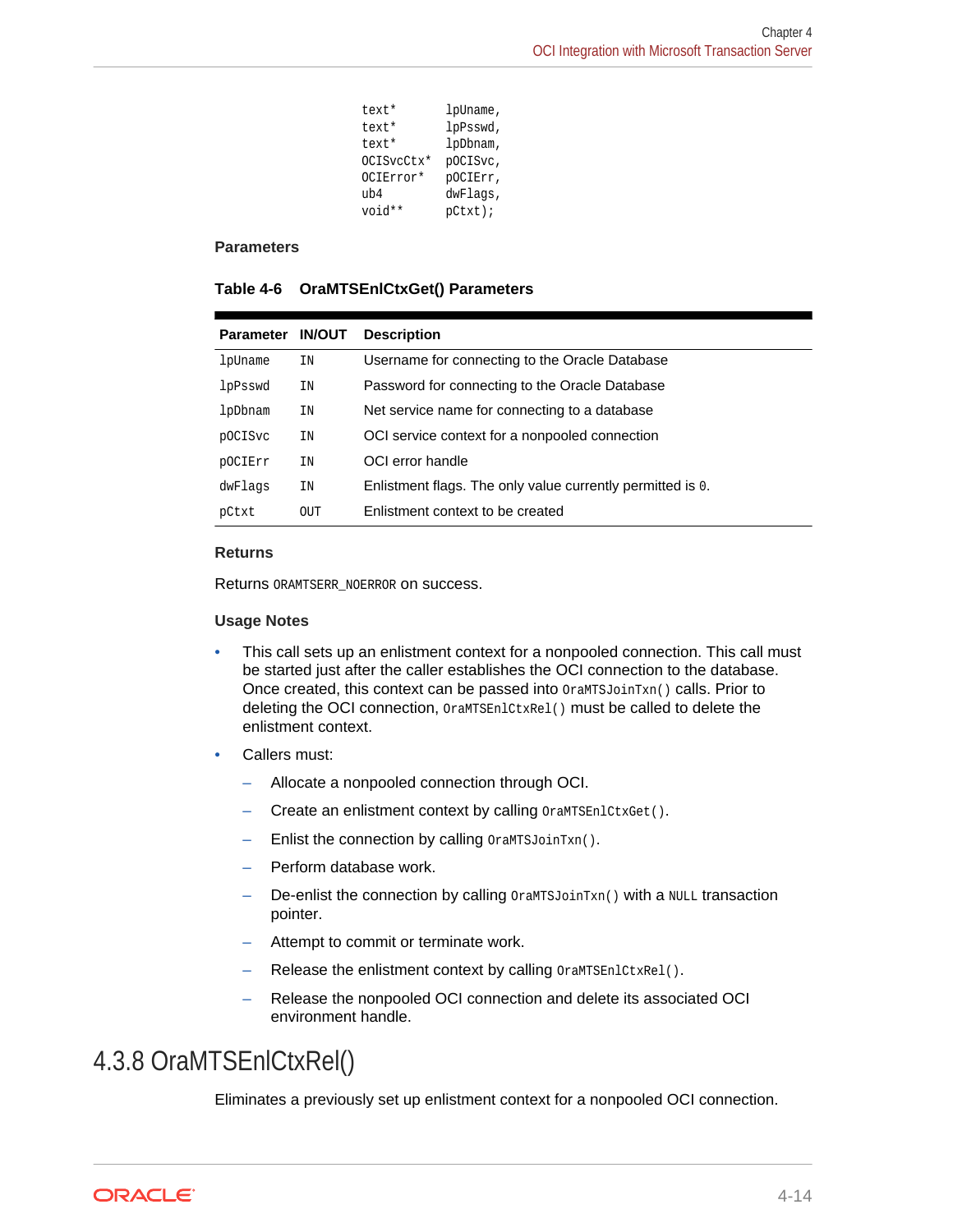### <span id="page-44-0"></span>**Syntax**

DWORD OraMTSEnlCtxRel(void\* pCtxt);

#### **Parameters**

#### **Table 4-7 OraMTSEnlCtxRel() Parameters**

| <b>Parameter IN/OUT</b> |    | <b>Description</b>              |
|-------------------------|----|---------------------------------|
| pCtxt                   | IN | Enlistment context to eliminate |

#### **Returns**

Returns ORAMTSERR\_NOERROR on success.

#### **Usage Notes**

Before dropping a nonpooled OCI connection, a client must call OraMTSEn1CtxRe1() to eliminate any enlistment context it may have created for that connection. The enlistment context can maintain OCI handles allocated off the connection's OCI environment handle. This makes it imperative that the environment handle is not deleted for the associated enlistment context.

### 4.3.9 OraMTSJoinTxn()

Enlists a nonpooled OCI connection in an MS DTC transaction.

#### **Syntax**

DWORD OraMTSJoinTxn(void\* pCtxt, void\* pTrans);

#### **Parameters**

### **Table 4-8 OraMTSJoinTxn() Parameters**

| <b>Parameter</b> | IΝ | <b>Description</b>                         |
|------------------|----|--------------------------------------------|
| pCtxt            | ΙN | Enlistment context for the OCI connection  |
| pTrans           | ΙN | Reference to the MS DTC transaction object |

#### **Returns**

Returns ORAMTSERR\_NOERROR on success.

#### **Usage Notes**

• Clients use this call with nonpooled OCI connections to enlist connections in MS DTC-coordinated transactions. The client passes in the wide reference to the enlistment context representing the OCI connection, along with a reference to an MS DTC transaction object. If pTrans is NULL, the OCI connection is de-enlisted from any MS DTC transaction in which it is currently enlisted. You can enlist a previously-enlisted OCI connection in a different MS DTC transaction.

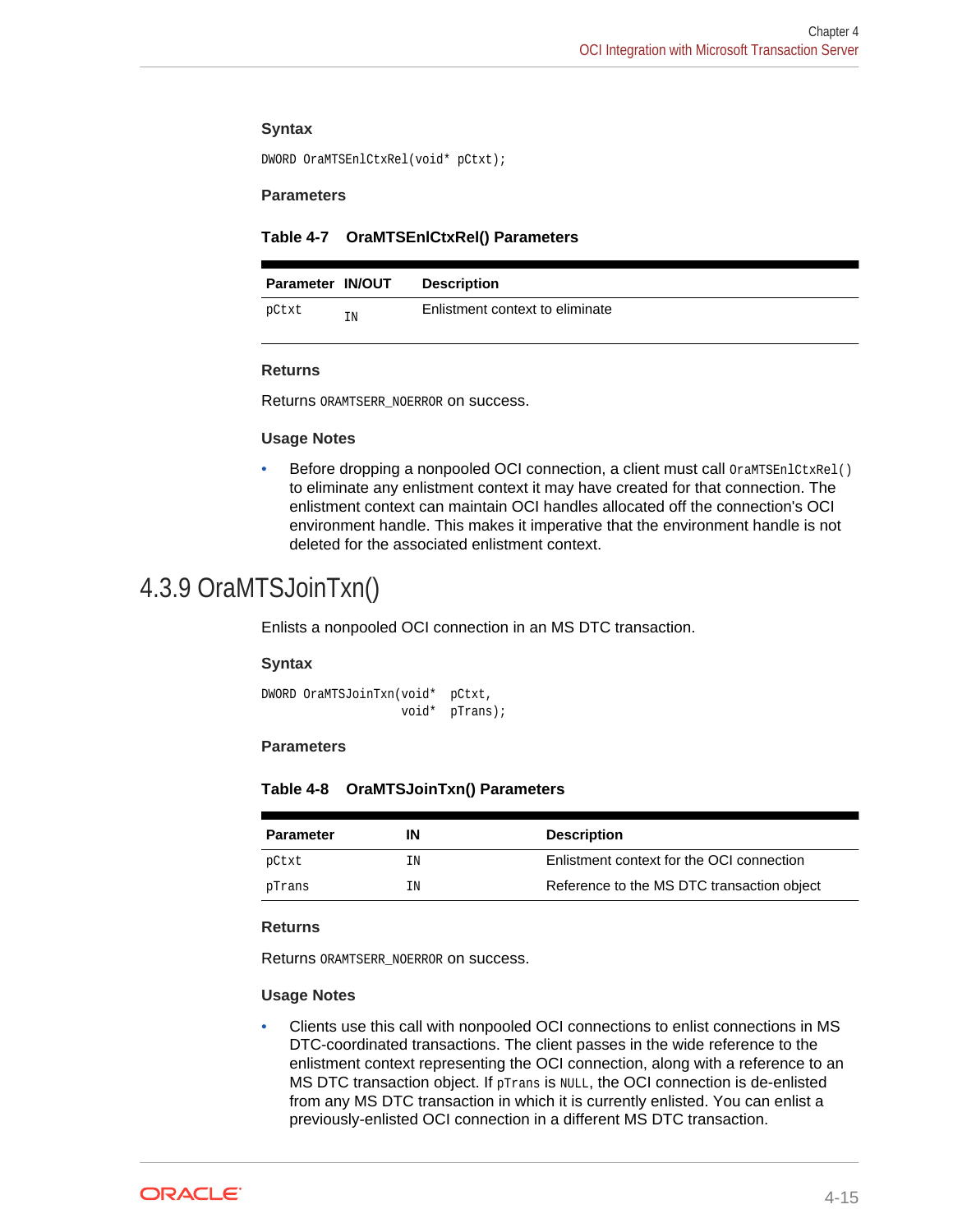## <span id="page-45-0"></span>4.3.10 OraMTSTransTest()

Tests if you are running inside a Microsoft Transaction Server-started transaction.

### **Syntax**

BOOL OraMTSTransTest();

### **Returns**

Returns true if running inside a Microsoft Transaction Server transaction.

### **Usage Notes**

Microsoft Transaction Server transactional components use OraMTSTransTest() to check if a component is running within the context of a Microsoft Transaction Server transaction. Note that this call can only test Microsoft Transaction Server-started transactions. Transactions started by directly calling the MS DTC are not detected.

### 4.3.11 OraMTSOCIErrGet()

Retrieves the OCI error code and message text, if any, from the last orants function operation, typically OraMTSSvcGet() or OraMTSJoinTxn().

### **Syntax**

```
BOOL OraMTSOCIErrGet(DWORD* dwErr, 
                       LPCHAR lpcEMsg, 
                       DWORD* lpdLen);
```
#### **Parameters**

|  | Table 4-9 OraMTSOCIErrGet() Parameters |  |
|--|----------------------------------------|--|
|--|----------------------------------------|--|

|         |                          | Parameter IN/OUT Description              |
|---------|--------------------------|-------------------------------------------|
| dwErr   | $\qquad \qquad -$        | Error code                                |
| lpcEMsq | $\overline{\phantom{m}}$ | Buffer for the error message, if any      |
| lpdLen  | $\qquad \qquad -$        | Set to the actual number of message bytes |

#### **Returns**

Returns true if an OCI error is encountered. Otherwise, false is returned. If true is returned and lpcEMsg and lpdLen are valid, and there is a stashed error message, up to lpdLen bytes are copied into lpcEMsg. lpdLen is set to the actual number of message bytes.

### **Usage Notes**

[Example 4-2](#page-46-0) illustrates how OraMTSOCIErrGet() retrieves the OCI error code and OCI error message text, if any, from the last  $OramTSSvc( )$  operation on this thread.

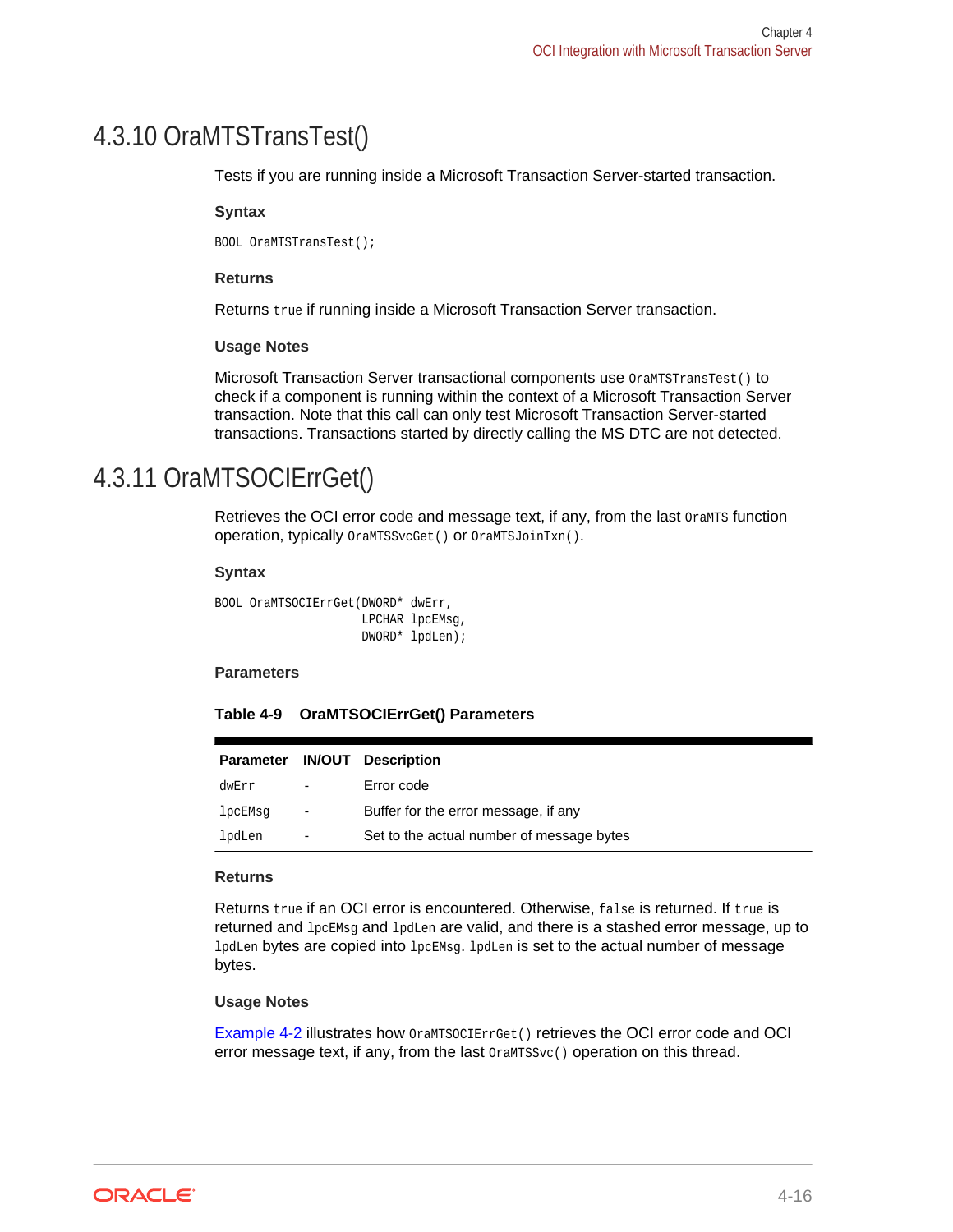### <span id="page-46-0"></span>**Example 4-2 Retrieving the OCI Error Code and Message Text**

```
DWORD dwStat = OraMTSSvcGet("hr",
                              "invalid_password",
                              "fin_prod",
                              "db",
                              &mysvch,
                              &myenvh, 
                              ORAMTS_CFLG_ALLDEFAULT);
if (dwStat != ORAMTS_ERR_NOERROR)
    {
       DWORD dwOCIErr;
      char errBuf[MAX_PATH];
       DWORD errBufLen = sizeof(effBuf);
       if (OraMTSOCIErrGet(&dwOCIErr, &errBuf, &errBufLen))
             printf("OCIError %d: %s"\n);
    }
```
# 4.4 ODBC Integration with Microsoft Transaction Server **Overview**

This topic describes how to use Oracle ODBC Driver with Microsoft Transaction Server and a Oracle Database. No changes to OCI code are necessary for ODBC to operate successfully.

### 4.4.1 Setting the Connection Attribute

To use Microsoft Transaction Server with either Oracle ODBC Driver 11.1 or Microsoft Oracle ODBC driver, set the connection attribute using the solset ConnectAttr function to call the parameter  $SQL_ATTR\_RNLIST\_IN\_DTC$  in the ODBC code. This enables you to receive connection pooling and implicit transaction support.

### 4.4.2 Using Oracle ODBC Driver

The ODBC Driver Manager distributed with ODBC 3.0 is a Resource Dispenser that supports connection pooling. Oracle ODBC Driver release 11.1 integrates with the ODBC 3.0 Driver Manager by supporting the solset ConnectAttr(...,..., SQL\_ATTR\_ENLIST\_IN\_DTC) call to enlist or de-enlist the ODBC connection used in MS DTC-coordinated transactions.

Use the Oracle ODBC Driver 11.1 with:

- Applications you develop
- The sample banking application that Microsoft provides with Microsoft Transaction Server.

To configure Oracle ODBC Driver, follow these steps:

**1.** Choose **Start** > **Settings** > **Control Panel**.

The Control Panel window appears.

**2.** Double-click **ODBC**.

The ODBC Data Source Administrator dialog box appears.

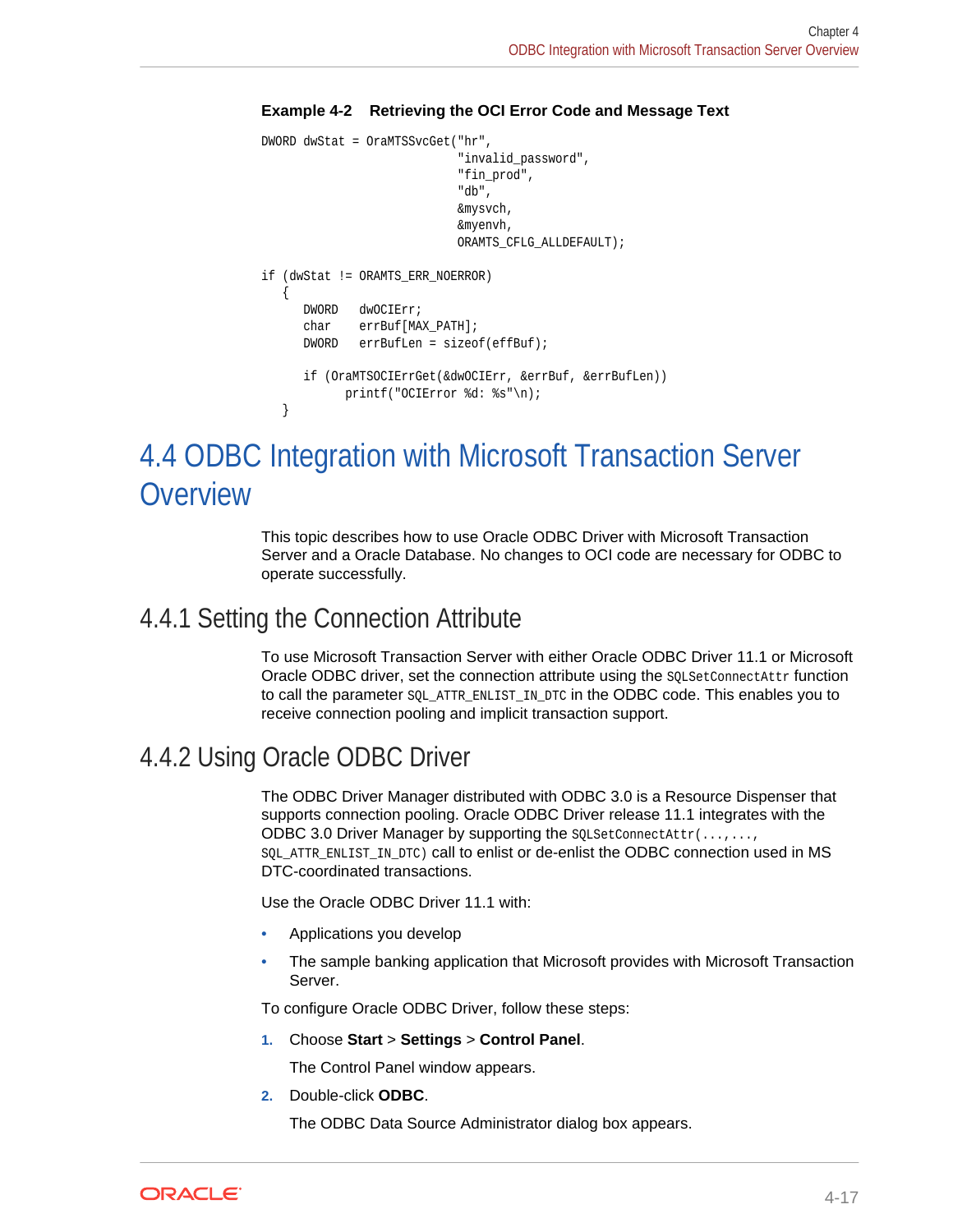- <span id="page-47-0"></span>**3.** Choose the **File DSN** tab.
- **4.** To make Oracle ODBC Driver work with Microsoft sample banking application demo, follow these steps. Otherwise, skip this step.
	- Back up Microsoft mtssamples.dsn file. This file is located in ROOTDRIVE:\program files\common files\odbc\data sources.
	- Select mtssamples.dsn and click **Remove**.
	- Click **Yes** when prompted.

This deletes the configuration file that enables the Microsoft Transaction Server sample application demo to use the Microsoft ODBC driver.

If you don't intend to use the demo, click **Add to create a new File data source name (DSN)**.

The Create New Data Source wizard appears.

- **5.** Select **Oracle** in HOME NAME.
- **6.** Click **Advanced**.
- **7.** Add the following information in the keywords and values field:

```
SERVER=database_alias
USERNAME=hr 
PASSWORD=hr_password
```
#### where:

- **SERVER IS the The database alias used by the demo to access the database** mtsdemo.
- USERNAME is the database username for this application, such as hr.
- PASSWORD is the database password for username hr.

Verify that the hr schema contains the account and receipt tables.

- **8.** Click **OK**.
- **9.** Click **Next** to continue with the Create New Data Source wizard.
- **10.** For the Microsoft sample application, enter mtssamples.dsn (Microsoft ODBC) name). This name must exactly match the name you removed in Step 4.

For applications you develop, enter the name of the DSN file that will be used.

- **11.** Complete the remaining Create New Data Source wizard pages.
- **12.** Click **OK** to exit the ODBC Data Source Administrator dialog box.
- **13.** Exit the Control Panel window.

### **See Also:**

Microsoft Transaction Server SDK for information

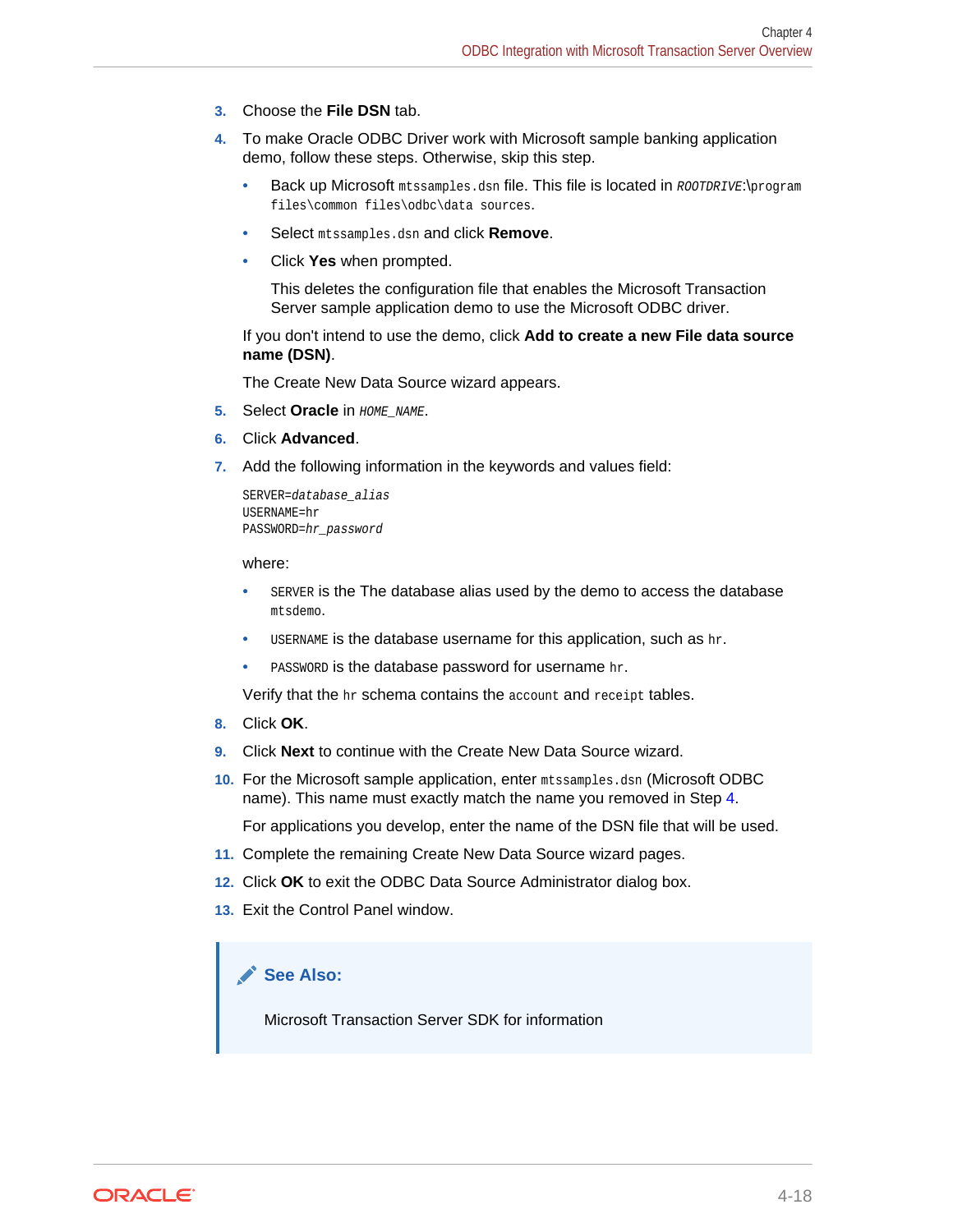## <span id="page-48-0"></span>4.4.3 Using Microsoft Oracle ODBC Driver

As an alternative to the Oracle ODBC driver, you can use the Microsoft Oracle ODBC Driver. You should be aware that you would not be able to integrate with Oracle Provider for OLE DB and Oracle Data Provider for .NET if using the Microsoft driver. Also, you will not receive the performance benefits of the Oracle ODBC driver, API support for integration, or Oracle client support services.

After enabling the Microsoft Oracle ODBC Driver, perform these additional steps to configure the Microsoft Oracle ODBC Driver:

To configure the Microsoft Oracle ODBC Driver:

- **1.** Install Oracle Required Support Files (RSF) and SQL\*Net 2.3 or later on the computer where the Microsoft Oracle ODBC Driver is operating.
- 2. Run the *ORACLE\_BASE\ORACLE\_HOME\*oramts\samples\ sql\omtssamp.sql Script.
- **3.** Use SQL\*Net Easy Config to set up a database alias connection. This alias is used in the mtssamples.dsn file.
- **4.** If you installed the RSFs in a home with Oracle Net installed, be sure to set the following registry parameter at HKEY\_LOCAL\_MACHINE\SOFTWARE\ORACLE:

ORAOCI = ORA73.DLL

### **See Also:**

"Setting Up MTS to Access Oracle" in the Microsoft Transaction Server online Help for instructions on enabling the Microsoft Oracle ODBC Driver

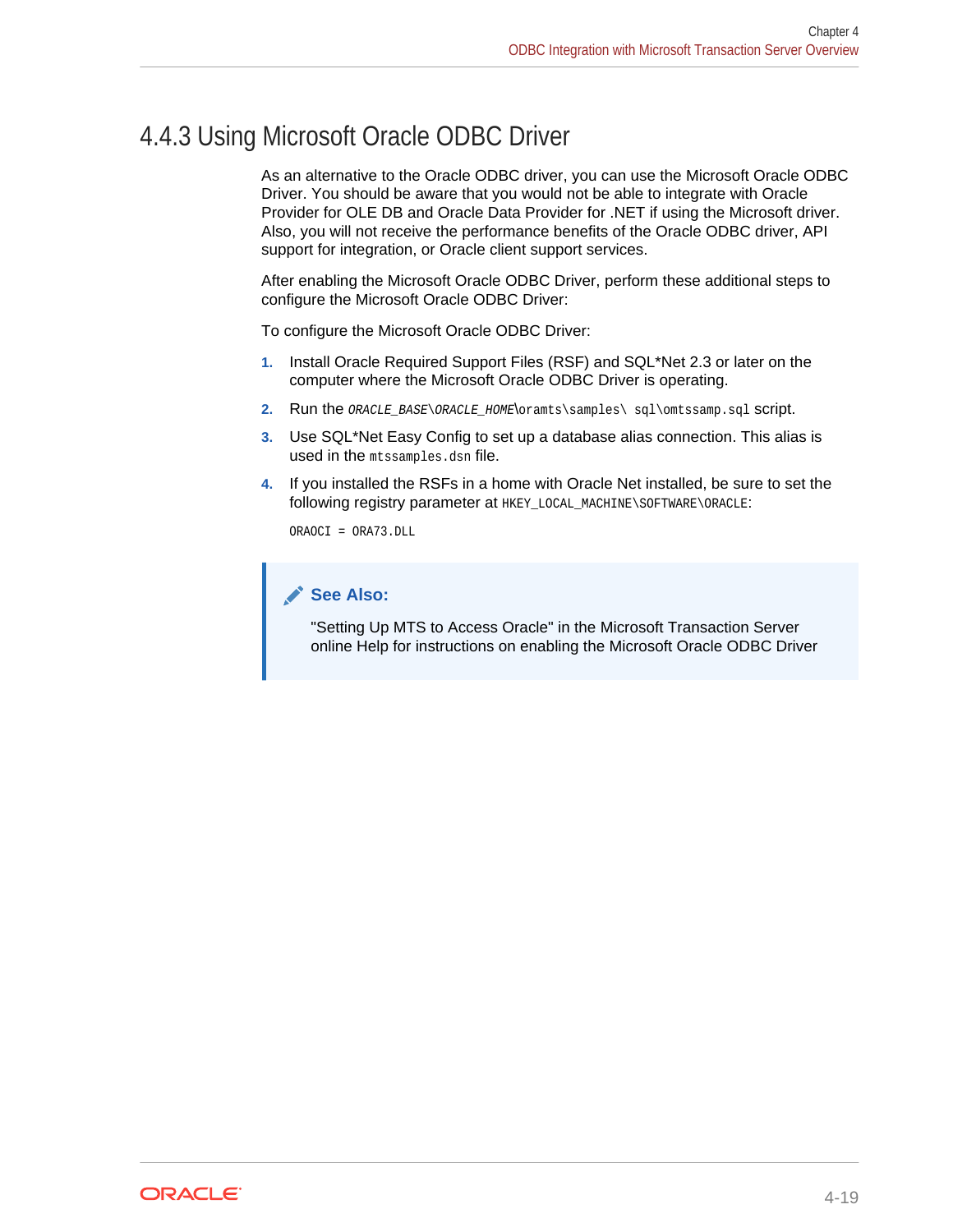# <span id="page-49-0"></span>5 Tuning Microsoft Transaction Server Performance

These topics provide [Microsoft Transaction Server](#page-60-0) performance tuning information.

- Improving Microsoft Transaction Server Application Performance
- **Managing Microsoft Transaction Server Connections**
- [Increasing the Transaction Timeout Parameter](#page-51-0)
- [Changing Initialization Parameter Settings](#page-51-0)
- [Additional Parameters](#page-52-0)
- **[Starting MSDTC](#page-52-0)**

# 5.1 Improving Microsoft Transaction Server Application **Performance**

Optimizing the programming methods of your application improves its performance. For example, placing all code for a given transaction into one [component object model](#page-59-0) [\(COM\)](#page-59-0) component means you do not mark that component as transactional. This eliminates the overhead of going through Microsoft Transaction Server. You can subsequently use the Oracle commit or rollback functions to control that transaction in the component. If you are using the [Oracle Call Interface \(OCI\),](#page-60-0) you can still use ORAMTSSvcGet(), but you can also use the ORAMTS\_CFLG\_NOIMPLICIT flag. If you are updating across two or more Oracle Database instances, use database links and connect to one database from the COM component.

### **See Also:**

["OCI Integration with Microsoft Transaction Server](#page-35-0)" for more information on using ORAMTSSvcGet()

# 5.2 Managing Microsoft Transaction Server Connections

When a .NET or COM component ends a session with the Oracle Database, the connection does not immediately terminate. Instead, it remains idle in a connection pool, where it is available for reuse by another component attempting a new connection to the Oracle Database.

### 5.2.1 Connection Pooling Registry Parameters

The idle period during which a connection is reusable reduces the resource costs associated with opening a new connection. The amount of time that the connection

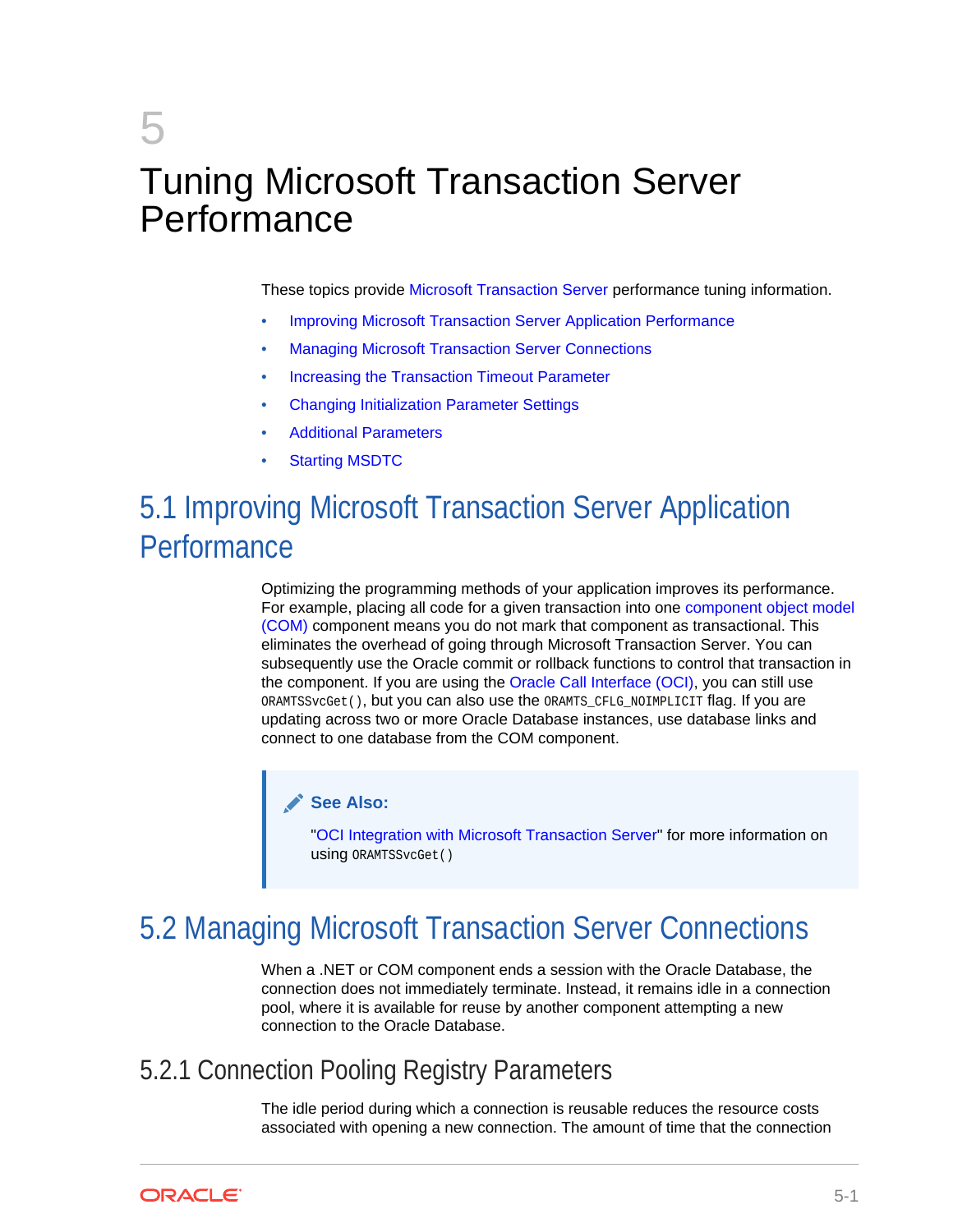remains idle and available in the connection pool is determined by several registry parameter settings. You can modify these parameters on the computers on which the client Microsoft Transaction Server components are installed, in the file HKEY\_LOCAL\_MACHINE\SOFTWARE\ORACLE\HOMEID:

### **ORAMTS\_CONN\_POOL\_TIMEOUT**

The time, in seconds, that the connection remains idle and available for reuse in the client side connection pool, before timing out and being released. The default value of this parameter is 120 seconds.

### **ORAMTS\_SESS\_TXNTIMETOLIVE**

The time, in seconds, that the connection established using  $O_{\text{I}}$  am TSSvcGet() remains alive in the client side connection pool after being released by an  $or\text{amTSSvcReLU}$  call. The sum of the ORAMTS\_CONN\_POOL\_TIMEOUT and ORAMTS\_NET\_CACHE\_TIMEOUT values determines the actual time before a connection terminates completely. The default value of this parameter is 120 seconds.

### **ORAMTS\_NET\_CACHE\_TIMEOUT**

The resource dispenser implemented inside Oracle Services for Microsoft Transaction Server establishes pooled connections to Oracle databases. When these connections are no longer in use, the user sessions are disconnected after the timeout specified by ORAMTS\_CONN\_POOL\_TIMEOUT. However, the underlying Oracle Net connections are cached for the period specified by this parameter. After this time, expressed in milliseconds, a cached Oracle Net connection to the database will be terminated. The default value of this parameter is 120000 milliseconds. Oracle recommends setting this parameter to a higher value than the value for ORAMTS CONN POOL TIMEOUT. The sum of the time periods specified for ORAMTS\_CONN\_POOL\_TIMEOUT and ORAMTS\_NET\_CACHE\_TIMEOUT determines the actual time before a connection terminates completely.

### **ORAMTS\_NET\_CACHE\_MAXFREE**

The maximum number of free server connections that should be maintained in the client-side connection pool at a given time. The default value of this parameter is 5.

### **ORAMTS\_OSCREDS\_MATCH\_LEVEL**

The level of Windows security checking implemented when the  $OS$ <sub>ROLES</sub> initialization parameter in the init.ora file is true.

When a user establishes a connection to the Oracle Database using the CONNECT command, the Windows username is associated with specific database roles and privileges. When the user disconnects, this connection becomes idle and available in the pool. When another user enters the CONNECT command, if the Windows username is identical to the one used by the first user, the second user can receive the same database roles and privileges as the first user. This is a considerable security concern, especially if the second user possesses only the CREATE SESSION and RESOURCE database roles but receives the DBA privileges of the first user.

By default, the ORAMTS\_OSCREDS\_MATCH\_LEVEL parameter value is OS\_AUTH\_LOGIN, and Windows security checking is performed only if the username and password are NULL.

The most secure setting for this parameter is ALWAYS, which ensures that Windows security checking is performed in all cases, and takes care of possible security breaches due to identical non-null Window usernames.

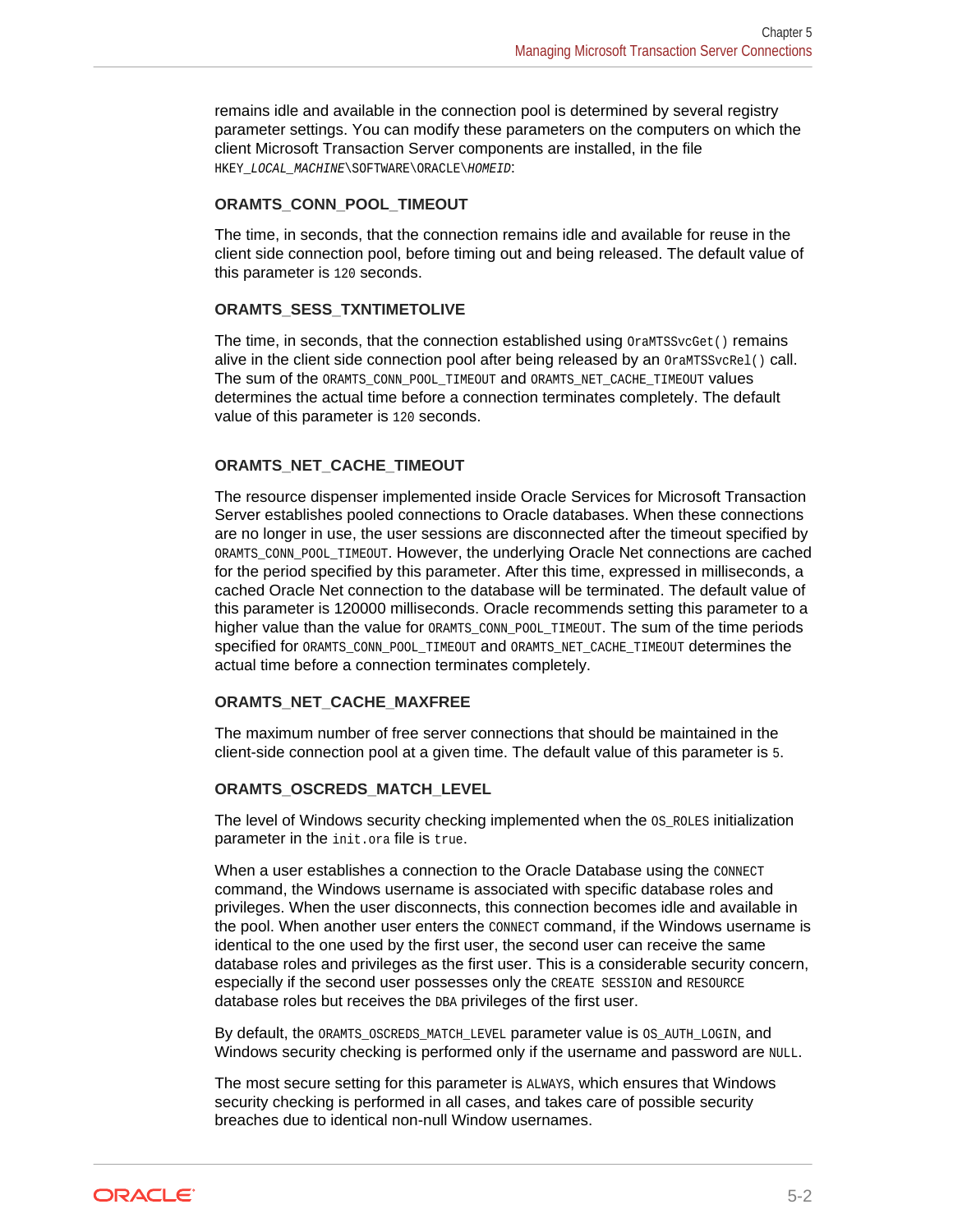Because Windows security checking is a resource-intensive operation, you may wish to set the value of this parameter to NEVER. However, if you know that  $\cos$  ROLES is true, or if you use operating system-authenticated connections, you should avoid this option.

# <span id="page-51-0"></span>5.3 Increasing the Transaction Timeout Parameter

If transaction requests are timing out before completing, the transaction timeout parameter may be set too low. Increase the transaction timeout parameter to ensure that transactions have enough time to complete.

To increase the transaction timeout parameter:

- **1.** Go to the Windows computer on which Microsoft Transaction Server is installed.
- **2.** From the **Start** menu, select **Programs**, then **Administrative Tools**, then **Component Services**.

The Component Services window appears.

- **3.** Double-click **Console Root** in the **Component Services** window so its tree structure expands.
- **4.** Double-click **Component Services**.
- **5.** Double-click **Computers**.
- **6.** Right-click **My Computer**.

A menu appears with several options.

**7.** Choose **Properties**.

The My Computer Properties dialog box appears.

- **8.** Choose the **Options** tab.
- **9.** Enter a value in the **Transaction Timeout** field and click **OK**.

The transaction timeout value is increased. For most environments, 60 seconds may be enough. However, if the transaction is competing with numerous concurrent transactions, this value may be too low.

# 5.4 Changing Initialization Parameter Settings

You may need to modify several initialization parameters to use the Oracle Database with Microsoft Transaction Server. The values you should set these parameters to are based on the database workload environment.

To verify initialization parameter file values, follow these steps:

- **1.** Ensure that you have SYSDBA privileges.
- **2.** Go to the computer on which the Oracle Database is installed.
- **3.** Start SQL\*Plus:

C:\> sqlplus /NOLOG

**4.** Connect to the database as SYSDBA:

SQL> CONNECT / AS SYSDBA

**5.** Check the value for the SESSIONS parameter:

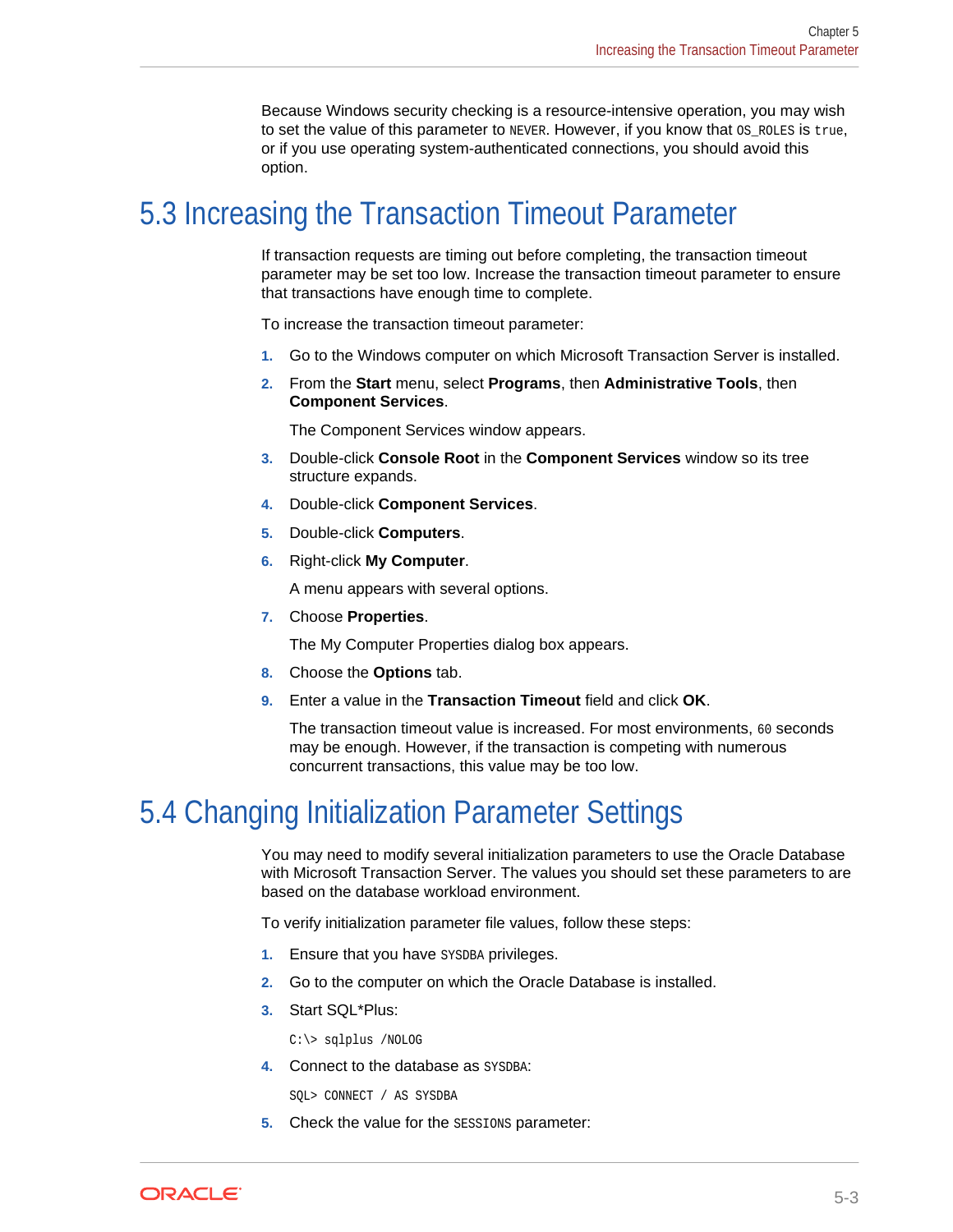SQL> SHOW PARAMETER SESSIONS

<span id="page-52-0"></span>**6.** Check the value for the PROCESSES parameter:

SQL> SHOW PARAMETER PROCESSES

The current settings for both SESSIONS and PROCESS parameters are typically appropriate for running the Microsoft application demo. For creating and deploying .NET or COM-based applications, the values for these parameters depend on the database environment's anticipated workload. For example, if you anticipate 100 concurrent connections to the Oracle Database, consider setting both values to 200 to accommodate a possible system overload. Ensure that you do not set these parameters too high, because they are resource-intensive.

- **7.** Set the following initialization parameters to at least these values:
	- $s_{\text{ESSIONS}}$  = 200 (or larger if anticipating heavier loads)
	- PROCESSES = 200 (or larger if anticipating heavier loads)
- **8.** Shut down the Oracle Database:

SQL> SHUTDOWN

**9.** Restart the Oracle Database:

SQL> STARTUP

**10.** Exit SQL\*Plus:

SQL> EXIT

**See Also:**

*Oracle Database Reference* for information about these parameters.

## 5.5 Additional Parameters

Use the registry variable ORAMTS\_ABORT\_MODE to control whether a new connection always performs an abort or whether the originally enlisted connection can be used to perform the abort, that is, whether the abort is synchronous or asynchronous.

By default, the originally enlisted connection performs transaction aborts (whenever possible).

**Registry variable:** ORAMTS\_ABORT\_MODE

**Values:**

- ORAMTS\_ABORT\_MODE\_NEW\_CONN\_ONLY: Results in asynchronous aborts. A new connection to the database is opened for performing transaction aborts.
- Any other value implies the default behavior.

# 5.6 Starting MSDTC

The [Microsoft Distributed Transaction Coordinator \(MS DTC\)](#page-59-0) must be running to enable communication with Oracle Services for Microsoft Transaction Server.

ORACLE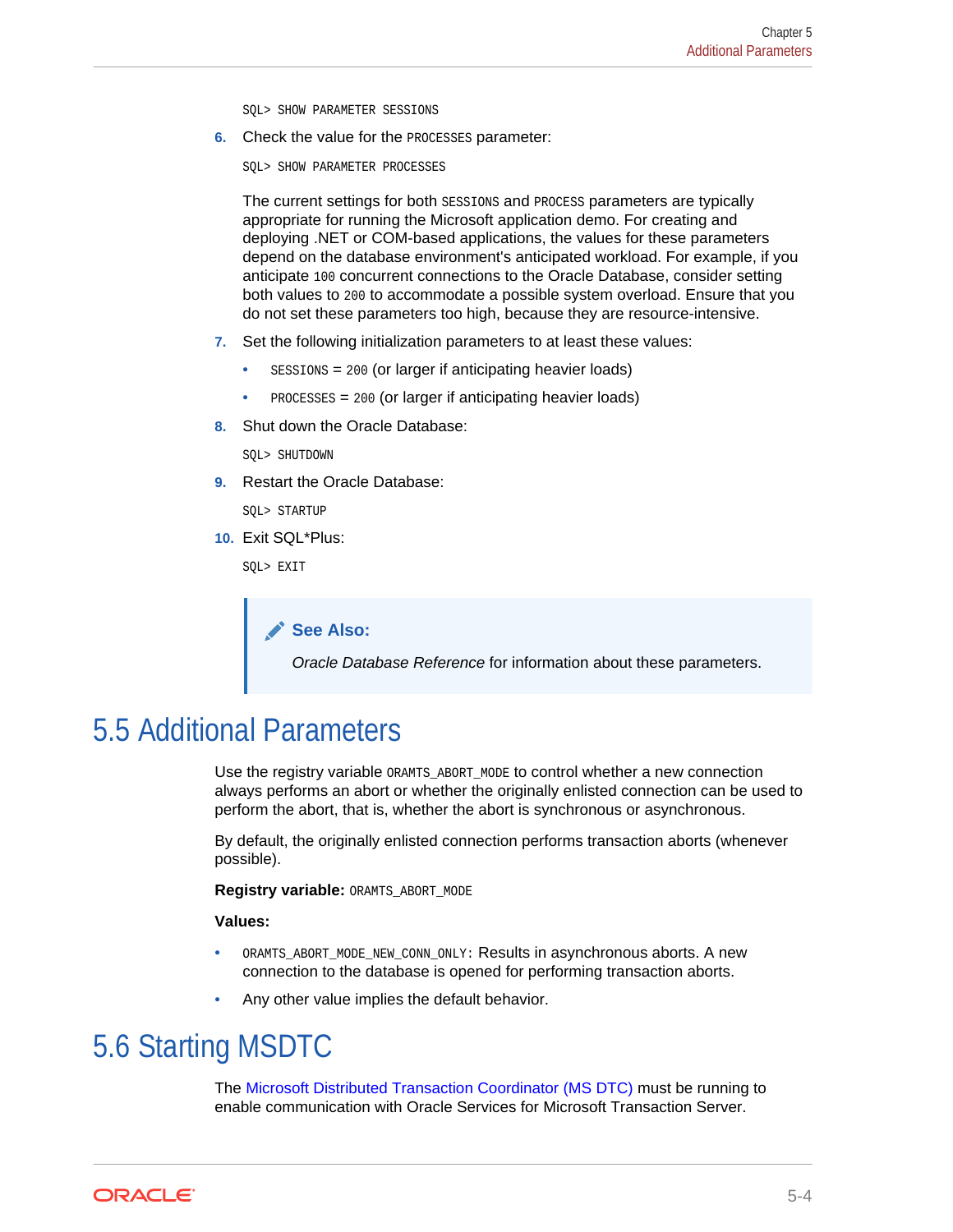To start MS DTC, follow these steps:

**1.** On the computer where Microsoft Transaction Server is installed, from the **Start** menu, choose **Programs**, then **Administrative Tools**, then **Component Services**.

The Component Services window appears.

- **2.** In the Component Services Window, expand **Component Services** under the Console Root.
- **3.** Expand **Computers** under Component Services.
- **4.** Right-click My Computer.

A menu with several options appears.

**5.** Choose **Start MSDTC**.

MS DTC starts.

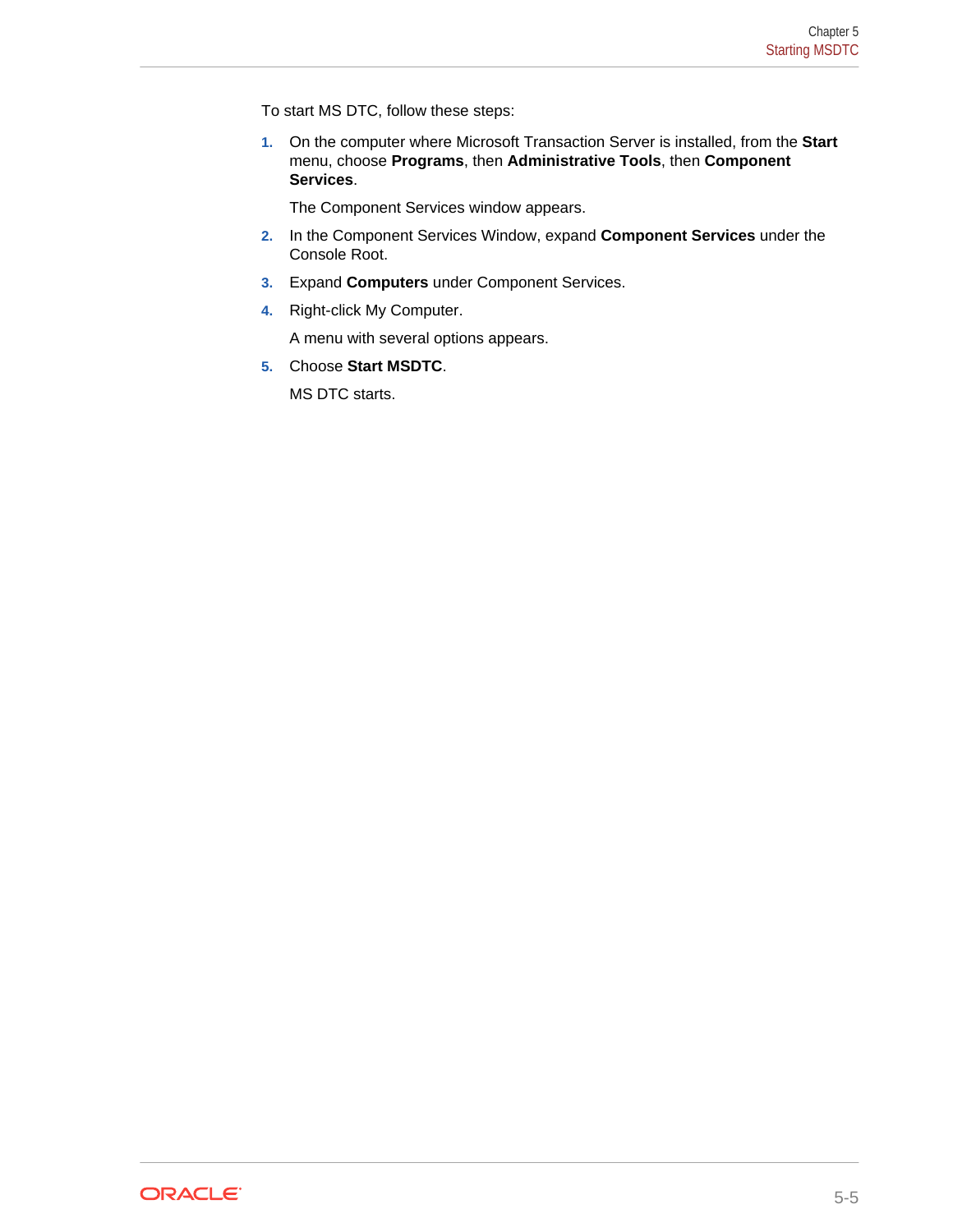# <span id="page-54-0"></span>6 Troubleshooting Oracle Microsoft Transaction Server

These topics provide information on troubleshooting Oracle Microsoft Transaction Server.

- Tracking Oracle Services for Microsoft Transaction Server Performance
- [Correcting Oracle Net Changes that Impact Connection Pooling](#page-55-0)
- [Designing an Application that Uses Multiple Databases](#page-56-0)
- [Working with Different Types of Connection Pooling](#page-57-0)
- [Working with In-Doubt Transactions](#page-57-0)
- [Dropping the Microsoft Transaction Server Administrative User Account](#page-58-0)

# 6.1 Tracking Oracle Services for Microsoft Transaction Server Performance

Trace files record information about Oracle Services for Microsoft Transaction Server performance. This information includes:

- Any errors
- Enlistment requests and outcomes
- Prepare, commit, and terminate requests and their outcomes

Registry parameters handle tracing within oramts.dll, which performs the following tasks:

- It implements the API for integrating the Oracle Database with Microsoft Transaction Server.
- It works as a resource dispenser to provide pooled [Oracle Call Interface \(OCI\)](#page-60-0) connections.
- It enables clients with nonpooled OCI connections to enlist in transactions started by [Microsoft Distributed Transaction Coordinator \(MS DTC\)](#page-59-0).
- It communicates with Oracle Services for Microsoft Transaction Server to enlist the Oracle Database in transactions started by MS DTC.

The MTS-based COM components can acquire connections to both dedicated and shared Oracle servers of a database. The components can then attempt to perform distributed updates, using data manipulation language, on another database using pre-existing database links between these databases. While the distributed updates from shared servers succeed, those from dedicated servers fail.

Registry parameters that handle tracing are automatically set in  $\N$ HKEY\_LOCAL\_MACHINE \SOFTWARE\ORACLE\HOMEID during the installation of Oracle Services for Microsoft Transaction Server.

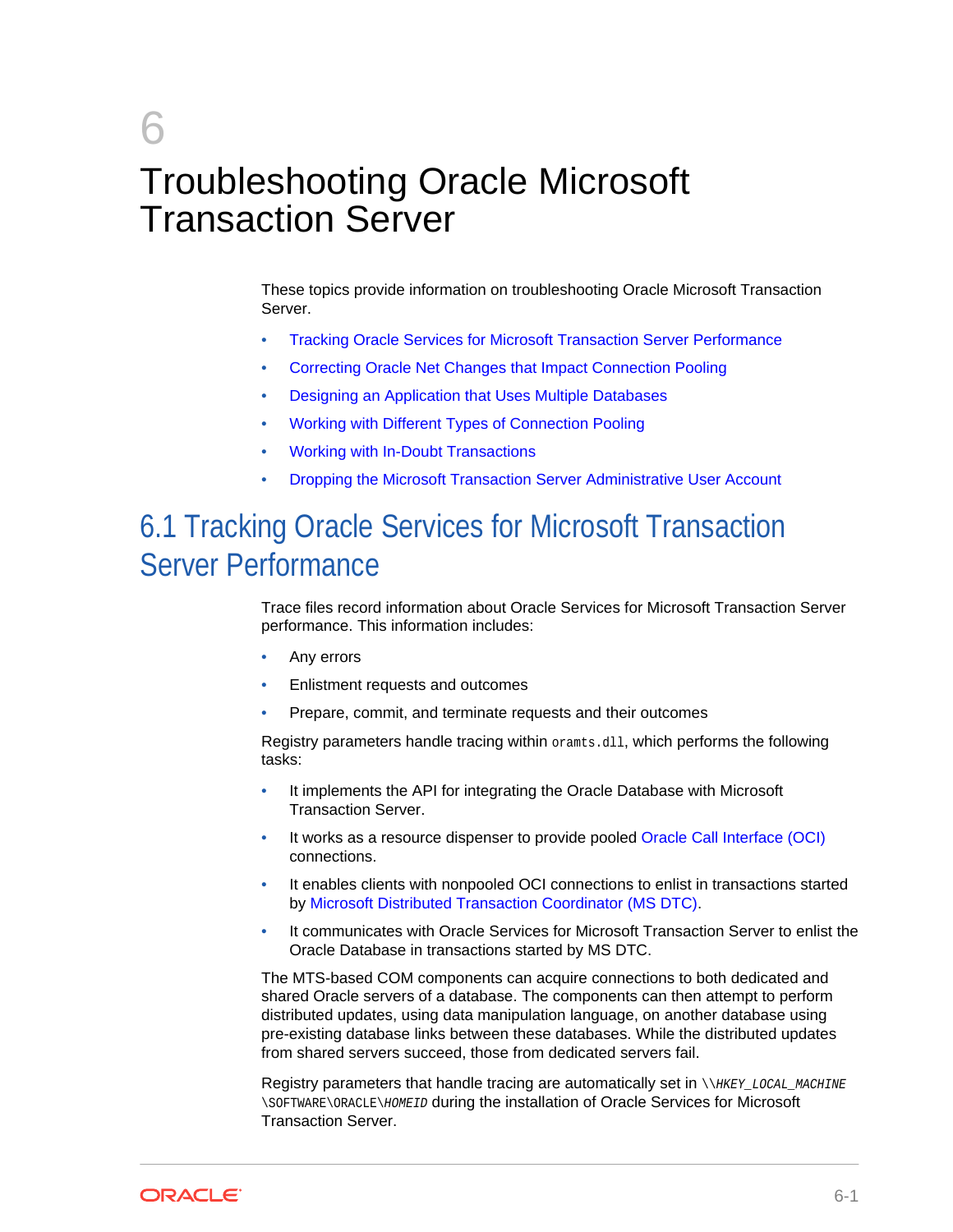<span id="page-55-0"></span>Restart all applications using Oracle Services for Microsoft Transaction Server. Further, if you have modified parameters related to the tracing of the OracleMTSRecoveryService, restart the Windows service.

Table 6-1 shows the range of ORAMTS\_CP\_TRACE\_LEVEL trace values.

**Table 6-1 ORAMTS\_CP\_TRACE\_LEVEL Trace Registry Parameter Values**

| Level        | <b>Description</b>                                                                                                                                                                     |
|--------------|----------------------------------------------------------------------------------------------------------------------------------------------------------------------------------------|
| 0            | Disables tracing. If the registry parameter is not set in the registry or as an<br>environment variable, then tracing is disabled. This is equivalent to setting the level<br>to $0$ . |
| $\mathbf{1}$ | Traces errors only                                                                                                                                                                     |
| 2            | Traces important events in addition to errors                                                                                                                                          |
| 3            | This level is not supported; if you set this parameter to 3, level 2 tracing is enabled.                                                                                               |
| 4            | Traces function entry/exit, important events, and errors                                                                                                                               |
| 5            | Traces reference counting function and constructor/destructor entry/exit                                                                                                               |
|              |                                                                                                                                                                                        |

### **Note:**

The [Oracle MTS Recovery Service](#page-60-0) also generates trace file output in the ORACLE\_BASE\ORACLE\_HOME\oramts\trace directory.

# 6.2 Correcting Oracle Net Changes that Impact Connection Pooling

The connection pool provided by the OraMTS layer, oramts.dll, uses a connection's [net service name](#page-60-0) to identify pooled connections for an application. If changes are made to the net service name, and pooled connections are available, the application using the connection pool must be stopped and restarted. These changes can include altering the host or the database system identifier (SID) for the net service name in the tnsnames.ora file.

These changes ensure that all currently pooled connections corresponding to the old net service name are destroyed and any new pooled connections use the changes made to the net service name. This includes any application hosting [Microsoft](#page-60-0) [Transaction Server](#page-60-0) components.

To empty connection pools, perform the following:

• If the application is an *out-of-process* Microsoft Transaction Server component (*server package*), run the following application:

C:\> mtxstop

This empties the connection pools.

• If the application is an *in-process* Microsoft Transaction Server component (*library package*), terminate the application. This also empties the connection pool.

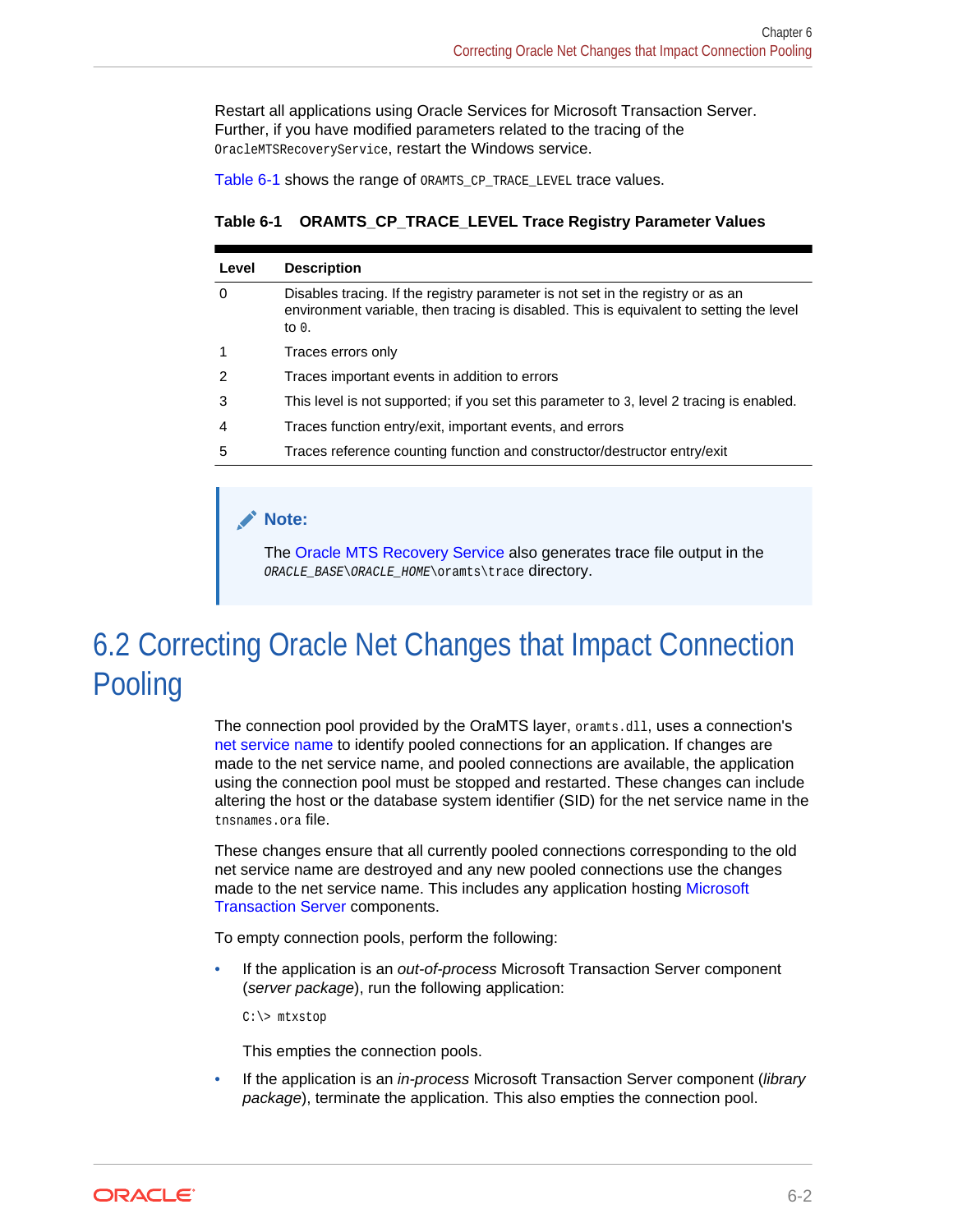# <span id="page-56-0"></span>6.3 Designing an Application that Uses Multiple Databases

Oracle clients can establish connections to a database in two ways:

- Typical Oracle clients establish connections to a database using a dedicated server configuration. In a dedicated server configuration, one client corresponds to one Oracle server process.
- For scalability under heavy loads, Oracle clients have the option of using a shared server configuration. In a shared server configuration, a single Oracle server process can be shared by more than one client connection.

Microsoft Transaction Server communicates with the database through distributed transactions. In a dedicated server configuration, you cannot use distributed updates [\(data manipulation language](#page-59-0) statements across database links) from other databases. However, if the original connection to the database is established using shared server configurations, the distributed updates from other databases succeed.

To use data manipulation language statements in shared server configurations, set the following parameter in the the same ora file:

SERVER=dedicated

This forces the Oracle Net listener to provide a dedicated connection. Figure 6-1 shows this process.



### **Figure 6-1 Distributed DML Statements from MTS Applications**

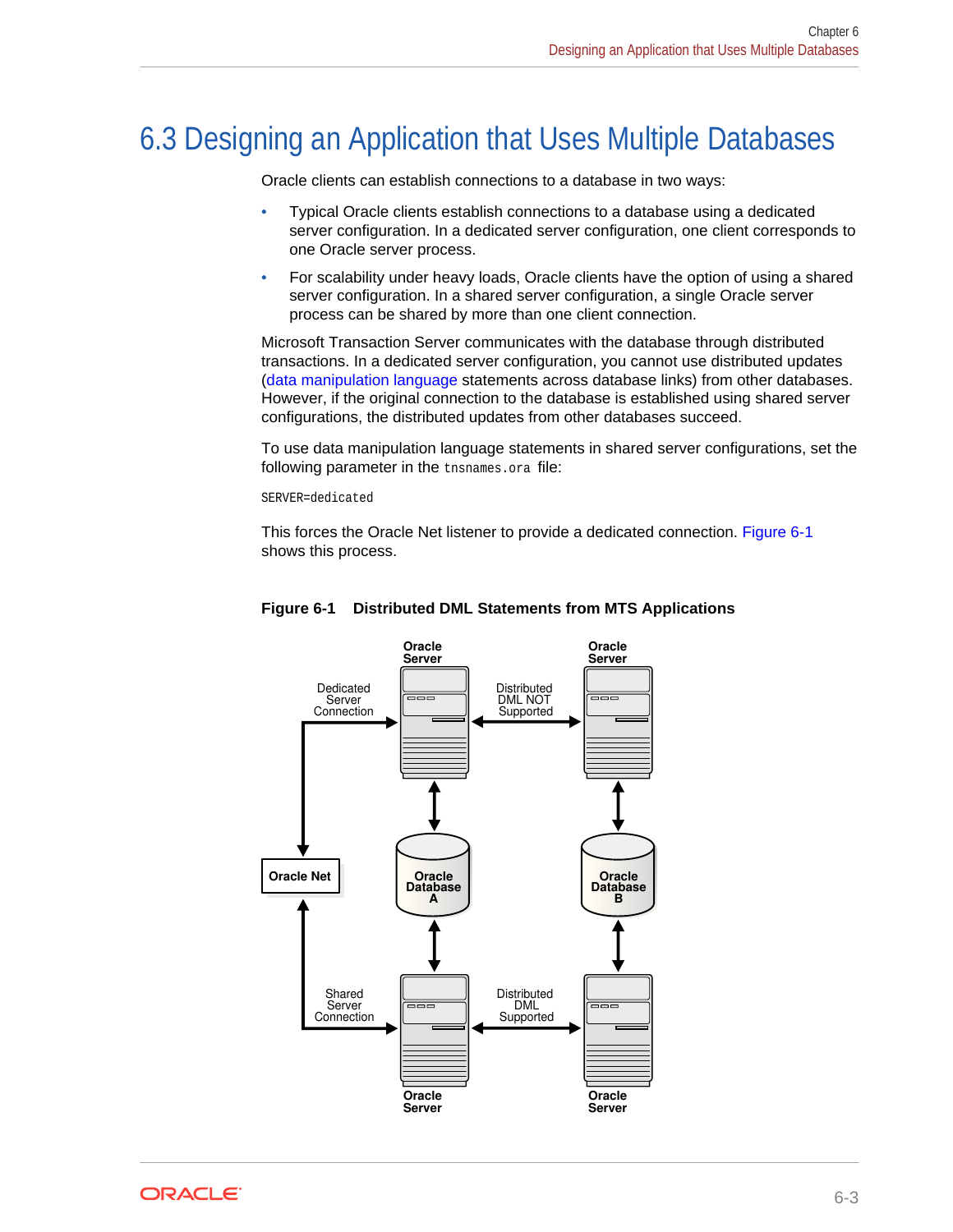# <span id="page-57-0"></span>6.4 Working with Different Types of Connection Pooling

### **Oracle Net Connection Pooling**

Oracle Net connection pooling is a server-side feature that is implemented only if the Oracle Database is configured for shared server support. Oracle Net connection pooling enables you to minimize the number of physical network connections to a shared server. This is achieved by sharing a dispatcher's set of connections among multiple client processes.

### **Microsoft Transaction Server Connection Pooling**

Microsoft Transaction Server provides a resource pooling infrastructure that enables certain resources to be pooled, such as memory and database connections.

### **OCI Connection Pooling**

OCI connection pooling layer works with MTS resource pooling to provide pooled Oracle client/server sessions. The OCI connection pooling layer also caches Oracle Net connections to reduce client/server session setup time.

## 6.5 Working with In-Doubt Transactions

Oracle uses distributed transactions in the following configurations:

- Distributed database configurations, such as distributed updates using database links
- External transaction managers, such as Tuxedo and MS DTC, for coordinating transaction outcome

The two-phase commit protocol completes these transactions. During phase one, the transaction manager (TM) requests the various resource managers involved in the TM's transaction to prepare the underlying distributed transactions. In phase two, the TM determines whether it commits or terminates the transaction, and requests the resource managers to commit or terminate the underlying transaction. If a resource manager fails to receive the phase two notification, the underlying distributed transaction becomes in-doubt.

To integrate Oracle with Microsoft Transaction Server, distributed transactions are used in the database. Distributed transactions correspond to transactions coordinated by the MS DTC. A distributed transaction can become in-doubt when the transaction cannot commit or terminate (phase two of the two-phase commit). This occurs when the Microsoft Transaction Server application server process, database, or network fails.

**See Also:** [Managing Recovery Scenarios](#page-23-0)

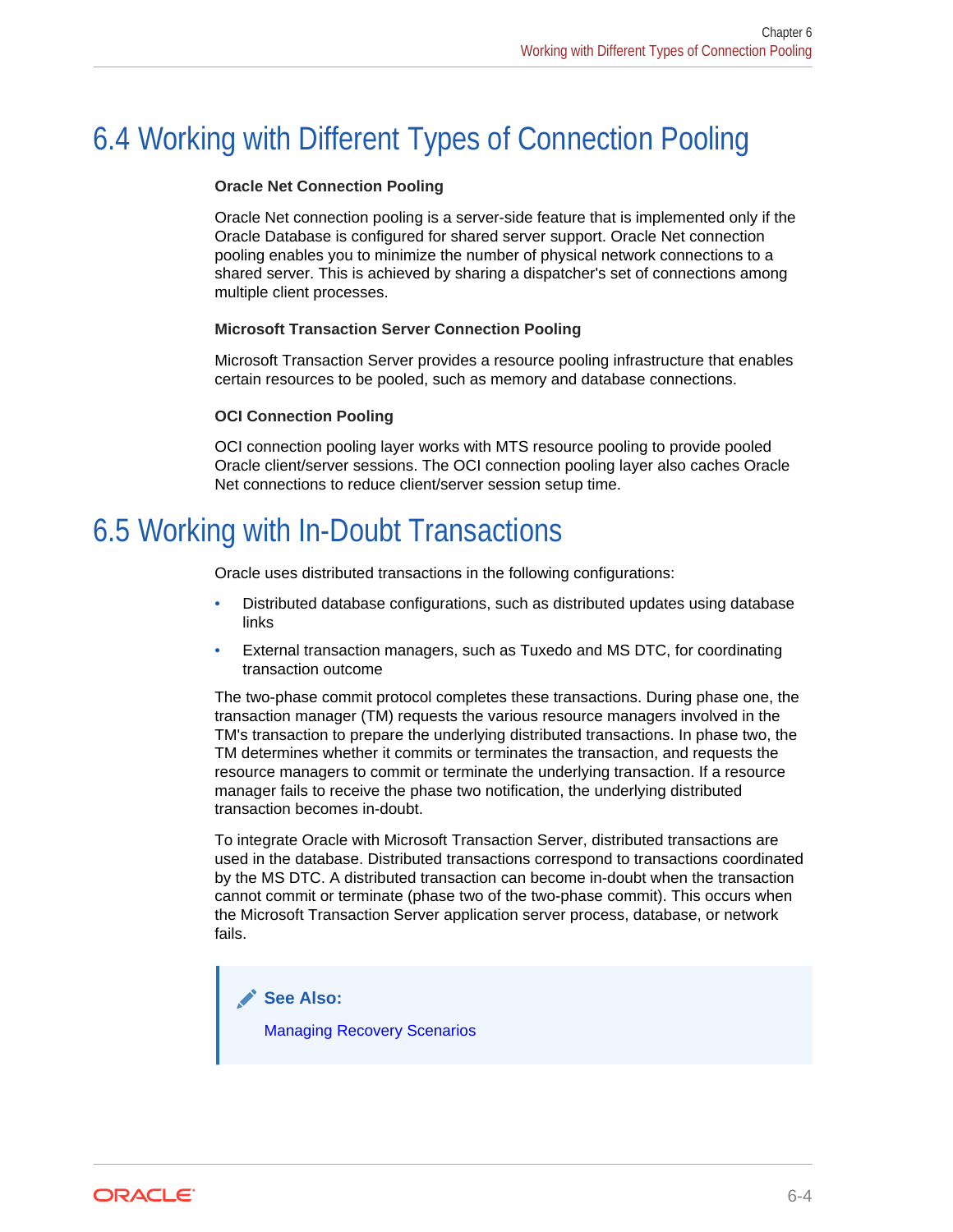# <span id="page-58-0"></span>6.6 Dropping the Microsoft Transaction Server Administrative User Account

The Microsoft Transaction Server administrative user account is created by running the oramtsadmin.sql script. If you later change the database with which Microsoft Transaction Server is coordinating transactions, you can drop the administrative user account schema from the previous database.

To drop the Microsoft Transaction Server administrative user account:

**1.** Start SQL\*Plus:

c:\> sqlplus /NOLOG

**2.** Connect to the database as SYSDBA:

SQL> CONNECT / AS SYSDBA

**3.** Enter the following command to drop administrative user account schema:

SQL> DROP USER mtsadmin\_username CASCADE;

where mtsadmin\_username is the Microsoft Transaction Server administrative user account (default is mtssys).

### **See Also:**

See [Managing Recovery Scenarios](#page-23-0) for information on creating the Microsoft Transaction Server administrative user account for the new database

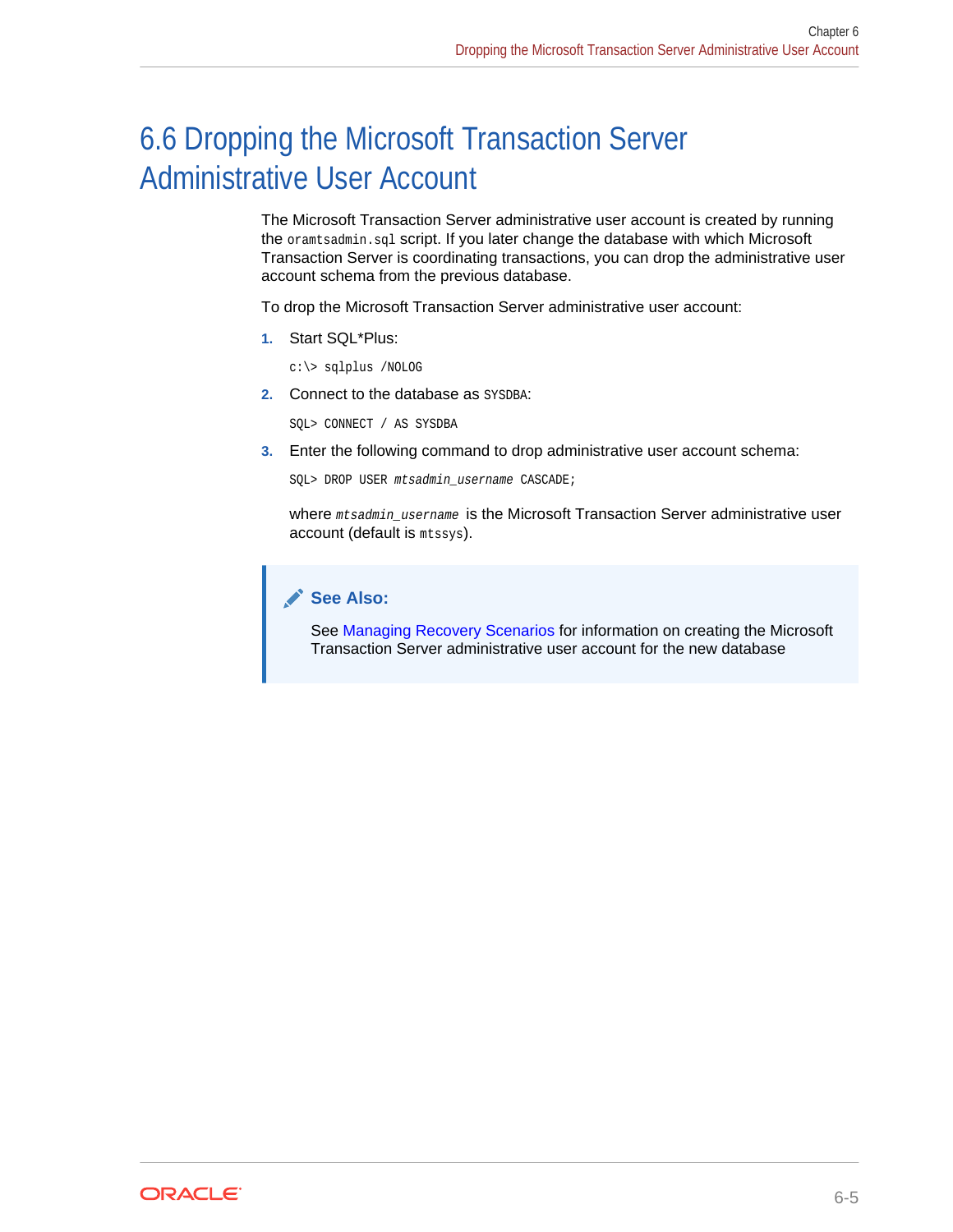# <span id="page-59-0"></span>**Glossary**

#### **Atomicity, Consistency, Isolation, and Durability (ACID)**

ACID consists of the four primary attributes provided to any transaction by a transaction manager (also called a transaction manager).

#### **component object model (COM)**

A binary standard that enables objects to interact with other objects, regardless of the programming language in which each object was written.

### **distributed component object model (DCOM)**

An extension of COM that enables objects to interact with other objects across a network.

### **data manipulation language**

The category of SQL statements that query and update database data. Common DML statements are SELECT, INSERT, UPDATE, and DELETE.

### **JOB\_QUEUE\_PROCESSES**

This initialization parameter specifies the maximum number of DBMS\_JOB jobs and Oracle Scheduler (DBMS\_SCHEDULER) jobs running concurrently on an instance. This parameter must be set to at least 1 to run Oracle Scheduler or DBMS\_JOB jobs and to use database features that depend on these jobs

### **listener.ora**

A listener configuration file that identifies the following for a listener:

- Unique name
- Protocol addresses on which it accepts connection requests
- Services for which it is listening

### **Microsoft .NET**

Microsoft .NET is a set of Microsoft software technologies used to connect information, people, systems, and devices through web services to each other and to larger applications over the Internet.

#### **Microsoft application demo**

An Oracle Call Interface (OCI) implementation of the Visual C++ Sample Bank package that ships with Microsoft Transaction Server on Windows.

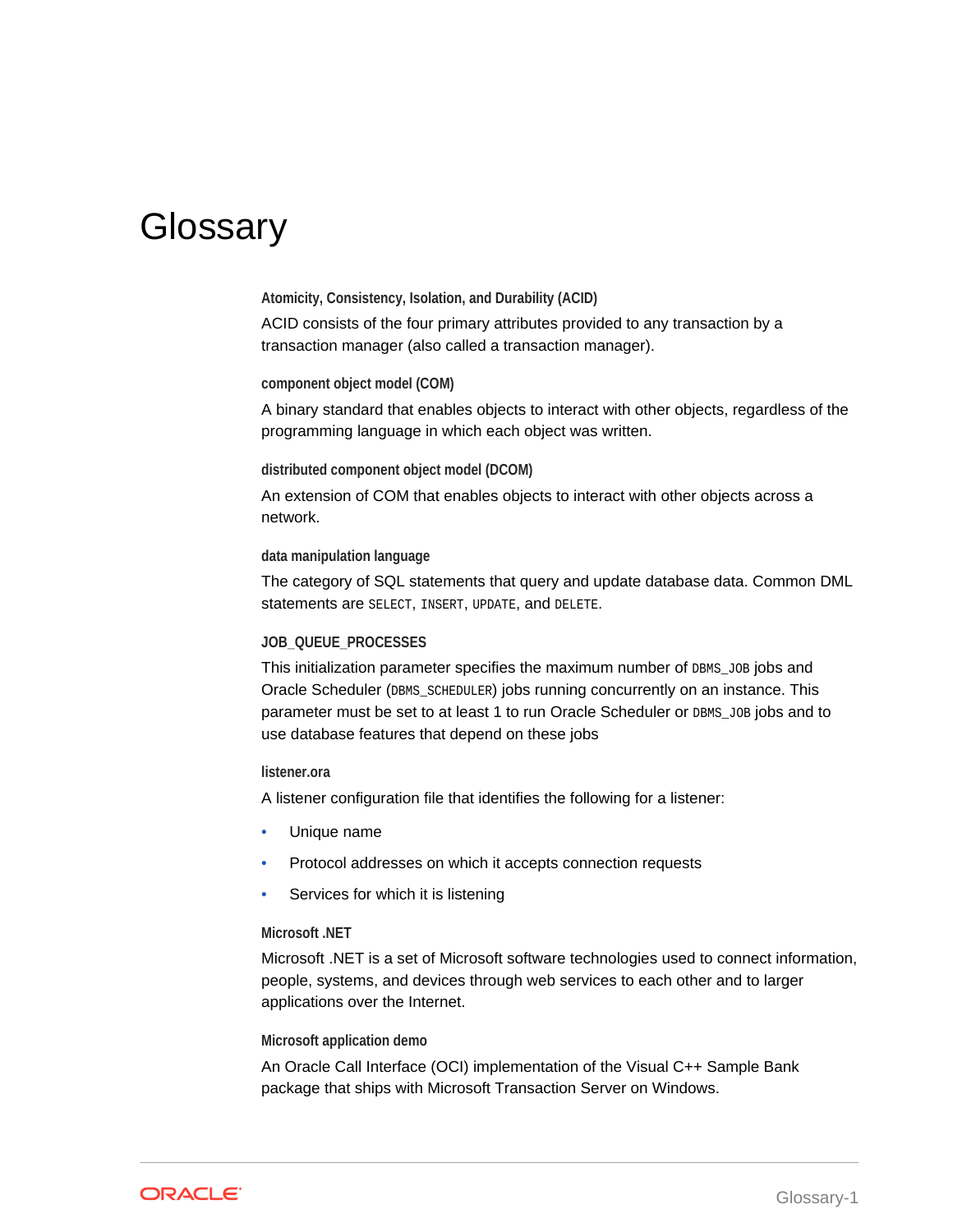### <span id="page-60-0"></span>**Microsoft Distributed Transaction Coordinator (MS DTC)**

The focal point of the transaction process is a component of Microsoft Transaction Server called Microsoft Distributed Transaction Coordinator (MS DTC).

### **Microsoft Transaction Server**

A COM-based transaction processing system that runs on an Internet or network server.

### **mtssys**

The default Microsoft Transaction Server administrator username. In releases prior to Oracle9*i* Database release 1 (9.0.1), this was the username for the OraMTS.

### **net service name**

The name used by clients to identify an Oracle Net server and the specific system identifier (SID) or database for the Oracle Net connection. A net service name is mapped to a port number and protocol. A net service name is also known as a connect string, database alias, host string, or service name.

This also identifies the specific SID or database to which the connection is attaching, and not just the Oracle Net server.

### **OraMTS**

Abbreviation for "Oracle Services for Microsoft Transaction Server".

### **Oracle Call Interface (OCI)**

An application programming interface that enables you to manipulate data and schemas in a database. You compile and link an OCI program in the same way that you compile and link a nondatabase application. There is no requirement for a separate preprocessing or precompilation step.

### **Oracle Data Provider for .NET (ODP.NET)**

Oracle Data Provider for .NET (ODP.NET) features optimized data access to the Oracle Database from a .NET environment. ODP.NET includes support for connection pooling, PL/SQL, LOBs, RefCursors, globalization/localization, proxy user authentication/ parameter array binding, named parameters, and safe type mapping between Oracle types and .NET types.

### **Oracle Fail Safe**

Ensures that if a failure occurs on one cluster node, then the databases and applications running on that node fail over (move) automatically and quickly to a surviving node.

### **Oracle MTS Recovery Service**

The Oracle MTS Recovery Service resolves in-doubt transactions on the computer that started the failed transaction. A scheduled recovery job for each Microsoft Transaction Server-enabled database lets the Oracle MTS Recovery Service resolve in-doubt transactions.

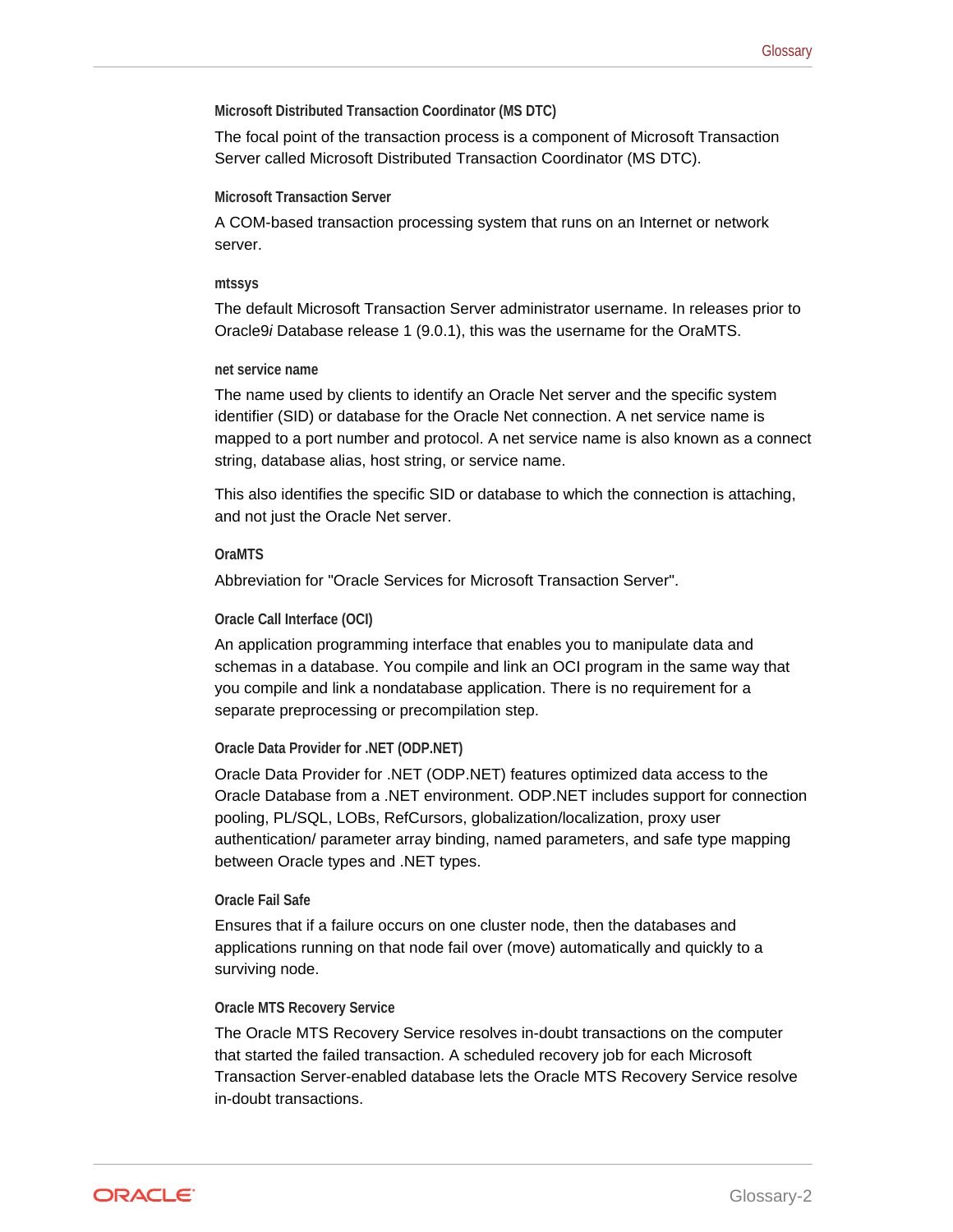### <span id="page-61-0"></span>**Oracle Open Database Connectivity (ODBC) Driver**

Oracle ODBC Driver provides a standard interface that allows one application to access many different data sources. The application's source code does not have to be recompiled for each data source. A database driver links the application to a specific data source. A database driver is a dynamic link library that an application can invoke on demand to gain access to a particular data source. Therefore, the application can access any data source for which a database driver exists.

### **Oracle Provider for OLE DB**

Interfaces that offer high performance and efficient access to Oracle data by applications, compilers, and other database components.

#### **Oracle Services for Microsoft Transaction Server (OraMTS)**

A component that provides full integration of the Oracle Database with Microsoft Transaction Server. This component enables you to develop and deploy COM-based applications using Microsoft Transaction Server.

#### **Optimal Flexible Architecture (OFA)**

A set of file naming and placement guidelines for Oracle software and databases.

#### **resource manager (RM)**

Microsoft Transaction Server enlists the database to act as a resource manager (RM) in the transaction process.

#### **SYSDBA**

A special database administration role that contains all system privileges with the ADMIN OPTION and the SYSOPER system privilege. SYSDBA also permits CREATE DATABASE actions and time-based recovery.

### **SYSOPER**

A special database administration role that permits a database administrator to perform STARTUP, SHUTDOWN, ALTER DATABASE OPEN/MOUNT, ALTER DATABASE BACKUP, ARCHIVE LOG, and RECOVER, and includes the RESTRICTED SESSION privilege.

#### **tnsnames.ora**

A file that contains connect descriptors mapped to net service names. The file can be maintained centrally or locally for use by all or individual clients.

#### **transaction identifiers (XIDs)**

Identifies the client computer from which a transaction originated.

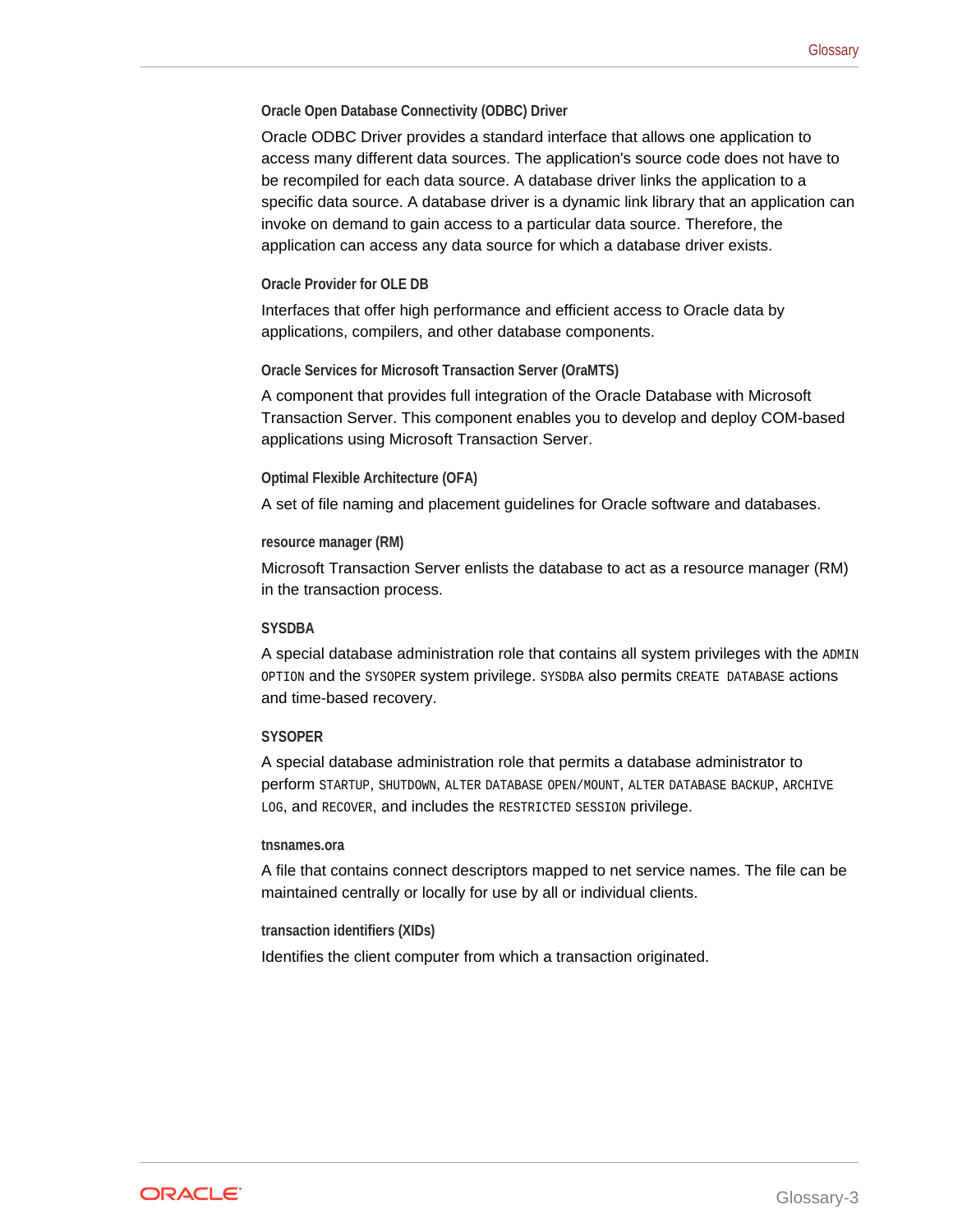# <span id="page-62-0"></span>Index

### A

administrator username dropping, *[6-5](#page-58-0)* Microsoft Transaction Server, *[3-4](#page-26-0)*

### C

Component Object Model (COM) marking components as transactional, *[1-1](#page-11-0)* programming with Oracle Call Interface and Microsoft Transaction Server, *[4-6](#page-35-0)* registering in a Microsoft Transaction Server environment, *[4-4](#page-33-0)* running in a Microsoft Transaction Server coordinated transaction, *[4-5](#page-34-0)* running in an MS DTC-coordinated transaction, *[4-5](#page-34-0)* using with Microsoft Oracle ODBC Driver, *[4-19](#page-48-0)* using with the Oracle ODBC Driver and Microsoft Transaction Server, *[4-17](#page-46-0)* computer on which Microsoft Transaction Server is installed installation requirements, *[2-2](#page-16-0)* configuration requirements on client computer, *[3-1](#page-23-0)* where Microsoft Transaction Server is installed, *[3-1](#page-23-0)* where Oracle Database is installed, *[3-1](#page-23-0)* connection managing connection pooling, *[5-1](#page-49-0)* connection attribute setting with ODBC, *[4-17](#page-46-0)* connection pooling client side registry parameters, *[5-1](#page-49-0)* emptying connection pools, *[6-2](#page-55-0)* managing connections, *[5-1](#page-49-0)* obtaining service handles, *[4-9](#page-38-0)* releasing connections, *[4-11](#page-40-0)* using OraMTSSvcGet() function, *[4-9](#page-38-0)* CREATE SESSION role, *[3-4](#page-26-0)*

### D

Data Manipulation Language (DML), using in shared server configurations, *[6-3](#page-56-0)* database job-queue processes starting, *[3-3](#page-25-0)* DBMS\_JOBS package, *[3-4](#page-26-0)* DBMS\_TRANSACTION package, *[3-4](#page-26-0)* DCOM *See* Distributed Component Object Model (DCOM) differences with OraMTSJoinTxn() function, *[4-13](#page-42-0)* Distributed Component Object Model (DCOM), *[1-1](#page-11-0)* distributed transactions in-doubt, *[6-4](#page-57-0)* RAC support, *[1-2](#page-12-0)* support for serializable isolation level, *[1-3](#page-13-0)* DML *See* Data Manipulation Language (DML)

### F

FORCE\_ANY\_TRANSACTION privilege, *[3-4](#page-26-0)*

### G

getting started with Microsoft Transaction Server and an Oracle Database, *[1-3](#page-13-0)*

### I

in-doubt transactions JOB\_QUEUE\_PROCESSES initialization parameter, *[3-3](#page-25-0)* resolving, *[3-1](#page-23-0)* scheduling automatic recovery, *[3-2](#page-24-0)* starting database job-queue processes, *[3-3](#page-25-0)* viewing, *[3-6](#page-28-0)* initialization parameters JOB\_QUEUE\_PROCESSES, *[3-3](#page-25-0)* PROCESSES, *[5-3](#page-51-0)* SESSIONS, *[5-3](#page-51-0)* installation requirements

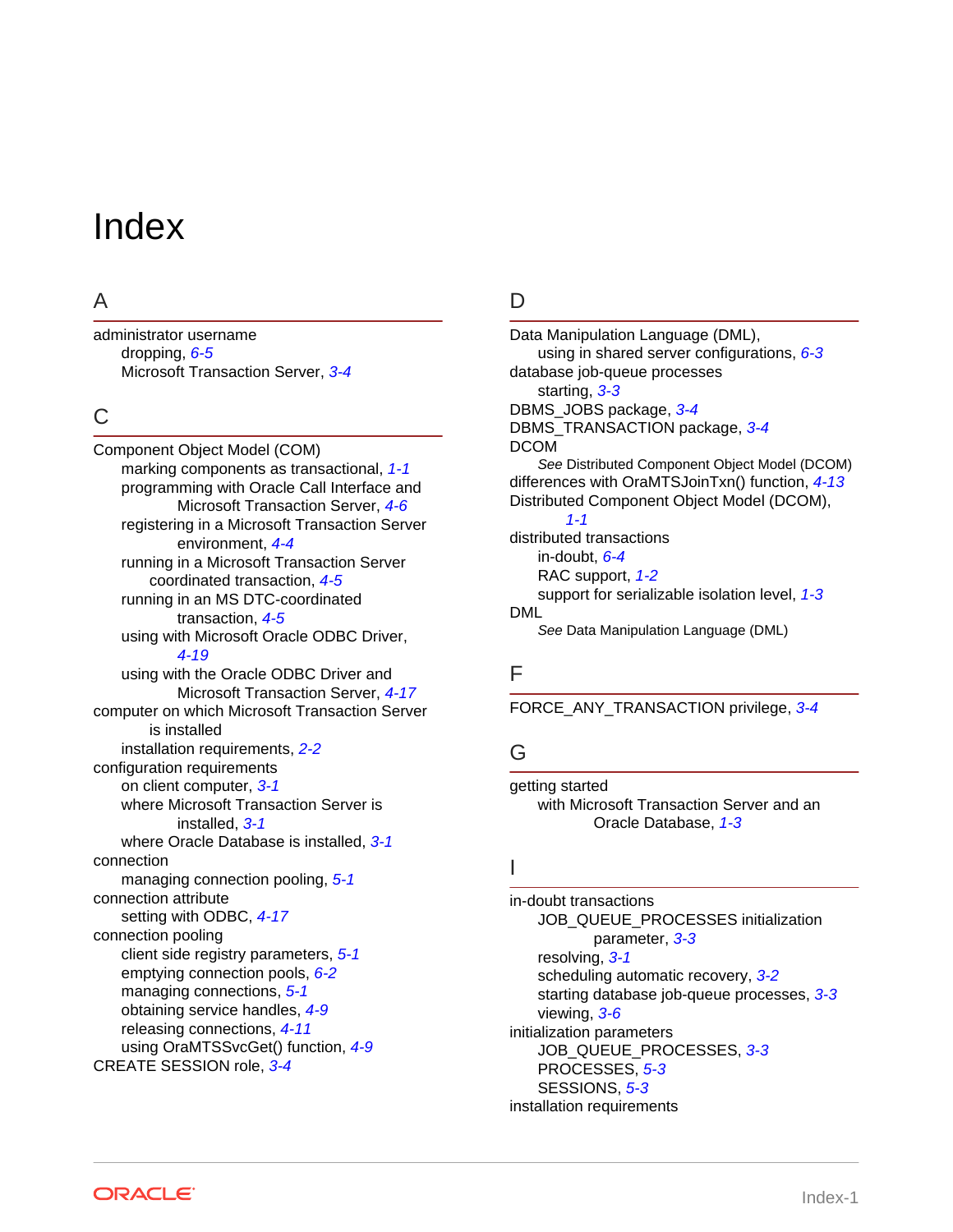installation requirements *(continued)* for computer on which Microsoft Transaction Server is installed, *[2-2](#page-16-0)* installation requirements for computer running Oracle Fail Safe, *[2-1](#page-15-0)* Microsoft Transaction Server, *[2-1](#page-15-0)* Oracle Database Client, *[2-2](#page-16-0)* Oracle ODBC Driver, *[2-2](#page-16-0)* Oracle Services for Microsoft Transaction Server, *[2-2](#page-16-0)* Service Pack 5.0 or greater, *[2-2](#page-16-0)*

### J

JOB\_QUEUE\_PROCESSES initialization parameter, *[3-3](#page-25-0)*

### L

local transactions promoting, *[1-3](#page-13-0)* Local User, Domain User, Managed Services Account, *[2-1](#page-15-0)*

### M

Microsoft Distributed Transaction Coordinator (DTC), *[1-2](#page-12-0)* Microsoft Distributed Transaction Coordinator (MS DTC) COM components running in an MS DTCcoordinated transaction, *[4-5](#page-34-0)* in a cluster, *[3-7](#page-29-0)* starting, *[5-4](#page-52-0)* Microsoft Transaction Server benefits, *[1-1](#page-11-0)* changing the administrator username, *[3-4](#page-26-0)* COM components running in a transaction, *[4-5](#page-34-0)* components running in an MS DTCcoordinated transaction, *[4-5](#page-34-0)* creating the administrator user account, *[3-4](#page-26-0)* definition, *[1-1](#page-11-0)* getting started with an Oracle Database, *[1-3](#page-13-0)* installation requirements, *[2-1](#page-15-0)* integration with an Oracle Database, *[1-1](#page-11-0)* programming with Microsoft Oracle ODBC Driver, *[4-17](#page-46-0)* programming with Oracle Call Interface, *[4-6](#page-35-0)* programming with Oracle ODBC Driver, *[4-17](#page-46-0)* registering COM components, *[4-4](#page-33-0)* scheduling transaction recovery, *[3-2](#page-24-0)* starting MS DTC, *[5-4](#page-52-0)*

Microsoft Transaction Server *(continued)* using with Microsoft Oracle ODBC Driver, *[4-19](#page-48-0)* using with the Oracle ODBC Driver, *[4-17](#page-46-0)* MTS Recovery Service, *[2-6](#page-20-0)* MTSSamples.dsn file using with the Oracle ODBC Driver, *[4-18](#page-47-0)* mtssys username changing the password, *[3-4](#page-26-0)* default administrator user account, *[3-4](#page-26-0)* mtxstop.exe file running, *[6-2](#page-55-0)*

### N

net service name changes that impact connection pool, *[6-2](#page-55-0)* changes that impact connection pooling, *[6-2](#page-55-0)* nonpooled Oracle Call Interface connection OraMTSJoinTxn function, *[4-15](#page-44-0)*

### O

OCI\_THREADED flag passing, *[4-6](#page-35-0)* OCIInitialize function calling, *[4-6](#page-35-0)* ODBC *See* Open Database Connectivity (ODBC) omtssamp.sql script, *[4-19](#page-48-0)* Open Database Connectivity (ODBC), configuring Microsoft Oracle ODBC Driver with Microsoft Transaction Server, *[4-19](#page-48-0)* configuring the Oracle ODBC Driver with Microsoft Transaction Server, *[4-17](#page-46-0)* Oracle ODBC Driver installation requirements, *[2-2](#page-16-0)* programming with Microsoft Transaction Server, *[4-17](#page-46-0)* setting the connection attribute, *[4-17](#page-46-0)* using Microsoft Oracle ODBC Driver with Microsoft Transaction Server, *[4-19](#page-48-0)* using the MTSSamples.dsn file with the Oracle ODBC Driver, *[4-18](#page-47-0)* using the Oracle ODBC Driver with Microsoft Transaction Server, *[4-17](#page-46-0)* using the SQL\_ATTR\_ENLIST\_IN\_DTC parameter, *[4-17](#page-46-0)* using the SQLSetConnectAttr function, *[4-17](#page-46-0)* Oracle Call Interface (OCI) enlisting an MS DTC-coordinated transaction, *[4-12](#page-41-0)* obtaining pooled or standard Oracle Call Interface connections, *[4-12](#page-41-0)*

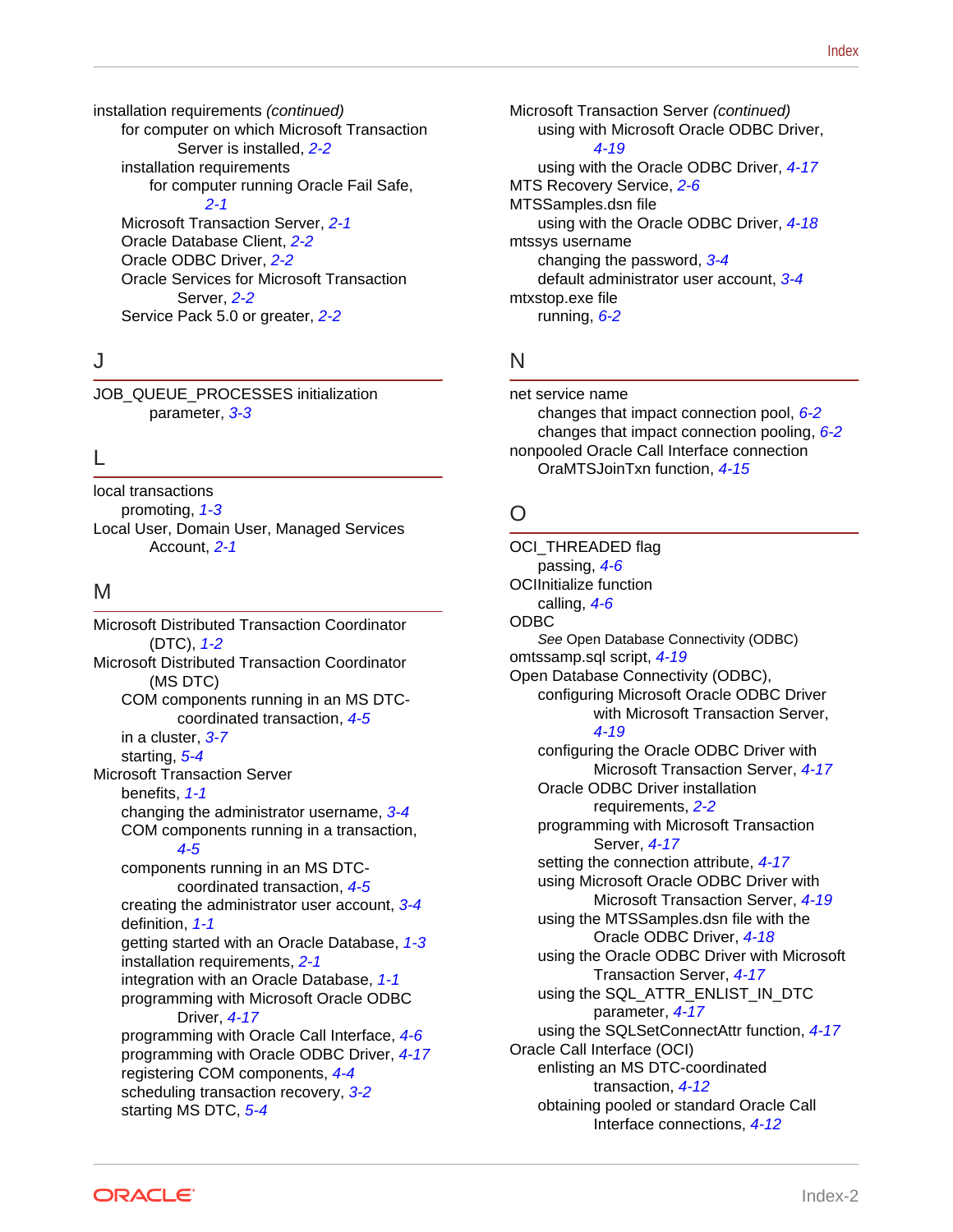Oracle Call Interface (OCI) *(continued)* obtaining pooled Oracle Call Interface connections, *[4-10](#page-39-0)* OraMTSEnlCtxGet() function, *[4-13](#page-42-0)* OraMTSEnlCtxGet() function parameters, *[4-13](#page-42-0)* OraMTSJoinTxn() function, *[4-15](#page-44-0)* OraMTSOCIErrGet() function, *[4-16](#page-45-0)* OraMTSOCIErrGet() function parameters, *[4-16](#page-45-0)* OraMTSSvcEnlist() function, *[4-12](#page-41-0)* OraMTSSvcEnlist() function parameters, *[4-12](#page-41-0)* OraMTSSvcGet() function, *[4-9](#page-38-0)* OraMTSSvcGet() function parameters, *[4-9](#page-38-0)* OraMTSSvcRel() function, *[4-11](#page-40-0)* programming with Microsoft Transaction Server, *[4-6](#page-35-0)* releasing pooled Oracle Call Interface connections, *[4-11](#page-40-0)* Oracle Database changing init.ora file parameter settings, *[5-3](#page-51-0)* integration with Microsoft Transaction server, *[1-1](#page-11-0)* Oracle Database Client installation requirements, *[2-2](#page-16-0)* Oracle Fail Safe, *[3-1](#page-23-0)*, *[3-7](#page-29-0)* installation requirements, *[2-1](#page-15-0)* modifying registry parameters, *[3-7](#page-29-0)* Oracle Home User, *[2-1](#page-15-0)* Oracle MTS Recovery Service resolving in-doubt transactions, *[3-1](#page-23-0)* trace file output, *[6-2](#page-55-0)* Oracle Recovery MTS Service, *[2-6](#page-20-0)* Oracle Services for Microsoft Transaction, *[3-1](#page-23-0)* Oracle Services for Microsoft Transaction Server installation requirements, *[2-2](#page-16-0)* oramts\_2pc\_pending views, *[3-6](#page-28-0)* ORAMTS\_ABORT\_MODE, *[5-4](#page-52-0)* ORAMTS CFLG SYSDBALOGN flag using, *[4-11](#page-40-0)* ORAMTS\_CFLG\_SYSOPRLOGN flag using, *[4-11](#page-40-0)* ORAMTS\_CONN\_POOL\_TIMEOUT registry parameter, *[5-1](#page-49-0)* ORAMTS\_NET\_CACHE\_MAXFREE registry parameter, *[5-1](#page-49-0)* ORAMTS\_NET\_CACHE\_TIMEOUT registry parameter, *[5-1](#page-49-0)* ORAMTS\_OSCREDS\_MATCH\_LEVEL registry parameter, *[5-1](#page-49-0)* oramts.dll file definition, *[6-1](#page-54-0)* oramtsadmin.sql script

oramtsadmin.sql script *(continued)* creating the PL/SQL package, *[3-4](#page-26-0)* OraMTSEnlCtxGet() function Oracle Call Interface function, *[4-13](#page-42-0)* OraMTSEnlCtxRel() function destroying a previously set up enlistment context, *[4-14](#page-43-0)* parameters, *[4-14](#page-43-0)* returning ORAMTSERR\_NOERROR, *[4-14](#page-43-0)* syntax, *[4-14](#page-43-0)* ORAMTSERR\_ILLEGAL\_OPER returning upon acquiring a connection, *[4-13](#page-42-0)* ORAMTSERR\_NOERROR returning upon acquiring a connection, *[4-12](#page-41-0)*, *[4-15](#page-44-0)* returning upon obtaining a connection, *[4-9](#page-38-0)* returning upon releasing a connection, *[4-11](#page-40-0)* OraMTSJoinTxn() function enlisting a nonpooled Oracle Call Interface connection, *[4-15](#page-44-0)* Oracle Call Interface function, *[4-15](#page-44-0)* returning ORAMTSERR\_NOERROR upon acquiring a connection, *[4-15](#page-44-0)* syntax, *[4-15](#page-44-0)* OraMTSOCIErrGet() function parameters, *[4-16](#page-45-0)* retrieving the Oracle Call Interface error code, *[4-16](#page-45-0)* syntax, *[4-16](#page-45-0)* OraMTSSvcEnlist() function enlisting pooled or standard Oracle Call Interface connections, *[4-12](#page-41-0)* Oracle Call Interface function, *[4-12](#page-41-0)* parameters, *[4-12](#page-41-0)* restrictions on use, *[4-12](#page-41-0)* returning ORAMTSERR\_NOERROR upon acquiring a connection, *[4-12](#page-41-0)* syntax, *[4-12](#page-41-0)* OraMTSSvcEnlistEx() function restrictions on use, *[4-13](#page-42-0)* returning ORAMTSERR\_ILLEGAL\_OPER upon acquiring a connection, *[4-13](#page-42-0)* syntax, *[4-13](#page-42-0)* OraMTSSvcGet() function Oracle Call Interface function, *[4-9](#page-38-0)* overview, *[4-6](#page-35-0)* parameters, *[4-9](#page-38-0)* responsibilities, *[4-9](#page-38-0)* returning a pooled connection, *[4-10](#page-39-0)* returning ORAMTSERR\_NOERROR upon acquiring a connection, *[4-9](#page-38-0)* syntax, *[4-9](#page-38-0)* OraMTSSvcRel() function Oracle Call Interface function, *[4-11](#page-40-0)* overview, *[4-6](#page-35-0)*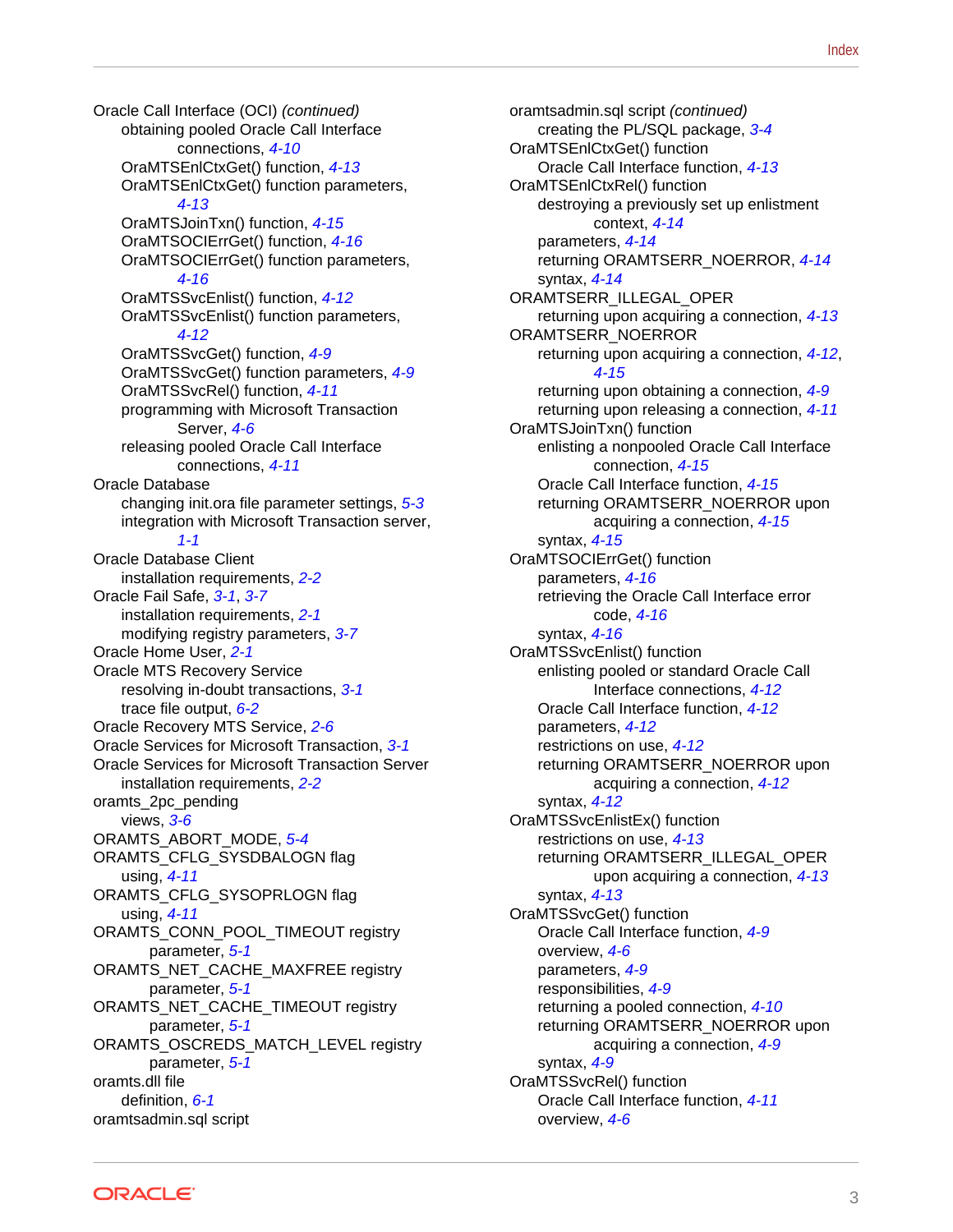OraMTSSvcRel() function *(continued)* releasing a pooled connection, *[4-11](#page-40-0)* returning ORAMTSERR\_NOERROR upon releasing a connection, *[4-11](#page-40-0)* syntax, *[4-11](#page-40-0)* OraMTSTransTest() function syntax, *[4-16](#page-45-0)* ORAOCI registry parameter setting, *[4-19](#page-48-0)*

### P

packages DBMS\_JOBS, *[3-4](#page-26-0)* DBMS\_TRANSACTION, *[3-4](#page-26-0)* passwords changing for mtssys username, *[3-4](#page-26-0)* pooled connection releasing, *[4-11](#page-40-0)* privileges FORCE\_ANY\_TRANSACTION, *[3-4](#page-26-0)* of administrator user account, *[3-4](#page-26-0)* utl\_oramts.sql script, *[3-4](#page-26-0)* PROCESSES initialization parameter changing the value, *[5-3](#page-51-0)* programming methods optimizing to improve performance, *[5-1](#page-49-0)* promotable local transactions, *[1-3](#page-13-0)* public procedures recover\_automatic, *[3-5](#page-27-0)* show\_indoubt, *[3-5](#page-27-0)* utl\_oramts.forget\_RMs, *[3-5](#page-27-0)*

### R

Real Application Clusters (RAC), *[1-2](#page-12-0)* recover automatic public procedure, *[3-5](#page-27-0)* recovery of in-doubt transactions, *[3-1](#page-23-0)* registry modifying values for Oracle Fail Safe configurations, *[3-7](#page-29-0)* trace file settings, *[6-1](#page-54-0)* registry parameters modifying for Oracle Fail Safe, *[3-7](#page-29-0)* ORAMTS\_CONN\_POOL\_TIMEOUT, *[5-1](#page-49-0)* ORAMTS\_NET\_CACHE\_MAXFREE, *[5-1](#page-49-0)* ORAMTS\_NET\_CACHE\_TIMEOUT, *[5-1](#page-49-0)* ORAMTS\_OSCREDS\_MATCH\_LEVEL, *[5-1](#page-49-0)* registry variables ORAMTS\_ABORT\_MODE, *[5-4](#page-52-0)* roles CREATE SESSION, *[3-4](#page-26-0)* of administrator user account, *[3-4](#page-26-0)*

roles *(continued)* SELECT\_CATALOG\_ROLE, *[3-4](#page-26-0)*

### S

SELECT\_CATALOG\_ROLE role, *[3-4](#page-26-0)* serializable transactions, *[1-3](#page-13-0)* service handles, *[4-9](#page-38-0)* Service Pack 5.0 or greater installation requirements, *[2-2](#page-16-0)* SESSIONS initialization parameter changing the value, *[5-3](#page-51-0)* shared server configurations, *[6-3](#page-56-0)* show indoubt public procedure, *[3-5](#page-27-0)*

### T

three-tiered architecture, *[1-1](#page-11-0)* tnsnames.ora file setting for shared server configurations, *[6-3](#page-56-0)* trace files filename conventions, *[6-1](#page-54-0)* Oracle MTS Recovery Service, *[6-2](#page-55-0)* oramts.dll, *[6-1](#page-54-0)* registry settings, *[6-1](#page-54-0)* using, *[6-1](#page-54-0)* transaction recovery JOB\_QUEUE\_PROCESSES initialization parameter, *[3-3](#page-25-0)* Oracle Fail Safe environment, *[3-1](#page-23-0)* overview, *[3-1](#page-23-0)* scheduling, *[3-2](#page-24-0)* starting database job-queue processes, *[3-3](#page-25-0)* troubleshooting, *[3-6](#page-28-0)* transactions ensuring consistency across data resources, *[1-2](#page-12-0)* transparent RAC support of distributed transactions, *[1-2](#page-12-0)* troubleshooting correcting Oracle Net changes that impact connection pooling, *[6-2](#page-55-0)* dropping the administrator user account, *[6-5](#page-58-0)* starting MS DTC, *[5-4](#page-52-0)* transaction recovery, *[3-6](#page-28-0)* using trace files, *[6-1](#page-54-0)* tuning change, *[5-3](#page-51-0)* managing connection pooling, *[5-1](#page-49-0)* two-phase commit protocol, *[6-4](#page-57-0)*